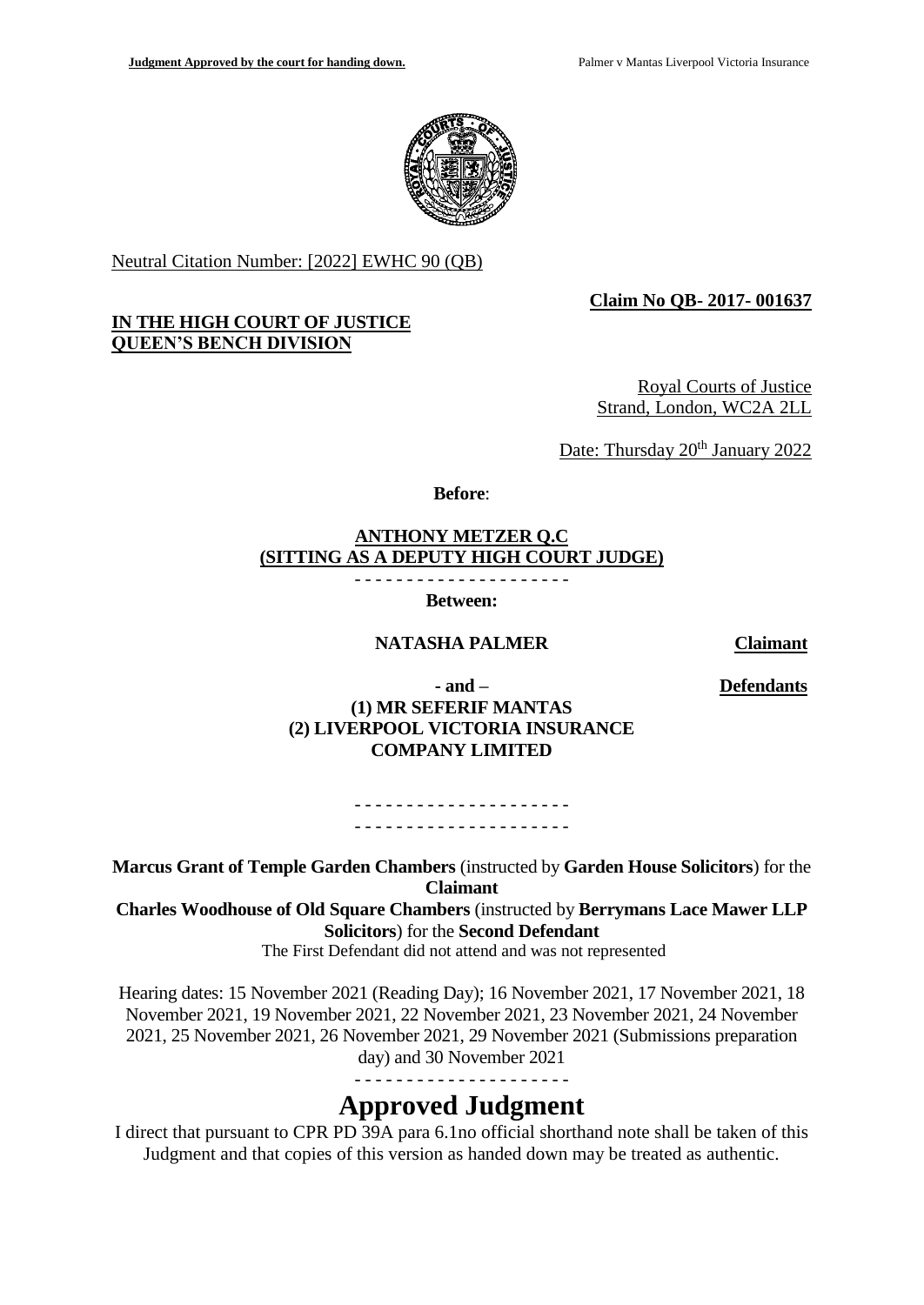## **ANTHONY METZER QC SITTING AS A DEPUTY HIGH COURT JUDGE:**

#### **Background**

- 1. The Claimant's claim arose out of a road traffic accident on 15 June 2014 when the First Defendant drove into the rear of the Claimant's stationary car on the M25 motorway. The First Defendant was not insured at the time and therefore the Second Defendant is liable to compensate the Claimant as the insurer of the vehicle pursuant to Section 151 of The Road Traffic Act 1998.
- 2. Liability was admitted and the trial was therefore in respect of causation and quantum only. The hearing lasted twelve court days and included live evidence not just from the Claimant and various other lay witnesses, but also eight expert witnesses in addition to other agreed and read expert evidence. The Second Defendant challenges the claim on several bases, foremost of which is the allegation of fundamental dishonesty by the Claimant, but secondly in respect of clinical causation and challenges the Claimant's Updated Schedule of Loss. That Updated Schedule seeks damages of £2.2 million, whereas the Second Defendant in respect of its primary case conceded only £5,407 in damages, which was amended at the conclusion of the trial to £71,150, and alternatively in respect of its secondary case to £206,081.
- 3. The background to the accident itself is largely accepted and can be essentially gleaned from the Claimant's first and second Witness Statements dated 11 April 2017 and 19 June 2018. The Claimant, who was born on 29 November 1987, and was therefore twenty-six years old on the date of the accident, was driving along the M25 near to the Chelmsford turn-off between 8.30 and 9.00 p.m. in the middle lane in an area where there was a fifty mile per hour speed restricted section of the motorway passing through roadworks. She was driving from her parents' home in Enfield to her home in Finsbury Park having stopped en-route at a friend's house to pick up a couple of other friends to take them home with her. There were cars in front of her and she saw a car swerve as if its driver had thought that the approaching hard shoulder was a junction. The car directly in front of her came to an abrupt stop and she therefore brought her car to an abrupt stop too, with her foot on the brake and both of her hands on the steering wheel. She was then subjected to a high-energy rear end shunting by the car behind her, driven by the Defendant at high speed, which the Claimant variously estimated as being between 50 and 70 miles per hour. She recalled seeing the Defendant's headlights approach in her rear-view mirror and feared that he was not going to slow down before her car was shunted from behind. She remembers hitting her head and knee on the steering wheel when she was first thrown forward and then was thrown backwards, and felt the seatbelt cut into her stomach as she was thrown forward a second time. The impact force caused considerable damage to her car, a Renault Clio, which had been an eighteenth birthday present, as this was shunted into the back of the car ahead of her and was written off owing to the extent of damage.
- 4. An important issue which arose at trial was the extent of the Claimant's memory postaccident. She recalls being able to get out of the car unaided and the fact that the airbag did not go off. She said she was shocked and felt her whole body shaking; she remembers people working on the road came to help her. She was able to move her car over onto the hard-shoulder and recalled that, before the workers approached her, she was asked if she was okay by a young couple who were standing on the side of the hard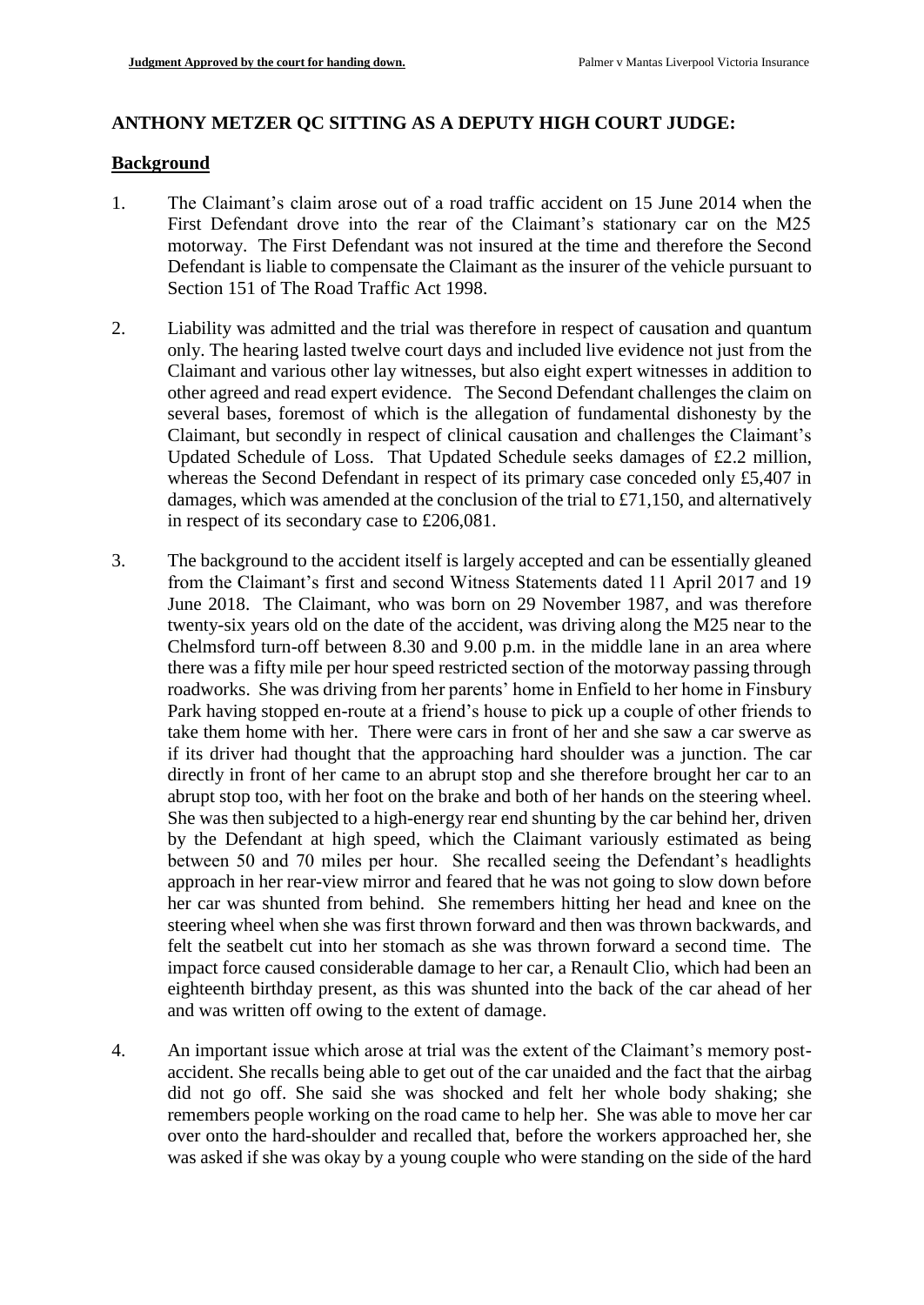shoulder between her car and the occupants of the car ahead, into which she had been shunted.

- 5. She then recalled the First Defendant walking over to her smelling strongly of alcohol and cigarettes. He asked, in broken English, to pay her money for the damage to the vehicle. She said he adopted an aggressive and frightening manner. The workers had suggested contacting the police and said they had seen the First Defendant throwing empty beer bottles from inside his car into the bushes on the side of the road; he was trying to persuade the Claimant not to call the police. She did not accept his offer of money for damage, the police were called, and the First Defendant was arrested. Ultimately, he was convicted of an offence of driving whilst under the influence of alcohol and was banned from driving for four years as part of his sentence. The Claimant described having islands of memory after the accident; she recalled a female police officer talking to her and asking if she had been drinking, which she denied, and that she stated that she did not need an ambulance. She remembered several police officers being present, and a man coming to tow her car away and telling her she needed to collect it the following day. She recalled the First Defendant being taken away in handcuffs, and states that her next memory was being at her friend Billy's house where she had stopped off en-route before the accident and saying to her that she could see "fireworks" whenever she shut her eyes. She recalls being in physical pain over her body and felt generally unwell. Her next memory is being at the doorstep of her parents' home in daylight and seeing her mother opening the door in her dressing gown with a look of panic and concern on her face. She has a vague recollection of vomiting, possibly at one of the hospitals she visited later, and then recalled sitting on the sofa in her parents' living room with her laptop open and feeling unwell but saying she needed to work and logging into her work emails. She believed that was several days after the accident.
- 6. The Claimant stated that her mother informed her of what took place post-accident, namely that once she got home, she was driven by her mother to Chase Farm Hospital Accident and Emergency and thereafter to Barnet General Hospital. At the first hospital, she was examined and x-rayed and there was concern because she had hit her head and was vomiting. She attended the Barnet General Hospital the following day complaining of pain in her neck, chest, back, ribs and abdomen together with headache and nausea and complained of left knee pain. Aside from the specific memories as set out, the Claimant maintained that she had a number of significant matters she has no recollection about, but now knows happened over the seventy-two hour period after the accident including the same as set out, the collision itself; what happened when she got out of the car; the Defendant's facial features; who called the police; calling the Vehicle Recovery vehicle or conversation with the recovery driver; sending her mother a text; the journey to Chase Farm Accident and Emergency and what took place at that and Barnet General Hospital; what happened when she got back to her parents' home from having been discharged from Barnet General Hospital; and sleeping thereafter. The Claimant took between seven and ten days off from work and believes that her recollection of the laptop on her sofa was the following Wednesday or Thursday after the accident.

## **The Claimant's early life and pre-accident working life**

7. The Claimant was born and brought up in Enfield. Her father was a treasurer of a bank for much of her childhood and then changed career to work as a sales specialist for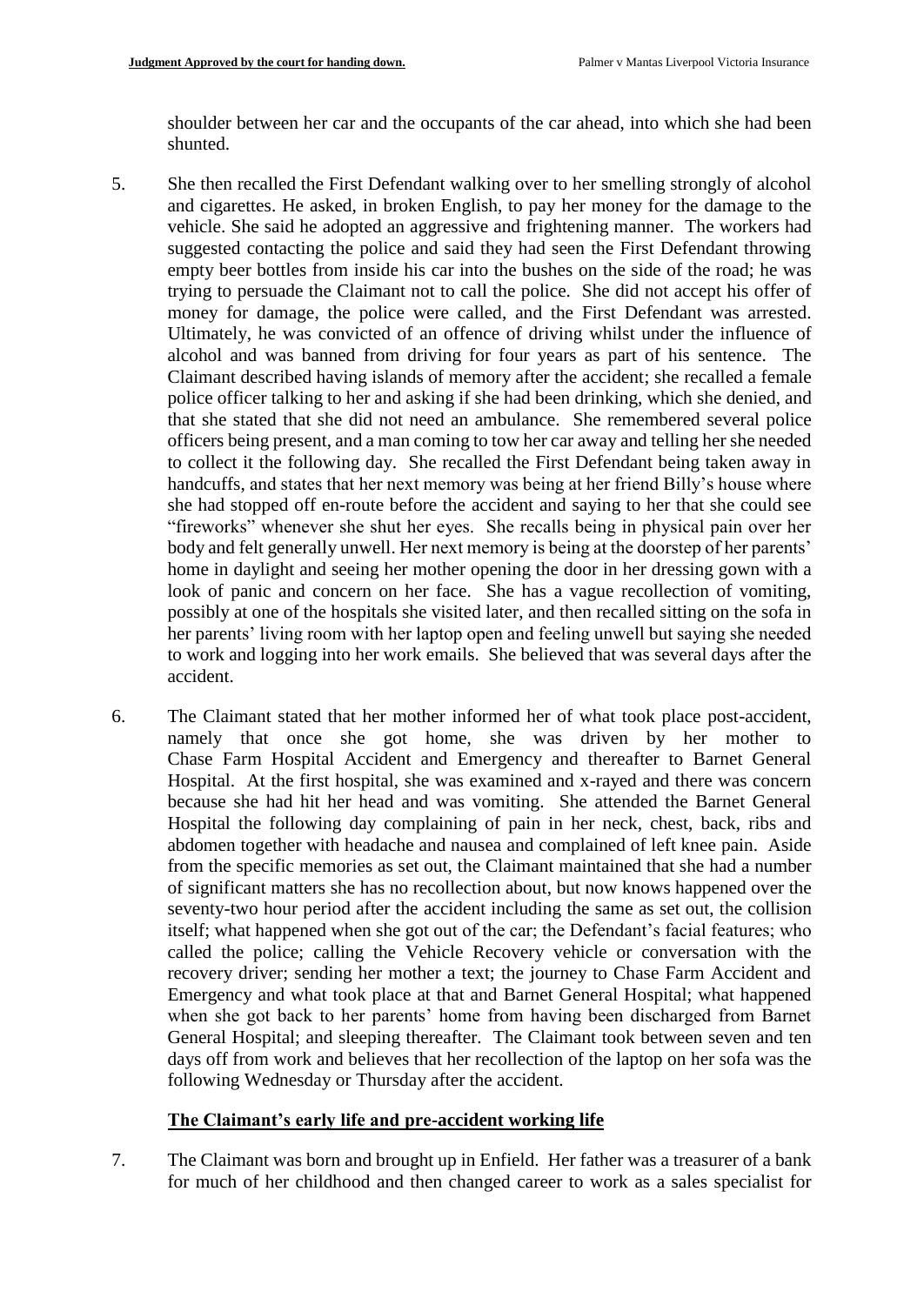Thomson Reuters. Her mother was a home worker. She has an elder brother who is a chef in London. She was educated privately at Palmer's Green High School and passed ten GCSEs with A to C grades. She then went to Southgate School to study three A Levels which she passed with B, C and D grades respectively. The Claimant then went to Salford University in Manchester to study media studies and whilst doing so worked on a part-time basis for the Pure Group. After one term, she realised that the degree course did not interest her and was unlikely to lead to a lucrative graduate career, so she decided to leave and progress with her working life. At that time, she was offered a hospitality job in Dubai by the Jeremiah Hotel Group, which she accepted and lived and worked there for six months before travelling for several months in Australia.

- 8. Upon her return to London, after being unemployed for a short while, she accepted a job offer which involved doing promotional work for a nightclub in Ibiza. She enjoyed her time there, but it was cut short by a tragic death of a close friend who was robbed and assaulted one night and left for dead in a ditch on the island. She and other friends were unable to find him and alerted the police. Following a huge search, he was found three days later, unconscious and dehydrated. He never recovered from a deep coma, dying some days later. The Claimant was traumatised by that event, returned to England, was prone to panic attacks, and was prescribed medication to help her sleep and defuse the panic attacks.
- 9. The Claimant took a considerable period to get over the shock and the bereavement, and states that she was still processing it when she obtained a job for the Ministry of Sound, a well-known nightclub in central London. The relevant GP notes entry on 28 September 2008 confirms that she was prescribed Zolpidem tablets for the panic attacks and bereavement reaction, which was altered to Escitalopram tablets on 7 October 2008.
- 10. On 6 April 2009, the Claimant commenced employment at the Ministry of Sound as a club promotions assistant on a salary of £18,000 gross per annum. It seems clear that she did well working at the Ministry of Sound as a letter dated 22 February 2010 confirmed that "Due to your outstanding performance … we have decided to award you an increase of £2,000. Therefore, your salary shall increase to £20,000 per annum effective 1 February 2010". She was subsequently promoted to the role of club coordinator and press manager on a salary of £25,000 gross per annum on 1 July 2010. As the Claimant made clear in her witness statements and confirmed in her GP records, she was still taking Escitalopram which is an anti-depressant.
- 11. On 15 December 2011, the Claimant was further promoted to club promotions manager on a salary of £25,000, rising to £28,000 on successful completion of three months' probation. Within that new role, the Claimant was responsible for managing ten people across the club's Tech and Design teams. She describes having low moods in 2010/2011 and GP notes confirmed that she was prescribed Mirtazapine, another antidepressant in January, February and August 2011. On 19 November 2012, the Claimant received a letter from her employer informing her of a discretionary bonus payment of £1500 reflecting her achievements and that of her department as a whole.
- 12. On 24 August 2012, the Claimant received a letter from the human resources manager in relation to an investigation that took place on 23 August 2012 concerning to an allegation of inappropriate conduct, in that it was alleged that an inappropriate email had been sent to a colleague the previous week. It was agreed that no further action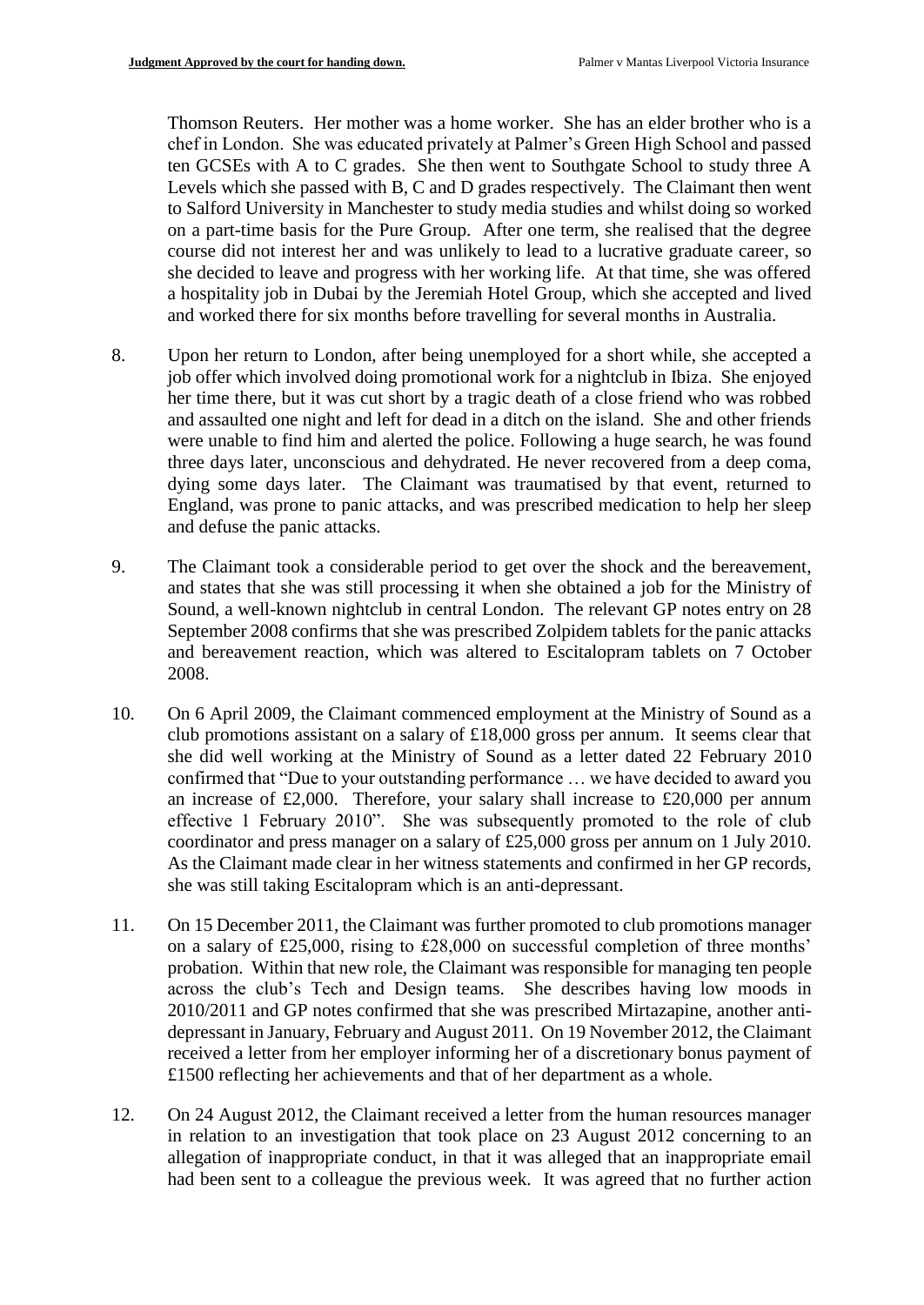would be taken but the Claimant was reminded about the areas of concern which resulted in an email response which was deemed inappropriate, including to junior members of staff, and the Claimant was told to deal with that in a professional and appropriate manner.

- 13. The following week, on 29 August 2012, the Claimant resigned from the Ministry of Sound. She ceased employed there on 28 September 2012. On 14 January 2013, the Claimant began working at the Hippodrome Casino Limited as a marketing executive in hospitality and entertainment on a salary of £35,000 gross per annum. The Claimant maintained that she did well, reporting directly to the managing director at the Hippodrome Casino. Her normal working hours were 9.00 a.m. to 6.00 p.m., although she frequently and willingly worked longer hours because she loved the job. There were however some difficulties at the Hippodrome Casino. On 25 April 2013, the Claimant sent an email to the head of human resources, indicating that she had difficulties with another employee who she considered was becoming a regular frustration and was affecting her day-to-day role. She received a response which suggested the matter had been dealt with. There was then an email from a colleague to the head of marketing on 19 July 2013 complaining about an incident where the Claimant was alleged to have spoken to him in a "sharp and snappy manner". There was a disciplinary meeting on 30 October 2013 resulting in a letter dated 1 November 2013 concerning an allegation that the Claimant tried to enter the Hippodrome Casino whilst under the influence of drink. When refused entry, it was stated that she attempted to push past security and then, when this failed, she became loud and discourteous. It was explained at the hearing that there was no restriction of her drinking as part of her job role, but the Claimant agreed to manage the amount she drank and her conduct whilst drinking. She was given a formal warning that any other alcohol-related misconduct or similar within twelve months would be likely to lead to her dismissal. The Claimant was working at the Hippodrome Casino on the date of the accident.
- 14. In another potentially relevant incident pre-accident, the Claimant spoke to her mother about an assault on 13 June 2005 when she was at school. She said that she was stalked by two school colleagues and assaulted by them; some of her hair was pulled out and she suffered pain in her left ankle. She was seen at Chase Farm Hospital and the GP notes of 13 July 2005 confirm that there was no treatment. She saw a physiotherapist privately and suffered a ligamentous injury. She was still in pain, had given up dancing and was agoraphobic for a while and submitted a medical report to the CICA for compensation.
- 15. Also on 5 November 2013, an urgent call centre incident report was made in the Claimant's name after she had an accident the previous Friday night, which can conveniently be referred to as the Halloween party accident. The Claimant was walking downstairs and was pushed, she landed on her face and believes she lost consciousness at the time. She had no recollection of the events, although was aware of pain in her face and neck at the time. Following the incident, she felt unwell, in that she was suffering from a headache and an inability to concentrate. She was examined, which revealed swelling to the bridge of the nose, and she was diagnosed with a head injury syndrome. On 11 November 2013 at 8.10 p.m., the Claimant attended Chase Farm Hospital Accident and Emergency Department as a result of that accident and described a loss of consciousness, vomiting and persisting headache. She also presented with a one- week history of clear fluid from the right ear and hearing loss. Examination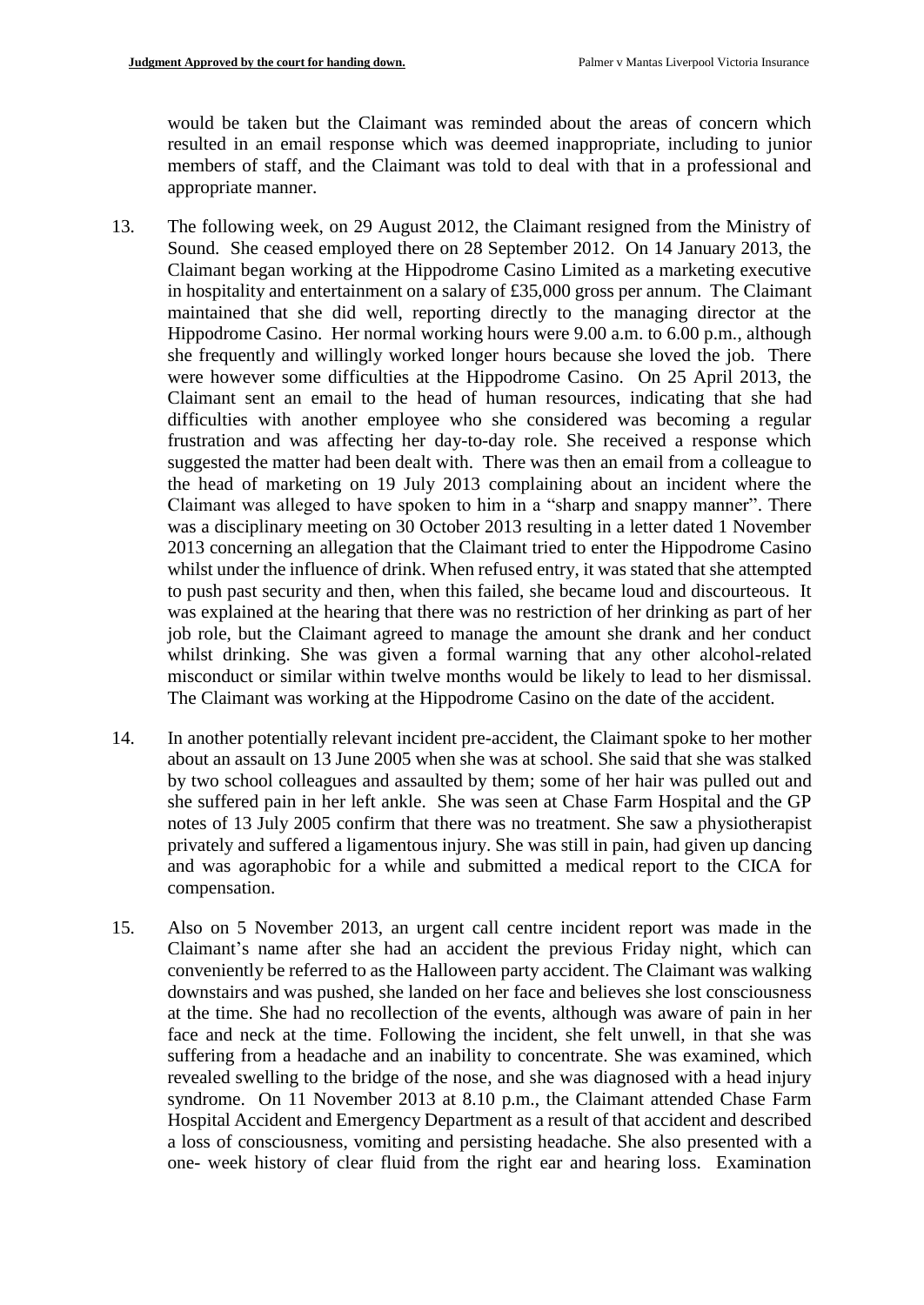showed a deviation to the left of her eye, but no brain or skull injury was found on examination. On 29 May 2014 when attending her GP, she was suffering with upper back pain and tension headaches since the fall, as well as tense upper back muscles and a limited range of movement in all directions. That was around three weeks before the date of the accident.

## **The Evidence**

16. There was a voluminous amount of evidence for the trial. The Claimant attended on twenty-two Medico-legal examinations for the five-year period after the accident. She was examined by her own core experts on two occasions and the Defendant's experts each examined her once. The lead, but not only, experts were within the field of neuropsychiatry, neurology, pain experts and neuropsychologists. In addition, there were orthopaedic surgeons and vestibular physicians, from whom I did not hear live evidence as there was a substantial area of agreement on the medicine between the orthopaedic and spinal surgeons and the audio-vestibular physicians. The live experts called by the Claimant were Dr Agrawal, Consultant Neuropsychiatrist, Dr Munglani, Consultant in Pain Medicine, Dr Allder, Consultant Neurologist and Dr Murphy, Clinical Neuropsychologist. In addition, there were medical reports of Dr Lester, General Practitioner, Mr Hekster, Consultant Psychologist, Mr Willis Owen, Consultant Orthopaedic Surgeon, Mr O'Dowd, Consultant Spinal Surgeon and Dr Surenthiran, Consultant Neuro-Otologist. On behalf of the Defendant, I heard live evidence from Professor Schapira, Consultant Neurologist, Dr Jacobson, Neuropsychiatrist, Dr Torrens, Neuropsychologist and Dr Miller, Consultant in Pain Management. I was also provided with Expert Evidence Reports from Mr Earnshaw, Consultant Orthopaedic Surgeon, Mr Foy, Consultant Spinal Surgeon and Dr Raglan, Consultant in Audio Vestibular Medicine. I also heard live evidence from the Claimant who provided six witness statements dated 11 April 2018, 19 June 2018, 5 June 2019, 12 December 2019, 17 March 2020 and 13 October 2021. I also heard live evidence from her mother, Sharon Palmer, who provided witness statements dated 5 June 2019 and 13 October 2021, her father, Lee Palmer, who provided two witness statements dated 6 June 2019 and 13 October 2021, her partner, David Clark, who provided two witness statements dated 9 December 2019 and 13 October 2021 as well as other live lay-witnesses, namely Daniel Measor, Theresa Semackor, Michelle Stangroom, Rebecca Howells and James Alford. I also was provided with agreed statements from Ryan McGuire, Jane Harris, Raju Watts, Susan Maxwell, Gemma Basari, Lauretta Askwith and Hayley Killengrey. I also had joint reports of Mr Willis Owen and Mr Earnshaw, Mr O'Dowd and Mr Foy, Dr Agrawal and Dr Jacobson, Dr Munglani and Dr Miller, and Dr Allder and Professor Schapira, as well as a substantial amount of medical literature articles and papers in relation to the joint report of Dr Allder and Professor Schapira. This is in addition to the joint reports of Dr Surenthiran and Dr Raglan, and Dr Murphy and Dr Torrens. There were also two witness statements of Saira Parveen, served on behalf of the Second Defendant, relating primarily to the Claimant's social media posts which were attached to her witness statements.

## **Summary of the Evidence**

17. Inevitably, in a lengthy trial in which all lay and expert witnesses adopted their evidence to stand in chief, it will not be possible or sensible to recite that evidence in full. I shall adopt the approach of referring to a selective summary of the evidence which I consider to be of particular significance. In so doing, I would wish to record my considerable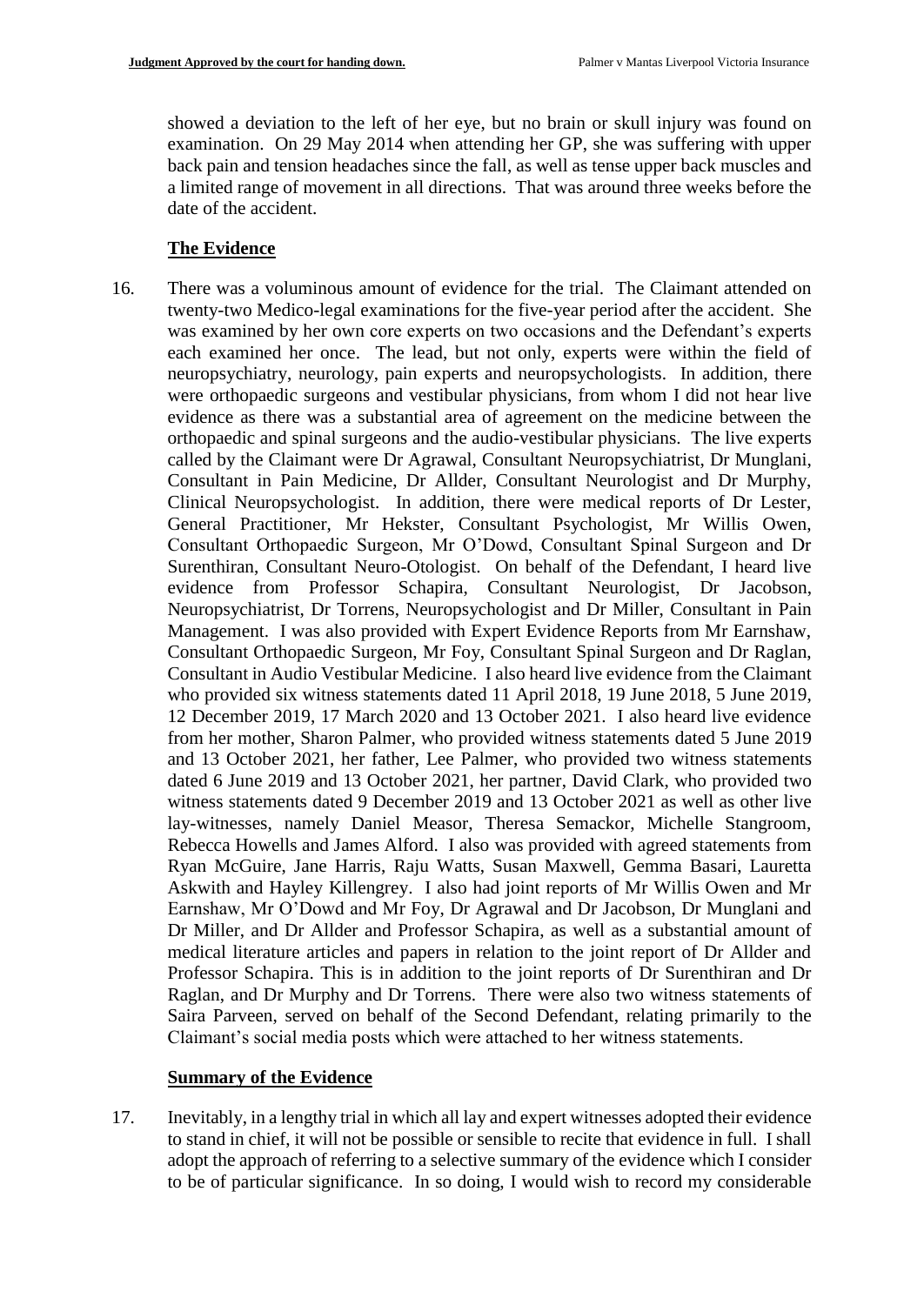gratitude to both Counsel for extremely cogent and comprehensive submissions both in opening and in closing, as well as the comprehensive, helpfully marked chronologies, and the Claimant's Updated Schedule of Loss and Defendant's Counter Schedule of Loss, which I found to be of invaluable assistance. In addition, I was further assisted by focussed and clear cross-examination and oral submissions at the conclusion of the evidence. That assistance has meant that I am now able to deal with this Judgment more concisely than would otherwise have been the case, although for a case with this amount of contested evidence and the huge disparity in evaluation of the quantum of the claim by the parties, as well as consideration of the issue of fundamental dishonesty, means that necessarily the Judgment must be of some length. Before consideration of the evidence which is in dispute, I would wish to recite the ambit of agreement helpfully agreed between the parties, both at the outset of the trial and where it had narrowed, at its conclusion.

- 18. The parties' experts agree that the Claimant was more vulnerable to the consequences of the high energy rear-end collision being a traumatic event than an average 26-yearold female of ordinary fortitude, primarily by reason of the agreed history in her GP's notes, and the non-contentious evidence provided by the Claimant and, to a lesser extent, her mother.
- 19. In respect of the Halloween party incident, which resulted in the Claimant falling on some stairs, she sustained a "probable mild traumatic brain injury"; had a history of suffering depression from time-to-time; was constitutionally hypermobile of which she was asymptomatic pre-accident; had a pre-existing inner ear balance organ deficit which again was asymptomatic pre-accident; had continuing symptoms of neck-ache from the incident which were continuing on the date of the accident and had a history of occasional headaches in 2008, 2012 and 2014.
- 20. It was further agreed that there were no ongoing neurocognitive or neuropsychiatric problems at the time of the accident and that the Claimant was active, generally well, working in a full-time job which it was generally accepted she was both working hard and performing well (save as set out above) and had a considerable range of extracurricular activities, including sporting and social and, but for the accident, the Claimant would have been capable of continuing full-time work, independent living and continued participation in her hobbies and other activities.
- 21. Many different symptoms manifested after the accident, which it was accepted were caused or materially contributed by it which were physical, neurological, neurocognitive and neuropsychiatric in origin. They are fully set out in the joint statement of Dr Surenthiran and Dr Raglan dated 28 February 2020 at paragraph 4, and may be summarised as tinnitus, sound sensitivity, hearing difficulties, dizziness and migrainous headaches associated with increased sensitivity to light and sound. It was not agreed that there were any associated balance problems.
- 22. The parties further agreed that the Claimant was suffering from chronic pain and/or Somatic Symptom Disorder with predominant persistent pain; a generalised anxiety disorder and specific phobic anxiety; recurrent periods of clinically significant depression amounting to a major depressive episode which fluctuated depending on her other symptoms, in particular the migrainous headaches; Post-Traumatic Stress Disorder from which she had recovered by about two and a half years after the accident but which had reoccurred recently; decompensation of the Claimant's pre-existing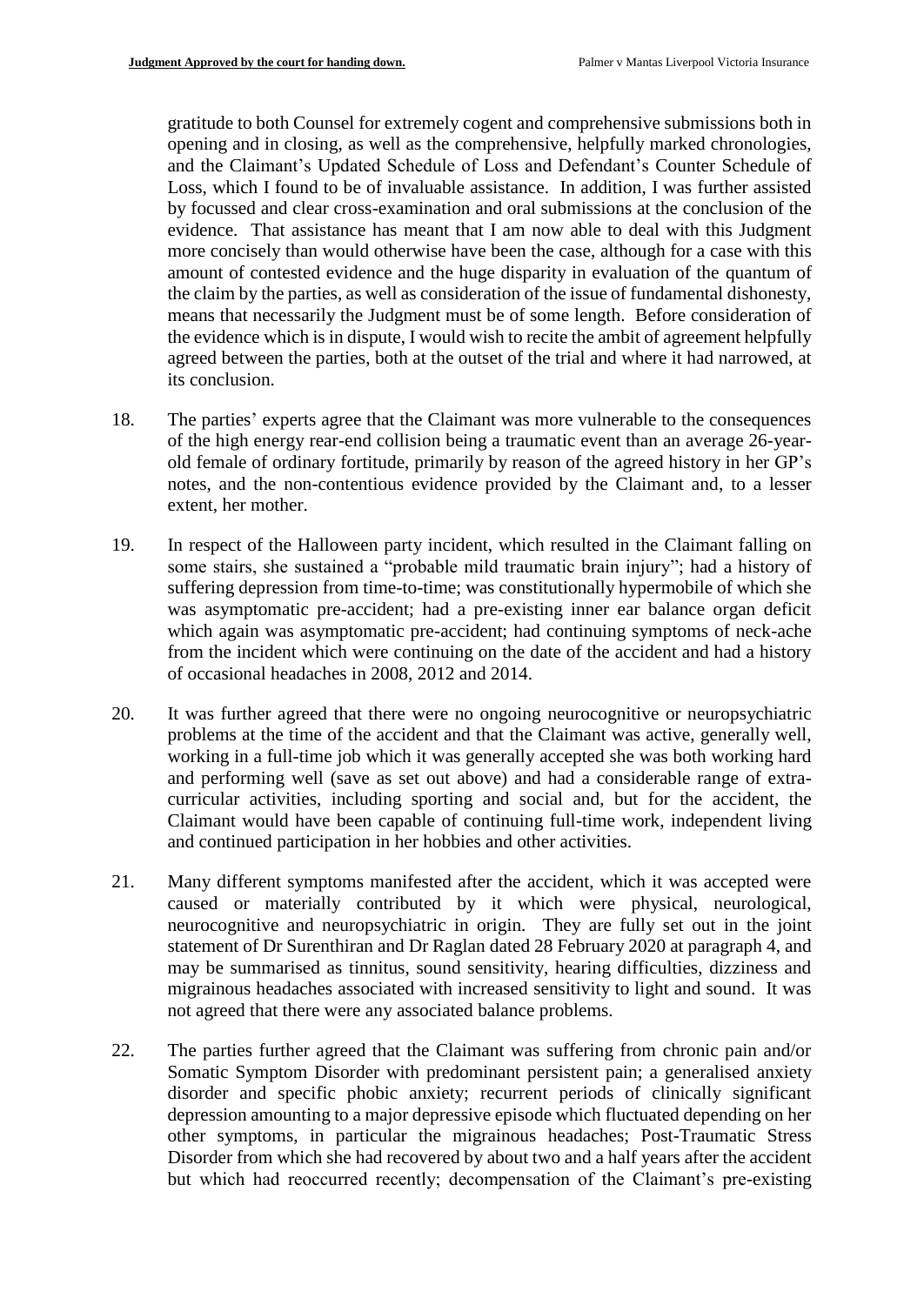asymptomatic left-sided inner ear balance; organ weakness and soft tissue injuries to her left knee, hips and spinal column which, but for the issues of psychiatric and chronic pain medicine, would have been expected to generate orthopaedic symptoms for a finite period only. It was agreed between the neuropsychologists that the Claimant has become sensitised by physical and cognitive symptoms, and that poor psychological adjustment post-injury has given rise to a cluster of persisting problems.

- 23. Save for Dr Miller, whose evidence I shall specifically address below, the parties were largely in agreement in respect of the severity of the migraine headaches that the Claimant had experienced since the accident and that she did not previously suffer from them before the accident.
- 24. In addition, there was significant but incomplete agreement in respect of recommended future treatment for the Claimant, including that there be a well-coordinated multidisciplinary community-based treatment; a clear and firm treatment plan aimed at reducing the Claimant's clear dependency on her mother's input by increasing her independence; and a programme of vestibular rehabilitation. It was also noted that the Claimant is presently having extensive treatment from the National Migraine Centre in respect of her ongoing migraines. By the end of the trial, Professor Schapira, the Second Defendant's expert, agreed that the headaches suffered by the Claimant were related to the whiplash injury caused by the accident, which he considered to be "multifactorial and a consequence of pre-disposition, muscle contraction, musculoskeletal problems, events precipitated by the accident, the psychological and psychiatric features as described, and probably a constitutional pre-disposition to migraine …. exacerbated by stress and anxiety made worse by her hyper-mobility". It was also agreed that, as the Claimant had made a good recovery from the mild traumatic brain injury at the Halloween party event, subject to the continuing headaches, there were no other risk factors that would have led the Claimant to develop spontaneous neurological symptoms in the absence of trauma.
- 25. Although the parties did not agree as to whether the Claimant had sustained a probable further mild traumatic brain injury during the accident or a symptomatic possible traumatic brain injury, the neurologists did agree that the Claimant developed posttraumatic headaches/ migraines by February 2016 at the latest. The parties agreed that the Claimant did not suffer any migraines before the accident.
- 26. In addition, there is considerable but not complete agreement between the neurologists about the prognosis of the Claimant's post-traumatic migrainous headaches. In respect of the other symptoms, the Claimant's neuropsychiatrist and neuropsychologist considered that over the course of the two to three years post-settlement, there is a reasonable chance the Claimant will recover sufficient function to contemplate parttime work. The Second Defendant's expert neuropsychiatrist and neuropsychologist consider that is achievable over a shorter time frame of twelve to eighteen months and consider that the Claimant ought to be able to return to full-time work, which the Second Defendant contends would be an equivalent salary to what she was earning at the time of the accident, referred to further below.

# **The Parties' Cases in respect of the areas of disagreement on the medicine**

27. The Claimant's case in respect of the neuropsychiatry stemming from the opinion of Dr Agrawal is that the Claimant suffered a significant traumatic brain injury which he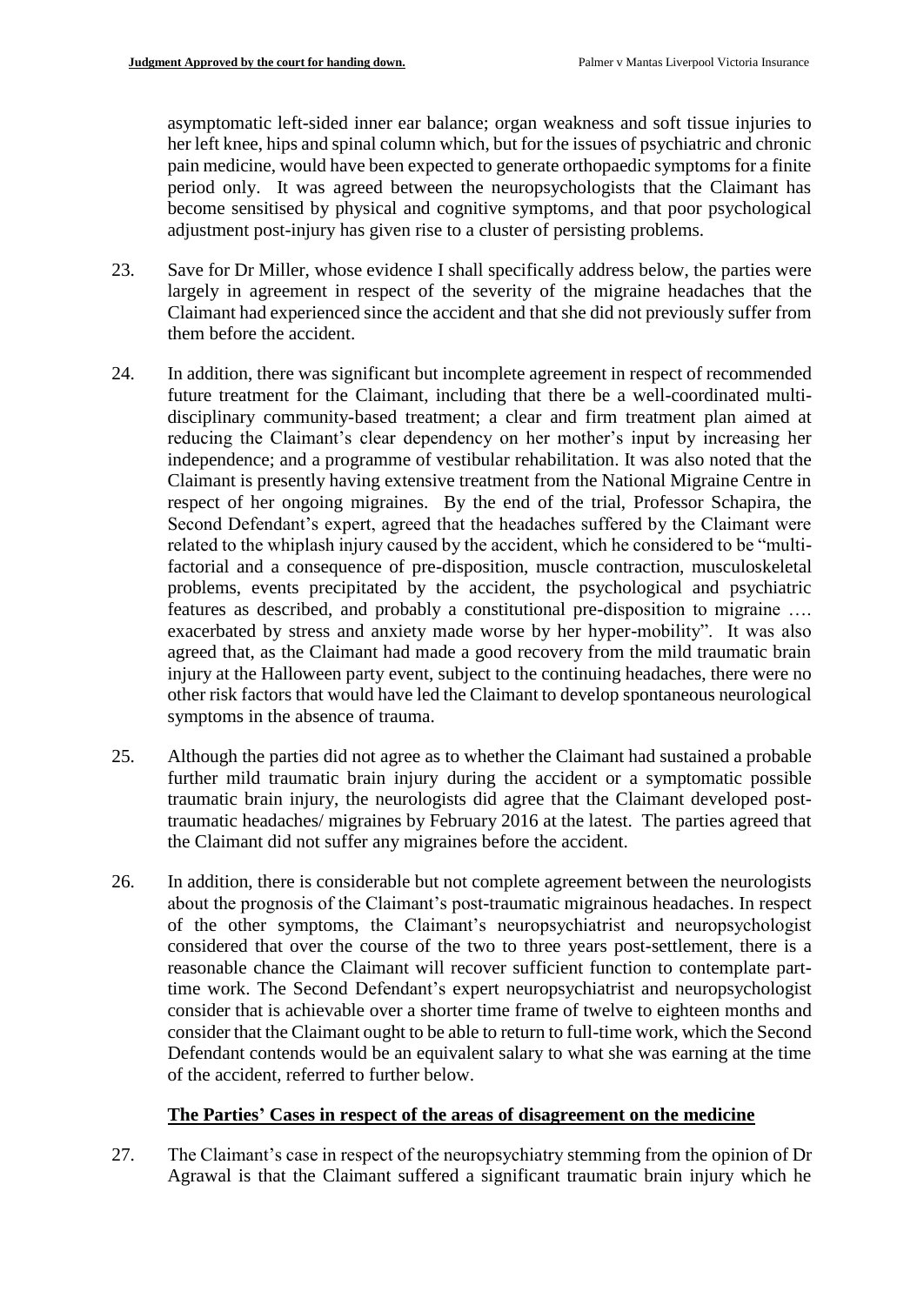described as a "probable mild to moderate TBI" (under the Russell criteria) or a mild traumatic brain injury based on the Mayo classification. He described the overlap injury between neurology and neuropsychiatry as post-concussion syndrome or mild neurocognitive disorder with behavioural disturbance. The neuropsychologists did agree that part of the Claimant's mental illness was characterised by what is described as "catastrophic thinking", which would mean she would focus on the negative when undergoing treatment which was in fact successful.

- 28. The Claimant's expert neurologist, Dr Allder, considered that the Claimant sustained a probable traumatic brain injury which was part of an overall presentation with other symptoms. With respect to the issue of whether the Claimant was able to provide continuous memory over the 24-hour period post-accident, he noted that the Claimant did not remember events which one would have expected her otherwise to do so had she not suffered post-traumatic amnesia. He noted the Claimant's symptoms of the firework display as "scintillating scotoma", blurred vision, nausea, vomiting and headaches in the first twenty-four hours after the accident, followed by other symptoms, which would appear to be outside purely psychiatric or audio vestibular pathology. He concluded that, because he considered she had suffered symptoms beyond twenty-four hours, the Claimant had sustained a moderate-severe traumatic brain injury by the Mayo classification. However, while this is a relevant part of the Claimant's case, Dr Allder also confirmed that whether the traumatic brain disorder could be characterised as "mild probable" or "moderate/severe" would be of limited relevance as it was the final outcome which is most critical. It was therefore the Claimant's case that even if she suffered a mild traumatic brain injury, she was within the small minority of patients who can suffer long and lasting symptoms.
- 29. In respect of the issue as to whether the Claimant suffered any significant brain injury, Professor Schapira considered that she had not and, although it was acknowledged that the Claimant had suffered soft tissue and psychological injuries in the accident, they were not significantly disabling. He considered that the Claimant therefore remained capable of full-time work, could carry out a significant level of sporting activities and could travel and did not accept that the Claimant had suffered the full extent of symptoms that were claimed post-accident. Relevantly, particularly on the question of fundamental dishonesty referred to and analysed below, it is the Second Defendant's case that the Claimant appeared to have suffered a significant health deterioration in early 2017, the time when her claim was issued and her first statement was signed and dated, which resulted in her stopping work and considerably increasing the amount of care and assistance she received. Causation in respect of the Claimant's ongoing symptoms was denied at the outset of the trial on the basis that they arose from a combination of a pre-existing psychiatric vulnerability, osteoarthritic issues and preexisting headaches unrelated to the accident, although the Second Defendant's position had altered by the end of the trial in respect of the latter. At the conclusion of the evidence, the Second Defendant accepted that the Claimant had been suffering migraines from 2016 which Dr Jacobson accepted meant that she was currently probably unable to work as a result, but that her failure to return to work after an accepted period of ill-health from early 2017 was unjustified.

## **The Law on Fundamental Dishonesty**

30. There was no dispute between the parties as to the applicable law. Section 57 of the Criminal Justice and Courts Act 2015 provides: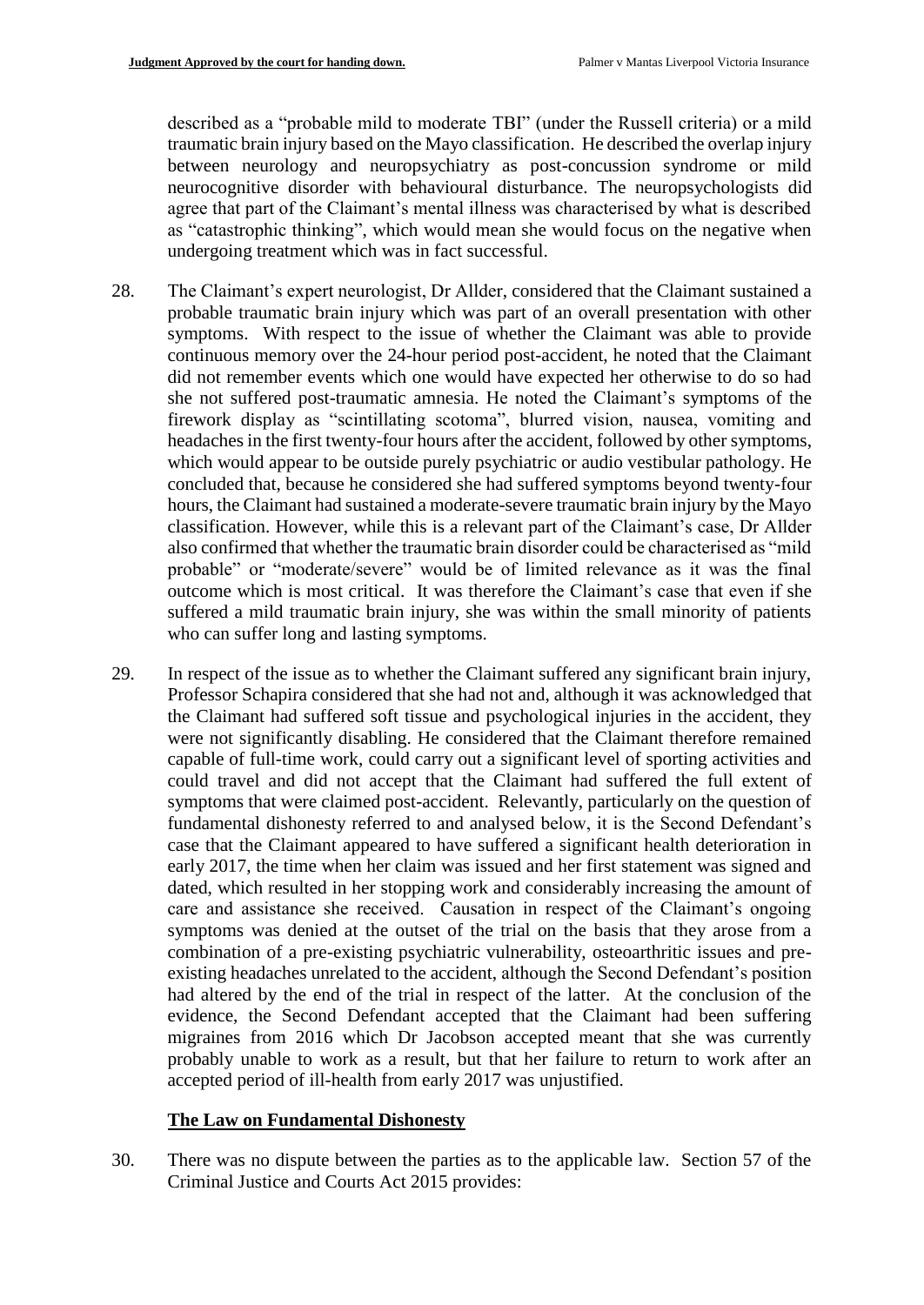"Personal Injury claims; cases of Fundamental Dishonesty:

This Section applies where, in proceedings on a claim for damages in respect of personal injury ("The primary claim") – (a). The Court finds that the Claimant is entitled to damages in respect of the claim, but (b) on an application by the Defendant for the dismissal of the claim under this section, the Court satisfied on the balance of probabilities that the Claimant has been fundamentally dishonest in relation to the primary claim or a related claim.

The Court must dismiss the primary claim unless it is satisfied that the Claimant would suffer substantial injustice if the claim were dismissed.

The duty under sub-section (2) includes the dismissal of any element of the primary claim in respect of which the Claimant has not been dishonest.

The Court's order dismissing the claim must record the amount of damages that the Court would have awarded to the Claimant in respect of the primary claim but for the dismissal of the claim.

When assessing costs in the proceedings, a Court which dismisses a claim under this section must deduct the amount recorded in accordance with sub-section (4) from the amount which it would otherwise order the Claimant to pay in respect of costs incurred by the Defendant… "

## 31. The test for dishonesty is that set out at Paragraphs 62 and 74 of the Judgment of Lord Hughes in **Ivey v Genting Casinos Limited T/A Crockfords Club [2016] UKSC 67.**

"Although a dishonest state of mind is a subjective mental state, the standard by which the law determines whether it is dishonest is objective. If by ordinary standards a defendant's mental state will be characterised as dishonest, it is irrelevant that the defendant judges by different standards".

"When dishonesty is in question the fact-finding tribunal must first ascertain (subjectively) the actual state of the individual's knowledge or belief as to the facts. The reasonableness or otherwise of his belief is a matter of evidence (often in practice determinative) referring to whether he held the belief, but it is not an additional requirement that his belief must be reasonable; the question is whether it is genuinely held. When once his actual state of mind as to knowledge or belief as to fact is established, the question whether his conduct was honest or dishonest is to be determined by the factfinder by applying the (objective) standards of ordinary decent people. There is no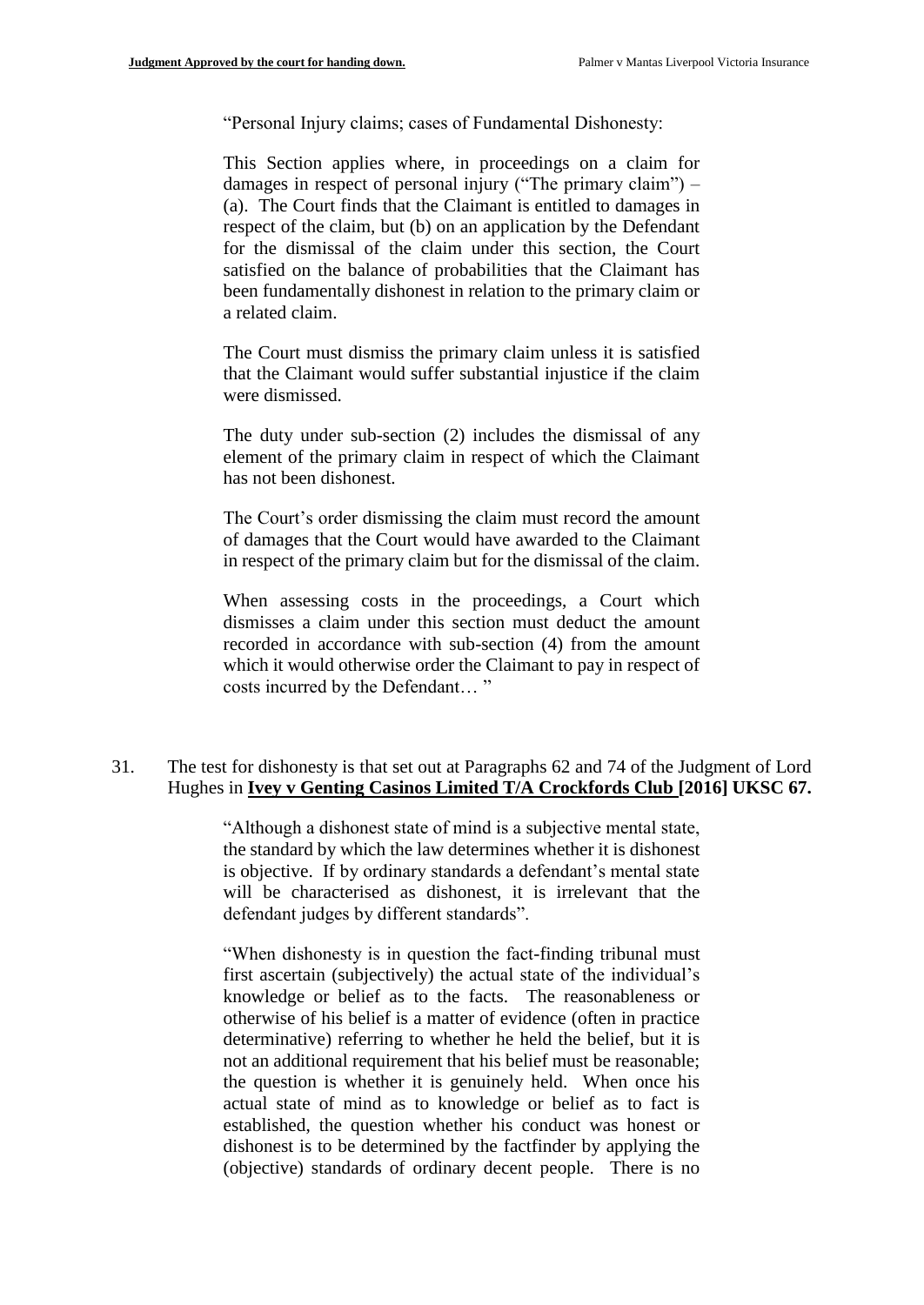requirement that the defendant must appreciate that what he has done is, by those standards, dishonest."

The burden of proving that a Claimant (and/or any other witness) has been dishonest lies upon the party alleging it: see Robins V National Trust [1927] AC 515 as is clear from Section 57 (1)(b) the standard of proof is the balance of probability but an allegation of dishonesty being a serious allegation requires appropriately cogent evidence to persuade the Court: **Re H** [1996] AC563.

# 32. In **London Organising Committee of the Olympic and Para Olympic Games (in liquidation) v Sinfield** [2018] EWHC 51, Julian Knowles J held:

"In my judgment, a Claimant should be found to be fundamentally dishonest within the meaning of Section 57(1)(b) if the Defendant proves on a balance of probabilities that the Claimant has acted dishonestly in relation to the primary claim and/or a related claim (as defined in Section 57(a)) and that he has thus substantially affected the presentation of his case, either in respect of liability or quantum, in a way which potentially adversely affected the Defendant in a significant way, judging the context of the particular facts and circumstances of the litigation. Dishonesty is to be judged according to the test set out by the Supreme Court in Ivey v Genting Casinos Limited (T/A Crockfords Club". There is therefore a twofold test, namely whether the Defendant has firstly established on the balance of probabilities that the Claimant's conduct in respect of the litigation was dishonest, and secondly whether it was "fundamental".

- 33. On the facts of this case, whereas the Second Defendant does need to establish both limbs - the question of fundamentality being described by Mr Justice Knowles at Paragraph 63 as "intending to convey the same idea by using the expression 'substantially affects' was 'intending to convey the same idea as the expression 'going to the root' or 'going to the heart' of the claim'", - the parties were largely in agreement that, if the Second Defendant was able to establish that the Claimant was dishonest requiring the appropriate cogent evidence (see also Teare J in UK Insurance v Gentry [2018] EWHC 37 at paragraphs 21 to 22), it would not be at all difficult for the Second Defendant to establish the necessary second element.
- 34. The Second Defendant's case was that the Claimant had deliberately acted in a fundamentally dishonest way to maximise the level of compensation recoverable in the claim: McDaid v Walsall Metropolitan Borough Council (unreported) 9 May 2018.
- 35. The Second Defendant therefore maintained that, by virtue of the application of Section 57 of the Criminal Justice and Courts Act 2015, the Claimant's claim should be struck out. The parties agreed that in any event, by virtue of Section 57 (4), the Court must nevertheless quantify the Claimant's claim and record the level of damages that would have been awarded absent the finding of fundamental dishonesty even if such a finding were made.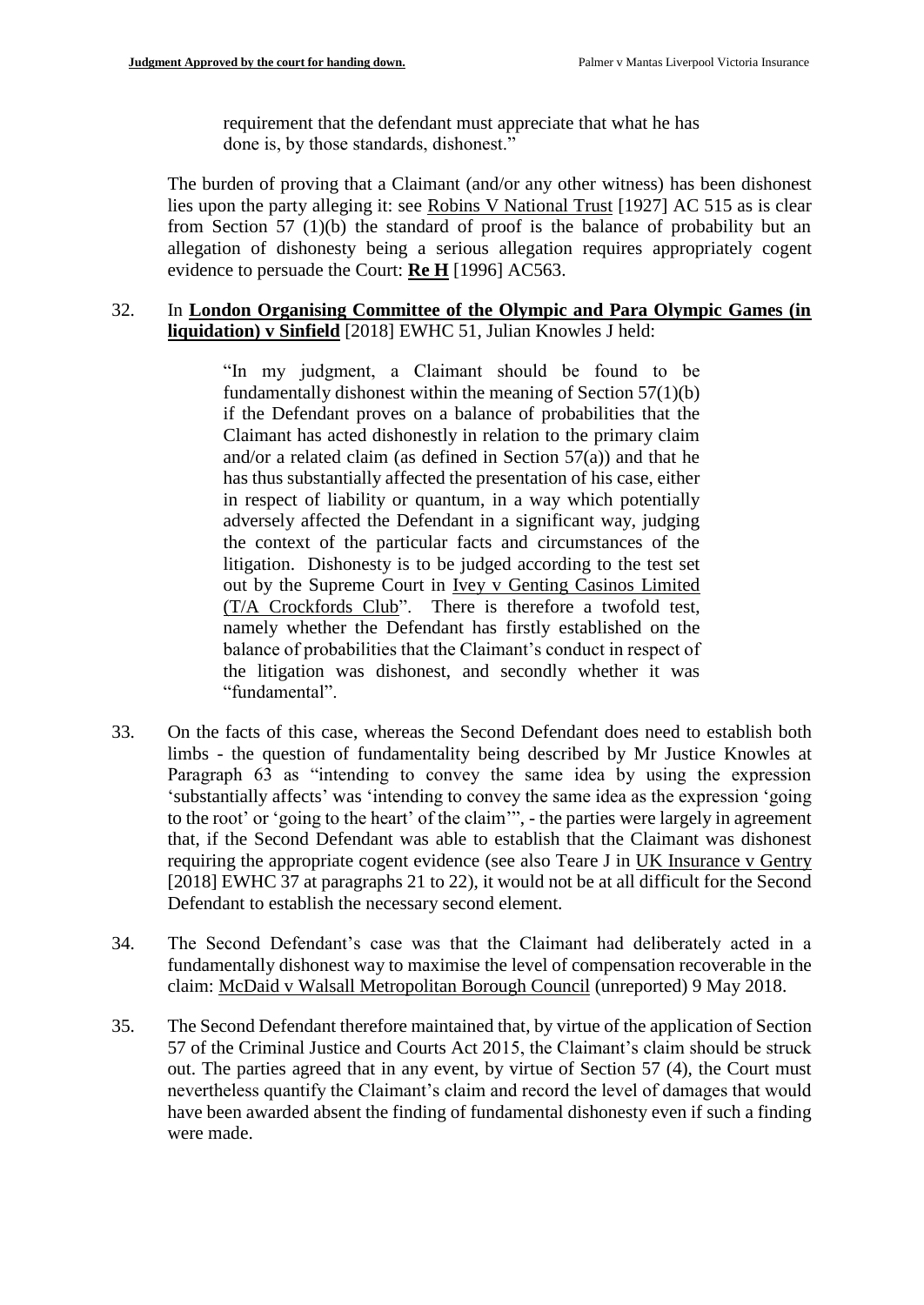- 36. For the purposes of determining this primary issue I shall focus upon the Claimant's evidence and where it is of assistance, those of her witnesses and refer to expert evidence from both sides where it assists on this question.
- 37. The Claimant adopted her six witness statements and three Schedules of Loss including the finalised Updated Schedule of Loss. I have already referred to the largely uncontentious evidence she provided above. In respect of her working history, were it not for the accident, the Claimant maintained that she would have remained at the Hippodrome at least for the short to medium term. Prior to the accident, she had been head-hunted by the Empire Casino and was offered a salary of £50,000 gross per annum after meeting the team seeking to recruit her, but rejected the offer, partly because the focus was on sports betting as opposed to hospitality where her strengths lay. She maintained that, although she was earning £37,000 gross per annum at the date of the accident, she took a different job at Conversocial where she was paid £45,000 gross per annum and that she would otherwise have been expected to earn at least £50,000 gross by the time of her first statement. She maintained that by the age of thirty-five, she would have expected her salary to have been increased to £70,000 gross per annum. She claimed she would have expected to attain a marketing director role with increasing number of years of experience and that the ceiling of her earning potential would be £125,000 gross per annum as a chief marketing officer. She intended to work through to retirement age, which is at present 68, although she considered would be likely to be increased to 70 soon.
- 38. After the accident, she returned to work at the Hippodrome 7-10 days later. She was then aware of pain, including intrusive headaches, but did not know she had suffered any significant head or psychiatric injury. She was permitted to work from home one day a week and would leave early from work about twice a week, particularly when her headaches were intrusive.
- 39. The Claimant stated that she barely continued with residing in her home in Finsbury Park and spent an increasingly large amount of time at her parents' address. She handed in her notice at the Hippodrome on 17 October 2014 having decided on a whim to travel to India which she booked four days previously. She left the Hippodrome on 17 January 2015 and spent several weeks in India where she also did work as a consultant on a TV marketing campaign.
- 40. The Claimant returned to London in February 2015 and started working full-time for the same company, Casino Floor, where she worked for seven months until October 2015, after which she was unemployed until she obtained a job working as a marketing manager for a company called Conversocial in January 2016. Her starting salary was £40,000 gross per annum. She stated that she had a helpful boss there who she informed that she continued to struggle with the effects of the accident and described herself as having good and bad days. Her first day of work was 12 January 2016 and, although she was struggling with symptoms in the office, her boss permitted her to work from home on the days when she felt bad. Although she was subsequently promoted to marketing manager and she continued to work there through to April 2017, from January that year she was feeling depressed and tearful, and her contract of service was finally terminated on the ground of redundancy in April, when she realised that she could not continue to work. Her last day of work was 11 May 2017, since when she has not had full-time work, although between August and November 2017 she worked on an ad-hoc basis as a receptionist on a temping basis through an agency. She has not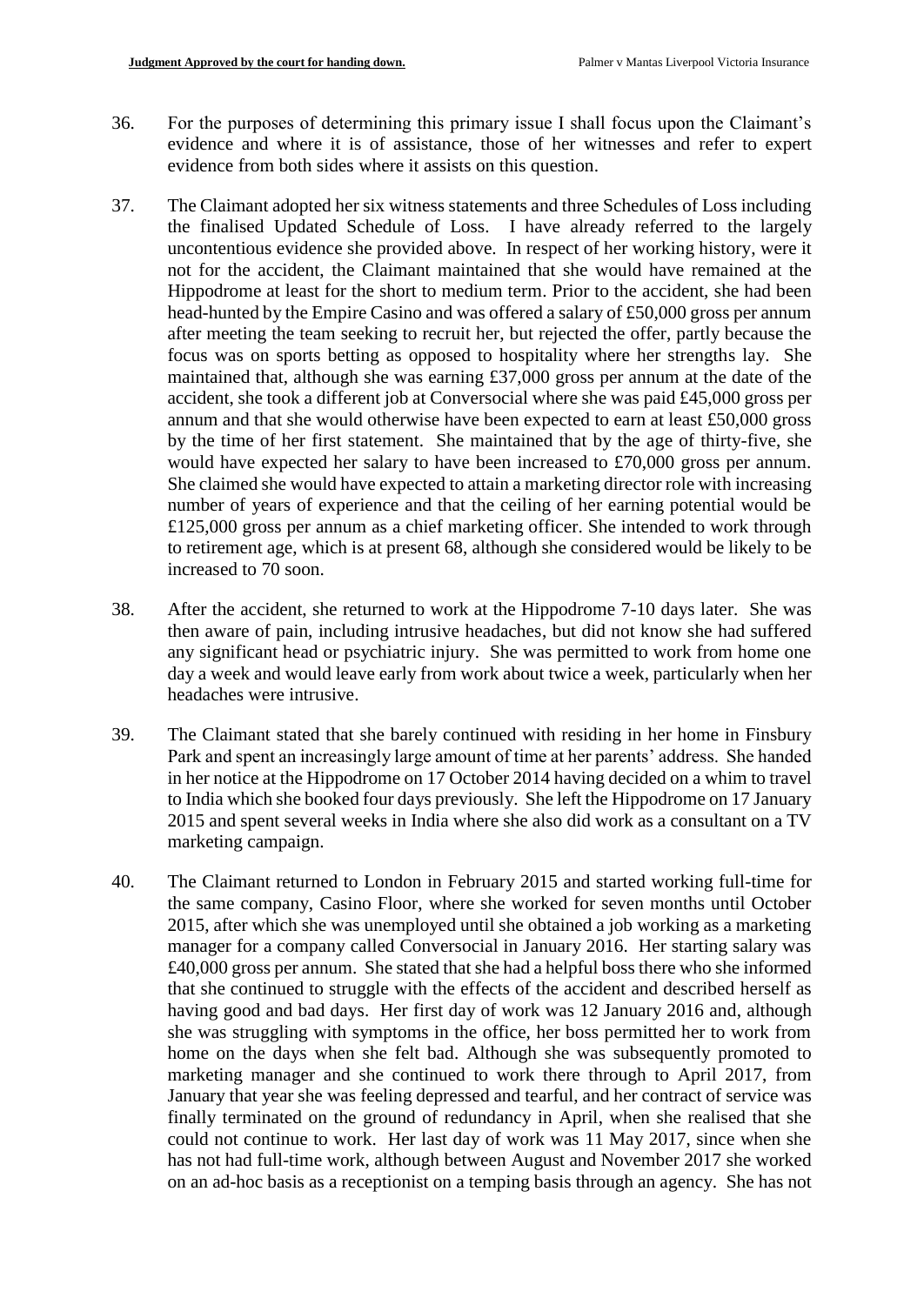been employed since November 2017 and has been receiving employment support allowance since January 2018.

- 41. The Claimant described her symptoms including spinal and bilateral knee pain, headaches, mental fatigue, impaired hearing in her left ear, impaired memory, impaired balance, reduced tolerance for alcohol, impaired concentration and reduced ability to multi-task, word retrieval difficulties, impaired ability to make decisions, heightened anger and irritation, impulsive spending, obsessive behaviour pattern and her psychological symptoms in her second and third witness statements dated 19 June 2018 and 7 June 2019. In her fourth witness statement dated 12 December 2019, she sought to address concerns raised by the Second Defendant in respect of her social media posts to which I shall refer more fully below in the context of her cross-examination about the content of some of those posts.
- 42. In her fourth witness statement, the Claimant sought to deal with the Second Defendant's pleading of fundamental dishonesty raised against her just three weeks before the original trial date of May 2020 as set out in the Second Defendant's counter schedule. She maintained that she was honest and provided detailed accounts of her symptoms and level of function to each of the experts on the twenty-two occasions she was assessed between December 2014 and June 2019. She also described being open with the experts, she referred to how she would distinguish between good and bad days and made reference to a capability for work questionnaire dated 10 March 2018, as well as a case management report of Mrs Tavengwa dated 14 June 2018, to which further reference is made below, and provided a table in respect of each of the experts that she saw, setting out what history she gave and what she was asked and not asked.
- 43. The Claimant provided a final witness statement giving an update about her symptoms and the extent to which she was dependent upon her partner and parents, particularly following her second pregnancy and birth of her second daughter. She concluded by stating that she was feeling so much guilt as she is not able to work and every aspect of her life is still impacted by the crash nearly seven and a half years later, for which she is still undergoing treatment.
- 44. In cross-examination, the Claimant agreed she was working between November 2014 and January 2016 and was not trying to give any misleading impression of not working or not doing sports or exercise. She agreed she did not initially refer to her impaired balance; that was not her focus in the early stages and that was why it did not appear in her first witness statement. She expressly denied that the reason she did not mention it then was that she was not suffering from impaired balance. She was taken to the pain management course in 2019 and agreed that it was an error on her part in that she should have made clear what she was not capable of was reflective of a bad day. She denied that she attempted to mislead in relation to the statement that she was not running and stated that she wanted to make clear that she had not fully returned to running having tried but not being able to do so. She maintained that on many occasions that she tried to get back to various sporting activities, including running and cycling, but had really struggled with them even when she had had a personal trainer. When asked questions directly from various medico-legal experts, she answered in the present tense, reflective of how she was at that time. She stated that she is very competitive and would try to return to pre-accident sporting activities and tried to cycle but that caused her knee to flare up and she stopped. She accepted that she did not give full details as to when she was cycling or the extent of her running, in particular the 10k Bear Grylls run, which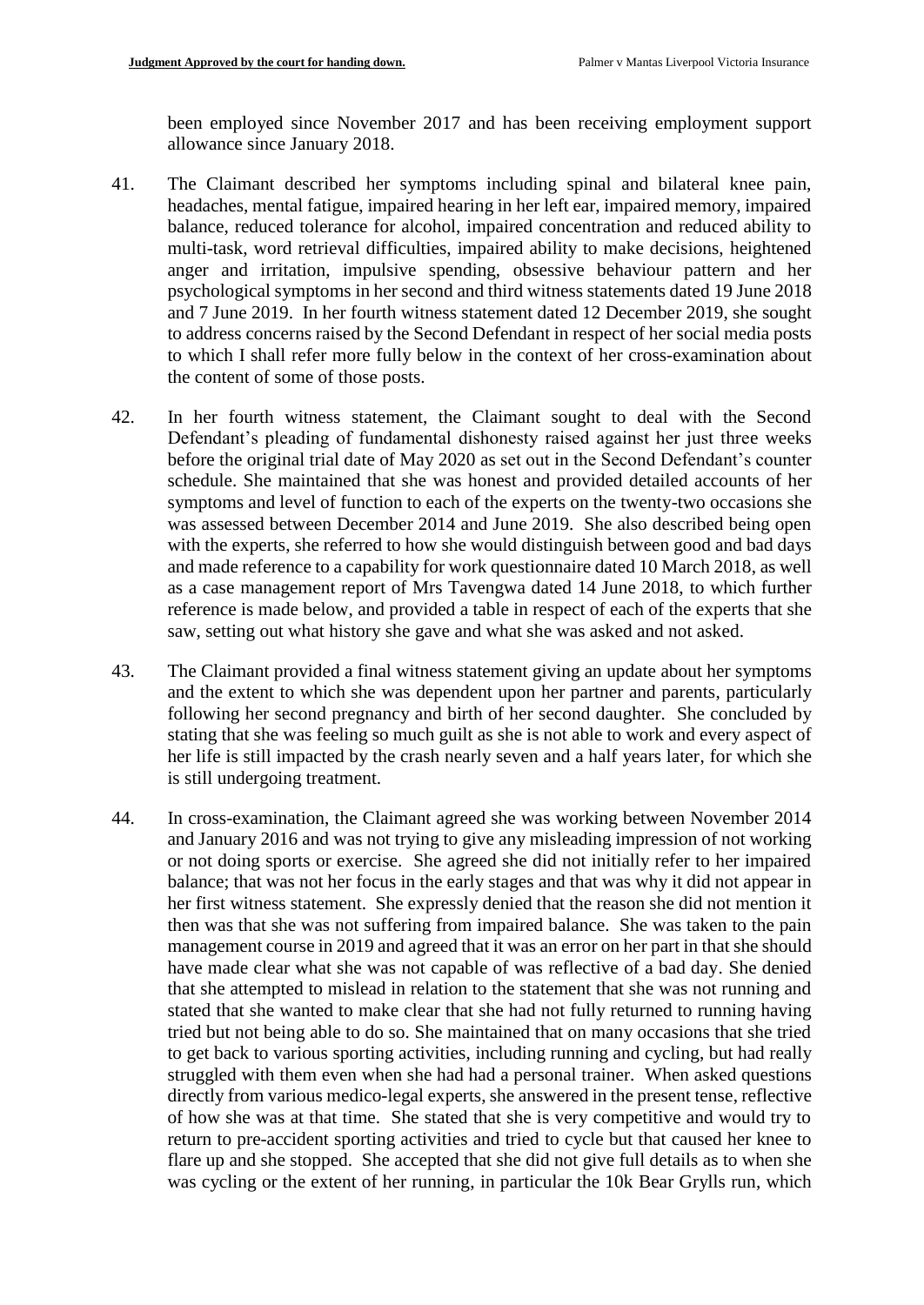she maintained she did not run but did at a gentle jog or walk but maintained that she answered all the questions asked of her and was not asked about aspects of her present sporting activities. In respect of the capacity for work questionnaire, she agreed that she had made a mistake in relation to a 50-mile cycling as she was not good at estimating distances.

- 45. In respect of Dr Miller, she stated that she and her mother raised a complaint against him because he was very rude to them, had laughed at them, and made a gesture indicating 'goodbye'. She maintained that she gave a truthful account to Mrs Tavengwa at the Case Management hearing and agreed that the answers she gave reflected a bad day, for example, as to whether she fell twice a week, and agreed she should have clarified with some of the experts the difference between her good days and bad days. She specifically denied she was disabled and when asked questions about seeing Dr Lester in November 2014 and not mentioning her memory problems, she stated (and later repeated on occasions) that she thought she was going mad, and she did not know why. At the time she saw Dr Lester, she had no intention to sue anyone. It was put to her that if she was suffering symptoms at the early medical appointments, she would have said so and she stated that she did not know the underlying cause of some of her symptoms and, in particular, she did not realise that her memory and migraines could be related to the accident having previously experienced headaches stating, "There was so much going on".
- 46. The Claimant denied that she wanted to change job and work in a completely different capacity when she resigned from the Hippodrome. She stated she did not want to refer to her symptoms in a resignation letter as she was "saving face".
- 47. In summary, the Claimant repeatedly denied that she had intended to mislead anyone. In respect of the social media posts, which would include holiday photographs, she stated they did not present a complete picture as she would tend to put a positive gloss on how she was doing as she wished to obtain more 'likes', but she also indicated there were times where she referred to her injuries and attempts to deal with them. She described her social media posts as a snapshot of what you want people to see, the positive and exciting side of your life, not the day-to-day difficulties. Although she did go to India in January 2015, she spent a considerable amount of time in a hotel room and was not able to involve herself as fully as she would have liked. She referred to all the various holidays which she undertook, but not with the full sense of enjoyment that such holidays could be expected to provide. She took courses in holistic and Shamanic treatments and denied that she had any intention to run any health and fitness business. The cards which she purchased were bought on an impulse. She described trying to be positive as far as she was able given her physical and psychological symptoms.
- 48. The Claimant was taken through her GP notes and could not remember whether she told her GP about her loss of balance and, in respect of migrainous headaches, she could not say when she first discussed that, as she was unaware what a migraine was previously. She denied she was able to function in a normal way from early 2017 and that, as her statements progressed, she was deteriorating and increasingly adding symptoms, and maintained that she was actually getting better as she indicated to the medical legal experts when they saw her again. She specifically denied deliberately under-playing the extent of her injury or hiding her holidays from the experts. She agreed she had a personal trainer as she wished to try to exercise and, in respect of a skiing holiday on which she went with her parents, she agreed that she skied in the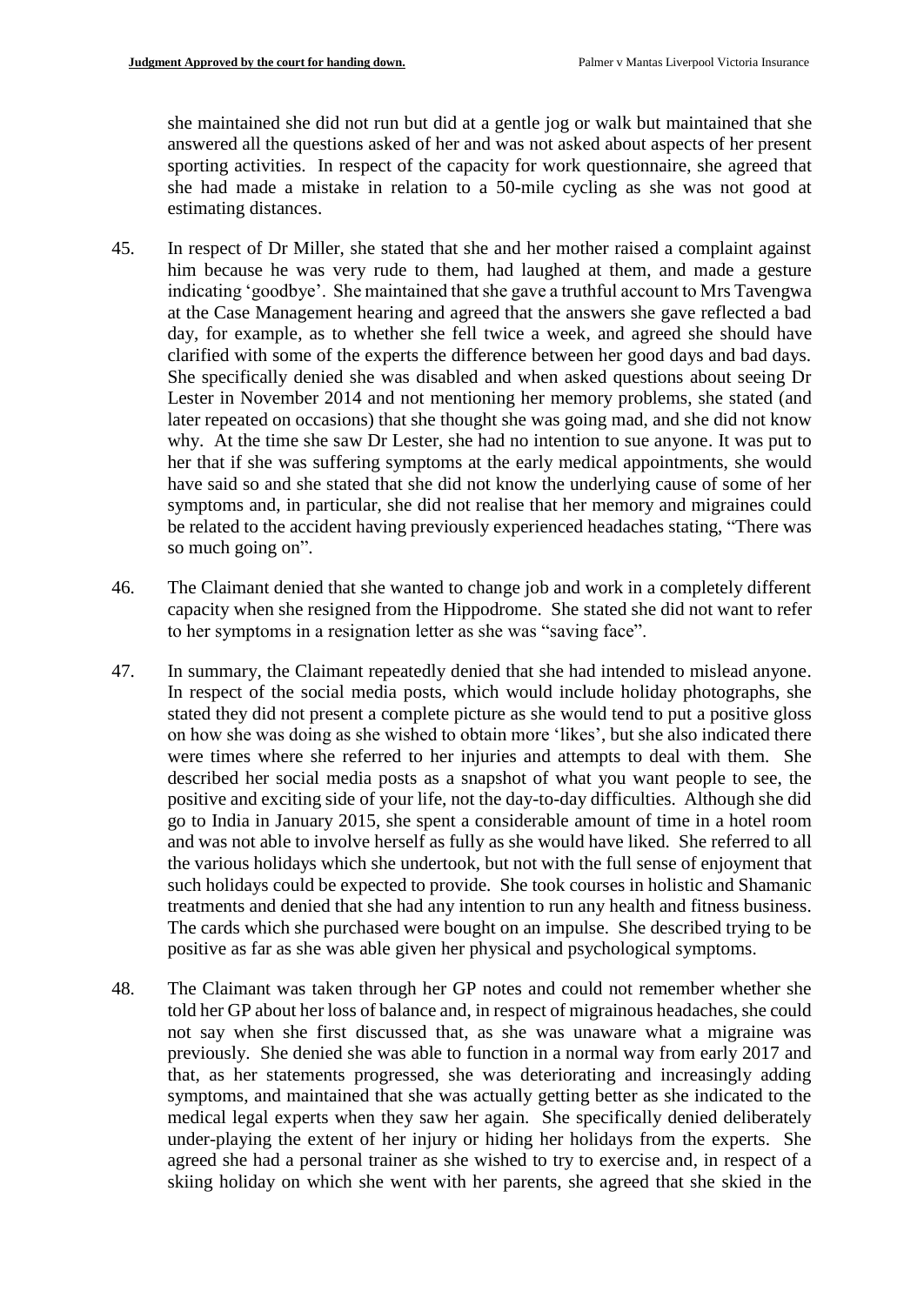mornings and would then return to her apartment and that she skied only on the gentle slopes. She wanted to get back into fitness again as she thought she needed to change her mind-set as it would affect her mental health. In respect of the 10K Bear Grylls course, she did it with her partner who had to wait for her, and it took three hours, forty minutes. Although she agreed it would be accurate to describe it as a 10K race, she indicated that she took a considerably longer time. In respect of her social activities as well as holidays, she denied that she was being dishonest about the extent of those activities and in respect of her sporting activities, specifically denied trying to deceive anybody and stated that she had never tried to launch a new business.

- 49. In re-examination, she was taken to her second witness statement in which she referred to her balance problems and her migraine headaches and gave evidence about the number of hours assistance she received from her mother. She confirmed that the Waddell tests were all negative and confirmed that the symptoms were not consistent as she would have good and bad days. She referred to the regular migraines, which would often be very bad, and described coming from a hard-working family and said she did not wish to accept there was something wrong with her which would give the impression that she was struggling. She concluded by saying that she was angry and upset by the Second Defendant's allegations and asked rhetorically why she would exaggerate. She stated that she had a good job and life and was always independent. She had always been competitive, had been a sports captain, had been in competitions and had skied. She considered herself to be competitive with others and with herself and described how frustrated she felt by her ongoing symptoms and guilt towards her family, particularly her mother and her children.
- 50. I heard live evidence from a number of lay witnesses called by the Claimant attesting to the holidays she went on and the symptoms that she complained of, as well as to her work, which she generally performed well although she was increasingly describing symptoms and pain to those around her. There was other agreed evidence in relation to her work record and life activities before and since the accident. Live evidence was given by the Claimant's mother, Mrs Sharon Palmer, who provided two witness statements dated 5 June 2019 and 13 October 2021. At an early stage in crossexamination after clarification was sought by Mr Grant, Mr Woodhouse, having taken instructions, confirmed that there was no suggestion that the Claimant had conspired with her mother or any member of her family in respect of the extent of her symptoms and difficulties. In summary in her statements, Mrs Palmer described the Claimant preaccident in which she was very sporty and active, and she had a good work ethic. She described the Claimant's work history and she said she was somebody who always had a lot of friends and was very sociable and independent.
- 51. Mrs Palmer described the day following the accident when she saw a text message from the Claimant referring to the accident and then heard the doorbell at the same time. She described seeing the Claimant looking vacant, very upset and dishevelled. She was disorientated, although she confirmed she had been in a car accident and had an encounter with the First Defendant, but she did not make much sense and was crying. Mrs Palmer became really concerned when the Claimant vomited and then she took her to the hospital, although she reluctantly agreed to see the car first as the Claimant had been pressing the request. She described taking the Claimant both to Chase Farm and Barnet Hospitals and described her symptoms in which she was in a lot of pain and complained of headaches and feeling sick.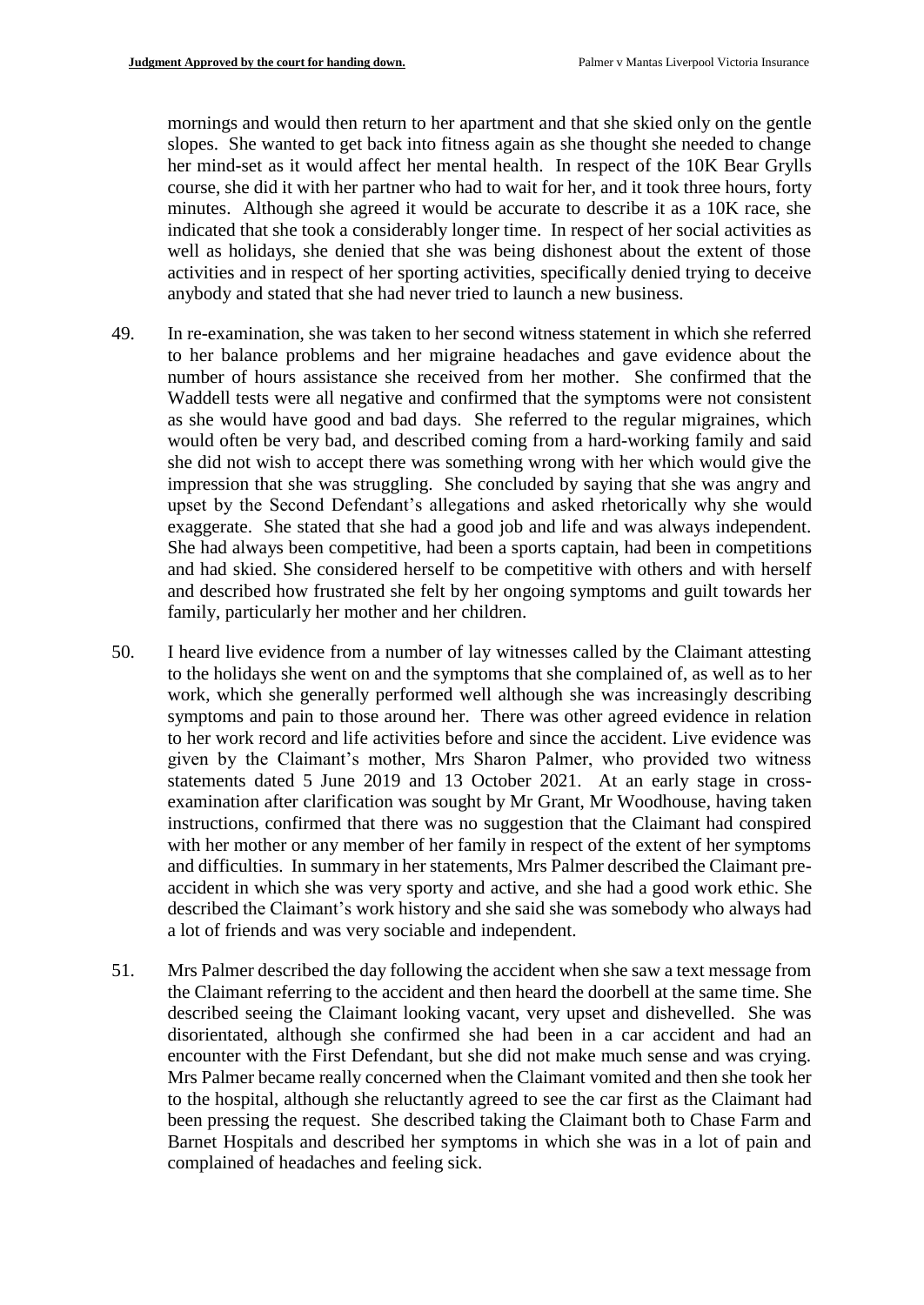- 52. Mrs Palmer then described the changes to the Claimant since the accident including her mood, her increasing dependence upon her and dealing with the Claimant's anger which she felt was often directed at her. She found taking care of the Claimant's needs to be physically exhausting including taking her to many appointments. She described the difficulties with the Claimant's memory, speech and language issues, her moods, her regular migraines which required her to wear sunglasses when outdoors, her anxiety when in a car, the difficulties she would have following instructions or directions, and the extent to which she had to assist the Claimant to understand the medical reports which she could easily have understood previously but which would now contribute to the Claimant's fatigue. She described the extent to which she was taking on extra care for the Claimant, including looking after her children, doing the laundry, cooking, and food shopping. In respect of the covert surveillance, Mrs Palmer stated that, having viewed it, she did not see anything that was different to what she and her husband had described in their statements, and she believed that this showed a record of a sedate life, to be compared with someone who had previously had so much energy before the accident.
- 53. In cross-examination, Mrs Palmer was taken to the medical records and agreed that, before the accident, the Claimant had suffered from low mood related to problems at work in the past. She was asked about the time the Claimant was assaulted on her way home from school. She did not recall the Halloween party incident in particular detail and did not recall that the Claimant had lost consciousness. She did not know whether she attended the hospital with the Claimant, although she rather doubted it as she tended to take the Claimant to most hospital appointments and had no recollection of doing so.
- 54. In respect of the day after the accident, she confirmed the Claimant had vomited at the hospital and had also been sick at home before they went. She confirmed that the Claimant's memory became much worse after the accident and that the migraines began after the accident and became increasingly worse with time. Her previous headaches had changed into migraines in which she was light-sensitive and suffering from nausea. The restrictions in the Claimant's life got worse, but Mrs Palmer stated that none of her symptoms were a new problem which did not occur after the accident and had nothing to do with it. She described the Claimant's whole body as seeming to shut down, particularly once she stopped working and became more dependent. She said that her memory difficulties had always been significant since the accident. She agreed that she did not mention anything about the Claimant's memory at her first medical legal appointments as at that time she was worried about the Claimant's neck and back. She thought they were just headaches, but they became worse. She described the Claimant as strong-willed; she stated that she was very concerned about her muscular and skeletal problems and believed she could cope with the other things. When she saw doctors at appointments dealing with those issues, she did not refer to the migraines because she didn't consider that was for those appointments. She agreed that she would have asked the Claimant why she didn't raise some of the issues including the headaches and the memory and balance issues, but she stated the Claimant did not like to think about it or admit those things and tended to be somebody who would keep them inside as opposed to letting them out. She was asked questions about the holidays that they went on with her after the accident and described that she did not ski well and stayed only on the gentle slopes and, when asked why she did the 10K Bear Grylls, she described the Claimant as very determined and a person who would try everything. She denied that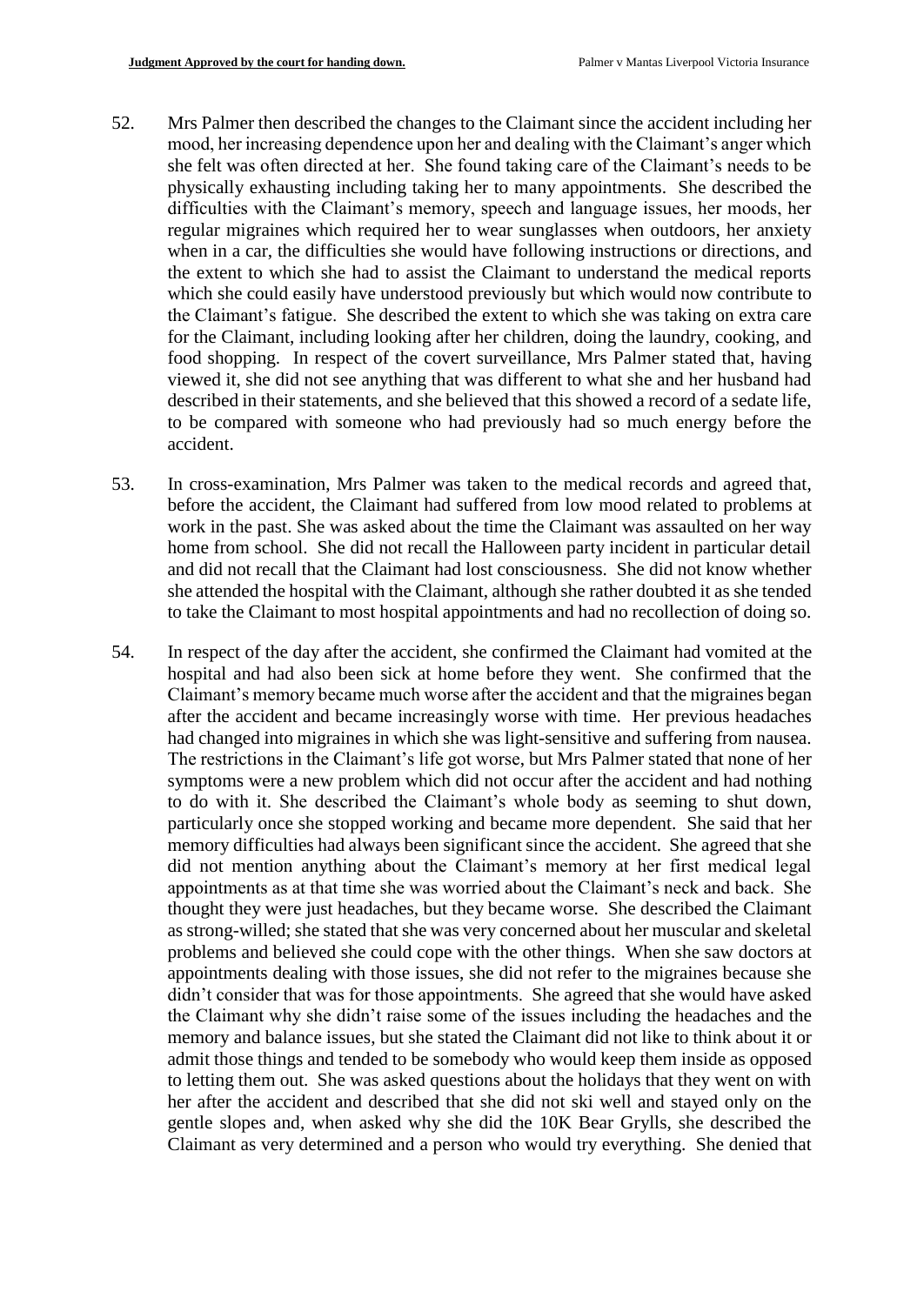the Claimant had given an exaggerated account and that things were omitted; that was not down to the Claimant trying to exaggerate her symptoms.

55. The Claimant's partner David Clark and her father Lee Palmer were also called live, and they dealt with questions concerning the Claimant's ongoing symptoms, including her anxiety in a car, her forgetfulness and holidays that they went on with her, which the Claimant would not carry out to the full extent and would often complain of discomfort and pain and say that she needed to rest. They confirmed that the Claimant did not do the 10K Bear Grylls event in full, omitting obstacles and taking a long time over it. The Claimant's father confirmed much of what his wife had said about the Claimant's background, pre-accident history and character, and the effects postaccident upon her work, her concentration, her increased impulsivity, her forgetfulness and the various physical and psychological symptoms, including the migraines and the effects upon her level of activity both physical and psychologically.

## **The Medico-legal Experts' Evidence in Respect of the question of the Claimant's conscious exaggeration**

56. At the outset of the trial, I asked for the assistance of the parties by requesting that the experts all be asked questions in respect of the issue of conscious and unconscious exaggeration by the Claimant, provided it was within their expertise. Some of the expert witnesses had in any event provided such an opinion in their written reports. Both sides indicated their preparedness to deal with those matters when the witnesses were called and there was no objection to the proposed course. Clearly, the matter of the Claimant's credibility is ultimately a decision for the Court, but how the Claimant presented to each of the experts, and once they were provided with the surveillance evidence and social media material by the Second Defendant, whether that changed or influenced their opinion in respect of the symptoms reported by the Claimant, would clearly be of considerable assistance in respect of that important issue. Helpfully, Mr Grant in his closing submissions has set out in tabular form the summary clinical assessment and observations by each expert. I am also assisted by a table at Appendix 2 to the Claimant's fourth statement summarising the observations from the various medical legal experts at all the medico-legal examinations the Claimant attended between later in 2014 and the summer of 2019. Those summaries confirm that, save for Dr Miller (see below), the experts did not consider the Claimant presented with clear signs of exaggeration or embellishment. Mr Willis-Owen opined "On examination, there was no evidence of exaggerated responses or abnormal pain perception"; Dr Allder raised no concerns about the Claimant's neurological presentation; Dr Munglani formed "The overall impression was that the Claimant came across as somebody who was not exaggerating her symptoms and genuinely felt an increased presence of pain in my view". Mr O'Dowd stated that the Claimant "Did not display any inappropriate exaggerated behaviour responses to assessment… the [Claimant] comes across as a reliable historian and has managed to continue working through most of the time since the index accident. She has returned to some of her sporting activities, and I believe her description to date of restriction of occupational, recreational and domestic activities is reasonable and as a result of a combination of the injuries sustained". Dr Surenthiran expressed no concern about the Claimant's credibility and confirmed that was his view in the joint statement having reviewed the social media evidence and considered there was objective scientific evidence to corroborate her reports of impaired balance. Dr Murphy had no difficulties accepting that the Claimant was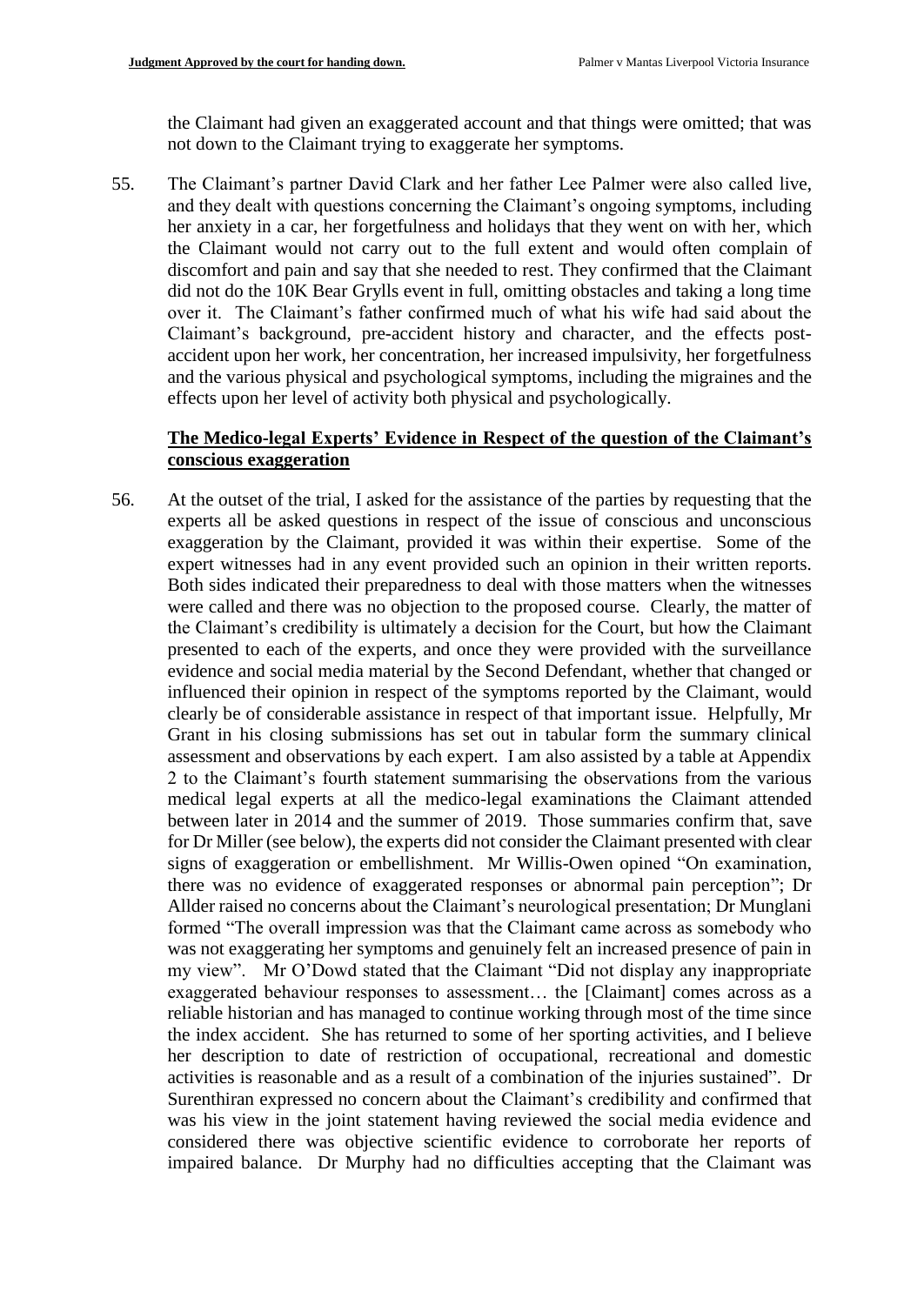engaging fully with the various neuropsychological tests employed and a similar view was formed by Dr Agrawal. Dr Raglan found similarly to Dr Surenthiran, and Mr Earnshaw considered there was "no obvious exaggeration or inappropriate responses". Dr Jacobson stated that the Claimant and her mother "presented as sincere and genuine at interview". He considered the question of unreliability as a historian, which he distinguished from her credibility, and opined that her "discrepancies suggest unreliability, which is common in the histories of those with somatoform/conversation/dissociative conditions". He considered that those discrepancies were likely to reflect "Unconscious exaggeration" and found no evidence that she had consciously exaggerated and when completing his report stated that he "was left with the impression that the [Claimant] was an honest, transparent and cooperative patient". Mr Foy expressed no concerns about the Claimant's credibility when carrying out his physical examination and Professor Schapira stated that he found the Claimant to be "a credible and reliable patient on examination". Dr Torrens was in a slightly different category in that when she examined the Claimant, she "had no reason to suspect that either the Claimant or her mother had given anything other than the best and truthful answers to all questions" and confirmed that the Claimant was "entirely open with her" and that she did not consider the Claimant dishonestly exaggerated her case to her, although upon examination of the Claimant's medical reports and other evidence afterwards, she did consider that the Claimant had exaggerated her case. In respect of Dr Jacobson, he formed the view having considered all the evidence, including hearing the evidence from the Claimant from the witness box that it was something of a "Curate's egg", namely a mixture of conscious and unconscious exaggeration.

- 57. By contradistinction, Dr Miller admitted in evidence that he formed the view from the outset that the Claimant was not telling the truth, and that view was fortified when he subsequently considered further evidence including the social media and the GP records. As I have indicated, I shall refer specifically to the evidence of Dr Miller and Dr Torrens further below.
- 58. It is important to observe how the Second Defendant's case of fundamental dishonesty arose. The Second Defendant's counter-schedule was not served until 5 March 2020, only eighteen days before the original trial was listed to commence on 23 March 2020. That trial was vacated owing to the first Covid 19 lockdown. The pleading alleging fundamental dishonesty maintained that the Claimant's injuries "were not and are not significantly disabling as evidenced by the Claimant's ability to return to work quickly and continue to work for in excess of two and a half years after the accident…" The initial valuation in the counter-schedule was just £5,407 by way of general damages primarily for physical injuries.
- 59. I consider it instructive to note how the Second Defendant's covert surveillance evidence progressed. It was not until 16 October 2019, considerably after all the experts had examined the Claimant and served their reports, that the Second Defendant served two statements from Mrs Parveen, exhibiting in excess of seven hundred pages of social media posts loaded by the Claimant on her Instagram account. The Second Defendant had first commissioned this evidence back in June 2016. The disclosure was not provided at the time of serving lists of documents or exchanging witness evidence and no reason was provided as to why this was the situation. Although the Second Defendant did not provide a Statement of Case summarising the relevance from the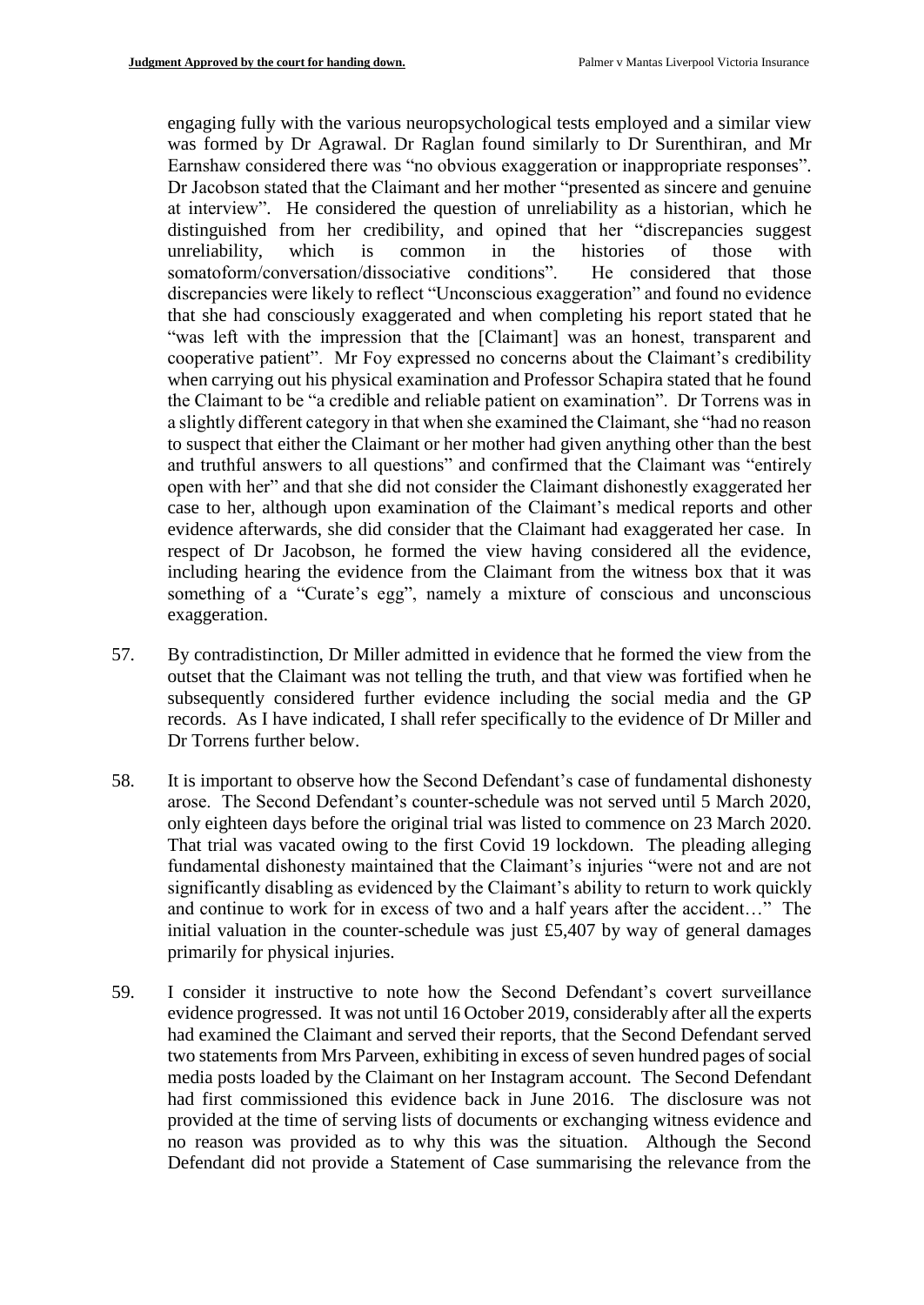posts, the Claimant and some of her family responded to those posts with further detailed witness statements.

- 60. In respect of the surveillance evidence, which I have viewed, the Second Defendant did not place reliance upon that material back in March 2020 when pleading its claim of fundamental dishonesty. It was disclosed (immediately) upon express request by the Claimant that there be full disclosure of all unused material capable of undermining the Second Defendant's case. Mr Woodhouse very properly conceded at the conclusion of the Second Defendant's case that, at best, the surveillance evidence is "neutral" and he did not place any reliance upon any of the seventeen days of surveillance evidence obtained between 2017 and 2019 as demonstrating a substantial disparity between what the Claimant and her witnesses maintained about her lifestyle and what was disclosed on that evidence, whereas the Claimant maintained it was corroborated evidence of her restrictive lifestyle in which she is primarily seen driving between her and her parents' home and was usually accompanied when she left those premises. She was seen attending three of the medical legal appointments with the Second Defendant's expert, although there was no surveillance evidence on days following those appointments during which time the Claimant maintained she needed to rest after those substantial examinations and retelling of the incident and symptoms.
- 61. In respect of the social media evidence, the Claimant, some of her lay witnesses, and some of the experts commented upon what is usually contained by self-description on social media. In summary form, as indicated for example by Dr Murphy, it appears to be uncontentious evidence that people, including the Claimant, would tend to post positive and upbeat messages and images. In Dr Murphy's view "These posts are not incompatible with [the Claimant's] experience of troubling symptoms". It is undoubtedly clear that some of the images portrayed on the Claimant's social media call for an explanation as they appear to depart from how the Claimant summarised the extent of her restricted lifestyle both in her earlier witness statements and in the interviews with the numerous medical legal experts.
- 62. In determining how much reliance to place upon those social media posts, I consider it is necessary to express a level of caution. Mr Woodhouse, in his closing submissions, rightly acknowledged both that there is a degree of exaggeration implicit in the Claimant's diagnosis of somatoform symptom disorder ("SSD") and that "social media tends to paint a glossy picture of the poster's life". I agree with the proposition that the Claimant's social media posts cannot all simply be dismissed as 'not real' or untrue, as they undoubtedly show where the Claimant is in respect of a particular place or the fact that she participated in some capacity in an activity to which she refers.
- 63. As indicated above, the Claimant provided an explanation both in further written evidence and her oral evidence in relation to the areas of claimed exaggeration, including her pre-accident employment and psychiatric health; her pre-accident mild traumatic brain injury at the Halloween party; her post-accident employment; extent of exercise; travel and socialising; her career plans; the deterioration in her health from 2017; the claim that she did not suffer the onset of neurocognitive symptoms at the time of the accident and that they only became present from the time of her claim in 2017 and the extent of her ongoing level of disability.
- 64. In reaching a decision on this central issue, I have considered how the Claimant presented; the evidence of her lay witnesses; the surveillance evidence; how she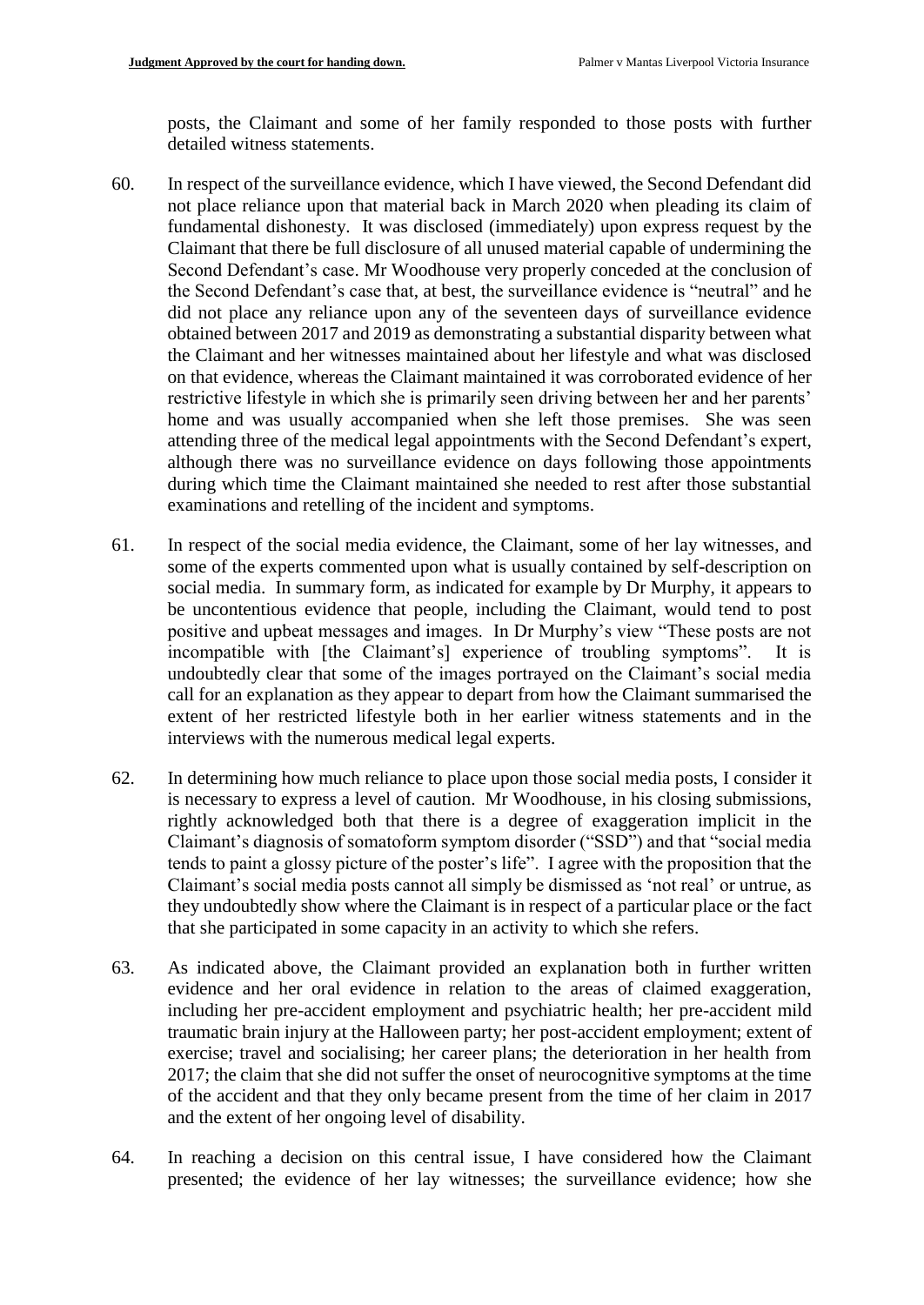presented to each of the medical legal experts and other professionals, both medical and otherwise as set out in the reports; my view of the extent of assistance gleaned from each of the experts as well as the social media evidence when fully understood in context.

65. As far as the experts were concerned, I placed particular reliance upon the Consultant Neuropsychiatrists who it was agreed would be best placed to ascertain conscious processing in the mind. Neither Dr Agrawal nor Dr Jacobson had any concern about the way the Claimant presented to them when carrying out their thorough investigations and I was impressed by the quality of both of their reports and their oral evidence. Dr Agrawal confirmed that he and Dr Jacobson had very significant agreement that "There was no significant evidence of conscious exaggeration". He considered that inconsistencies in the Claimant's account from the sources of evidence are "explicable by an unconscious exaggeration on her part… combined with a number of other factors including her emotional state and some of the catastrophic thinking which can borderline on a more conscious process". Dr Jacobson considered that the Claimant's presentation in the witness box was "genuine". He accepted that the Claimant's migraines were entirely genuine and, given that he could not provide a neuropsychiatric explanation for what he described as the large disparity between what she told the experts and what is in the social media, summarised the "Curate's egg" referred to above and concluded that there was a measure of deliberation exaggeration of the Claimant's disability, if the social media evidence was accepted as valid in respect of the Claimant's pain-related ability of disability. I have referred to the summary of other experts' report on the question of conscious exaggeration, but also note that Professor Schapira's personal opinion was the Claimant "was not consciously trying to mislead" Dr Allder, who did not see a significant disparity between the Claimant's reported function and observed function suggesting anything other than unconscious exaggeration and described that what he would wish to see if someone was deliberately consciously exaggerating would need "something very compelling", which he did not observe. Dr Murphy described the Claimant as "a traumatised woman who tries to do her best and that one needed to consider the 'context of the social media' in respect to what the Claimant could do which was largely affected by whether she was 'feeling safe'". She also interestingly observed that the Claimant may have lost her identity as she feels "she has lost her independence and she is not the person she was". It was therefore important to the Claimant's identity to be seen by friends or others as doing normal things. Dr Torrens believed that the Claimant and her mother had done their best to give truthful answers to all questions when she saw them and agreed with Dr Murphy that the Claimant was left with a "brittle and easily-disrupted working memory". She did however consider that what she has seen since seeing the Claimant contained "an element of exaggeration" and that she has "potentially dishonestly represented the situation" and gave an example in relation to a trip back from Paris to which I shall return further.

#### **My findings in relation to the issue of fundamental dishonesty**

66. I have no difficulty in concluding that I found the Claimant to be an honest, helpful, impressive and dignified witness in her own case. Although I find there were some differences between what she maintained in her witness statements and what she said to various professionals, I consider that it is explicable in large part by the inevitable differences in recollection whenever she was asked to recite the history and symptoms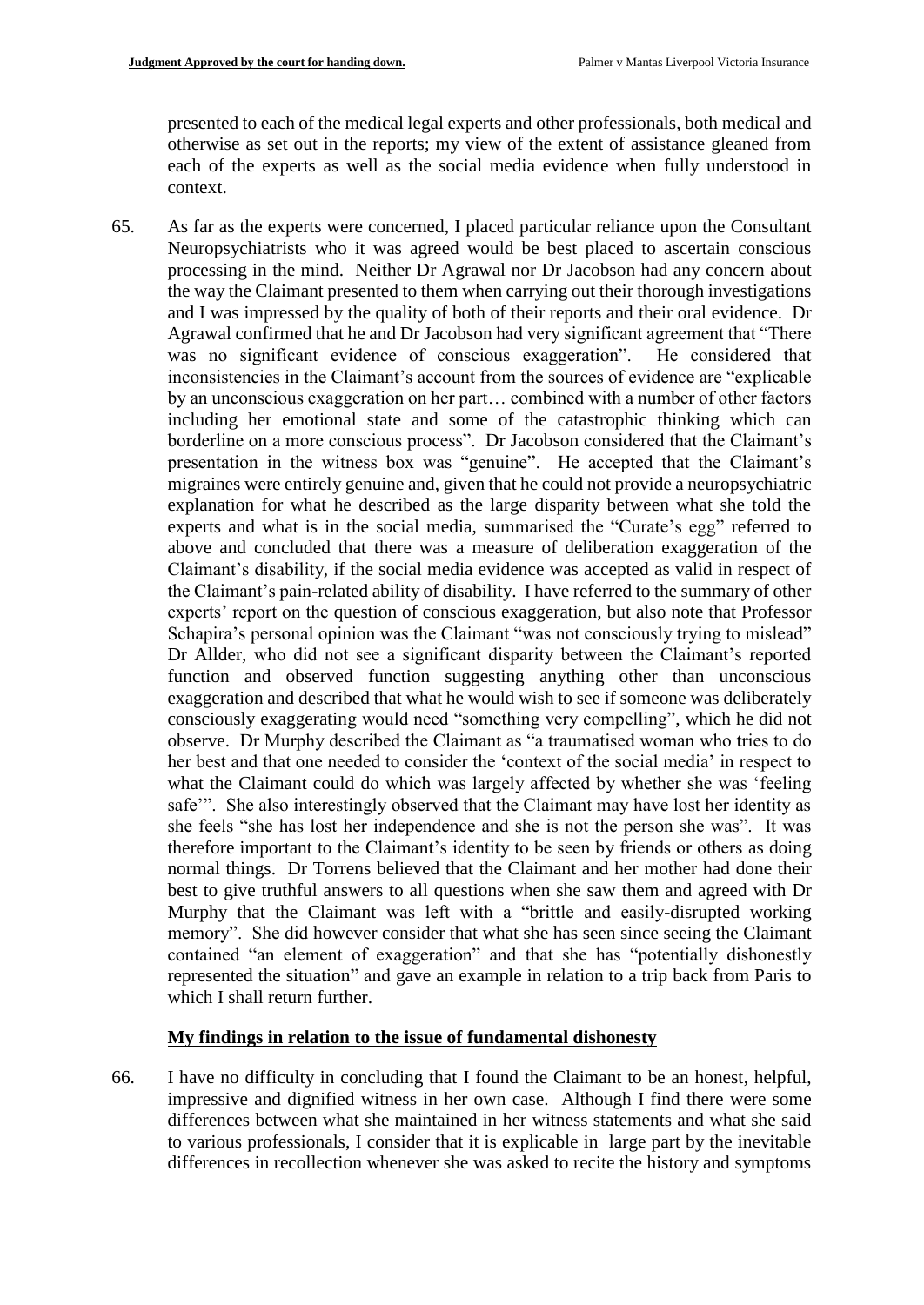(if she was wholly consistent every time, that would itself tend to be suspicious) and also explicable by her character by which she (and her mother too) would not tend to volunteer information over and above the questions asked, as she is someone with a reserved nature. I also consider that her SSD has contributed to a level of unconscious exaggeration: see further below. In fact, I find the Claimant has given a very largely consistent narrative to all the experts who have seen her in respect of her symptoms, and I accept her evidence that she did not initially believe that some of the symptoms, in particular the migrainous headaches, were connected to her accident in the early years after the crash. I consider that the substantial number of symptoms the Claimant now has arose from the outset of the accident and were caused or substantially contributed by it.

- 67. In deference to the Second Defendant's submissions in respect of the allegations of fundamental dishonesty on the part of the Claimant, I shall deal briefly with the specific matters asserted. In respect of the failure to refer in her first statement to part-time work for Casino Floor in 2015, I do not find that this was a dishonest omission, as the context in relation to work before and after that period concerned her resignation from the Hippodrome Casino and then her subsequent role at Conversocial from January 2016. In her Preliminary Schedule of Loss of October 2017, the Claimant referred to her time at Casino Floor. It was a preliminary witness statement which was not intended to be disclosed but because it was referred to in Dr Allder's report, the Claimant served it in December 2018 upon request. I find that the fact that the Claimant did not make mention of her ability to engage in sport or exercise in that first (preliminary) statement was not dishonest, as it was primarily drafted for the purpose of providing details of cognitive and behavioural symptoms prior to Dr Allder's assessment which was to take place shortly thereafter.
- 68. Although I find that the Claimant was in error when she stated "The first time I tried to go out was in May or June 2015" in that first statement, I do not find that it was dishonest on her part. I consider the explanation to be down to her accepted brittle memory. The error also needs to be seen in the context of subsequent witness statements in which she addresses her ability to socialise, albeit in a more diminished way than pre-accident, and I find that the Claimant did not intend at any stage to mislead in relation to when she was first able to socialise post-accident. That is clearly demonstrated in her completed pain questionnaire for Dr Munglani. It appears to be a feature of most, if not all, of the medical legal experts that they did not focus upon the Claimant's ability to socialise post-accident in any substantive way.
- 69. In respect of impaired balance, I find that that is a symptom which was not only caused by the accident but that she was not dishonest when failing to mention it in her first statement as this was not an essential concern on her part at that time as it was intermittent, exacerbated by fatigue and migraines, and the Claimant's focus was on other more pressing symptoms at the time. It is instructive to note that she did make specific reference to it when in discussion with Dr Allder a week later. There were also clinical findings from both Dr Surenthiran and Dr Raglan corroborating the Claimant's claim of impaired balance. Although the Claimant conceded in cross-examination her description of walking "like a drunk" to Dr Jacobson amounted to a "hyperbole" – the only time she admitted doing so during his assessment – Dr Jacobson in my view significantly, attributed that to anxiety rather than an intention to deceive and agreed that balance "is not an uncommon symptom in migraine".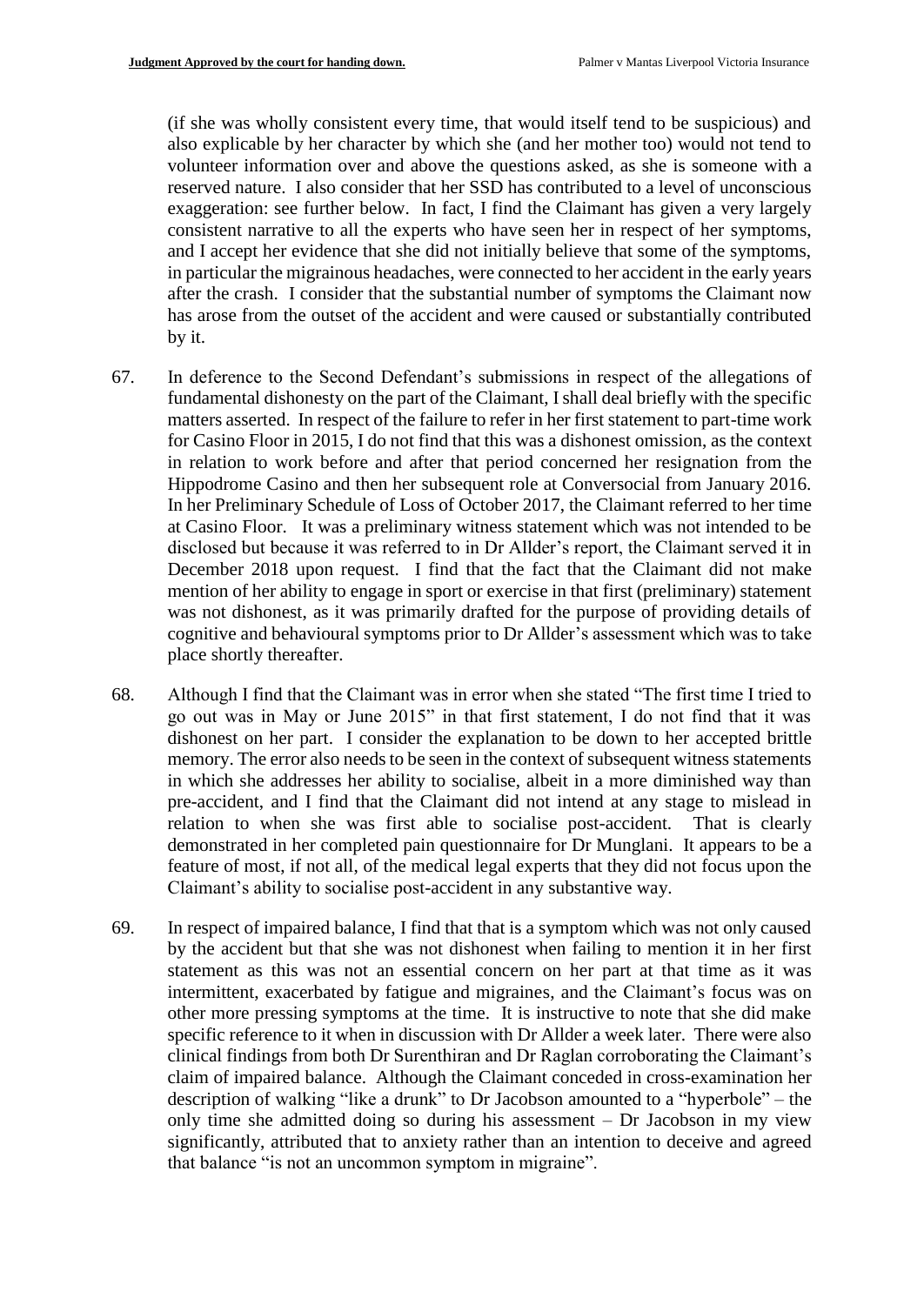- 70. With respect to the Claimant's assertion in her second statement that she had not returned to running, I do not find that she was being dishonest. The focus of that statement was on headaches and cognitive, behavioural and psychological symptoms, and I note that it was not served until June 2019 with the Claimant's third statement in which she set out in detail post-accident levels of physical activity including jogging and other attempts at exercise. Lee Palmer confirmed in his evidence that by that time, he was accompanying her to the gym which would include the Claimant exercising with gentle jogging on a treadmill and using weights. It is important to note that the Claimant stated that when she referred to running, pre-accident she was training for a marathon. I do not find there is a gross disparity in the Claimant's evidence in relation to the extent of post-accident running, particularly when the social media evidence (in particular the Bear Grylls 10K event) is considered in context, considering the Claimant's and Mr Clark's evidence in relation to that event, specifically concerning the Claimant's extent of participation. That requires taking into account the Claimant's and Mr Clark's evidence to how long it took her to complete and how she completed it, describing it as more "a gentle jog" and that she only did "several of the obstacles", and also taking into account the evidence of Lee Palmer and the fact that she disclosed this 10K race to Mr O'Dowd, as well as recognising the unchallenged evidence that Claimant is a competitive person who would not wish to reject all challenges post-accident and attempts to return (as far as she could) to something like the levels of exercise which she had previously enjoyed. I also considered Dr Jacobson's view that this evidence placed the Bear Grylls event in a difference context. I therefore accept the Claimant's evidence in relation to what she maintained about the Bear Grylls race.
- 71. I do not find that the Claimant not disclosing the full extent of her travelling in her earlier witness statements was dishonest by omission. She referred to some of her travel in those statements and to some of the experts. Her and her father's witness statements were disclosed prior to the Second Defendant disclosing the social media material. The Claimant has clearly posted extensively about her holidays on social media and if the Second Defendant's case was to be made out, namely that she was dishonest from early 2017, I find she would not have chosen to disclose voluminous amounts of material about her travels, particularly as it was accessible to the general public. The question of the Claimant's ability to travel on holiday was not apparently a focus of any of the medical legal experts as the Claimant had never indicated that she was housebound. In general terms, the holidays that she did undertake were relaxing – even when she skied in Breckenridge in February 2016, she took part in mornings of gentle skiing in contrast to the much more intensive skiing she undertook pre-accident and, where they were not simply about relaxing, she was attending a retreat in India to learn about gentle massage and was with her partner, family or friends. I also consider the oral and agreed written evidence about the manner and extent to which the Claimant was able to enjoy her holidays and the difficulties with her symptoms she described to them.
- 72. More generally, I reject the Second Defendant's assertion that the Claimant was actively withholding her level of functioning between 2014 and 2019 when the medical legal assessments were completed. As I have indicated above, I consider that the Claimant, although clearly articulate, intelligent and straightforward had chosen to respond by answering questions from the medical legal experts which I consider to be reasonable and not deceitful in any way. Indeed, acting otherwise by seeking to take charge of those interviews might have been perceived as controlling and tending to dictate the findings that the experts would subsequently make. I accept the evidence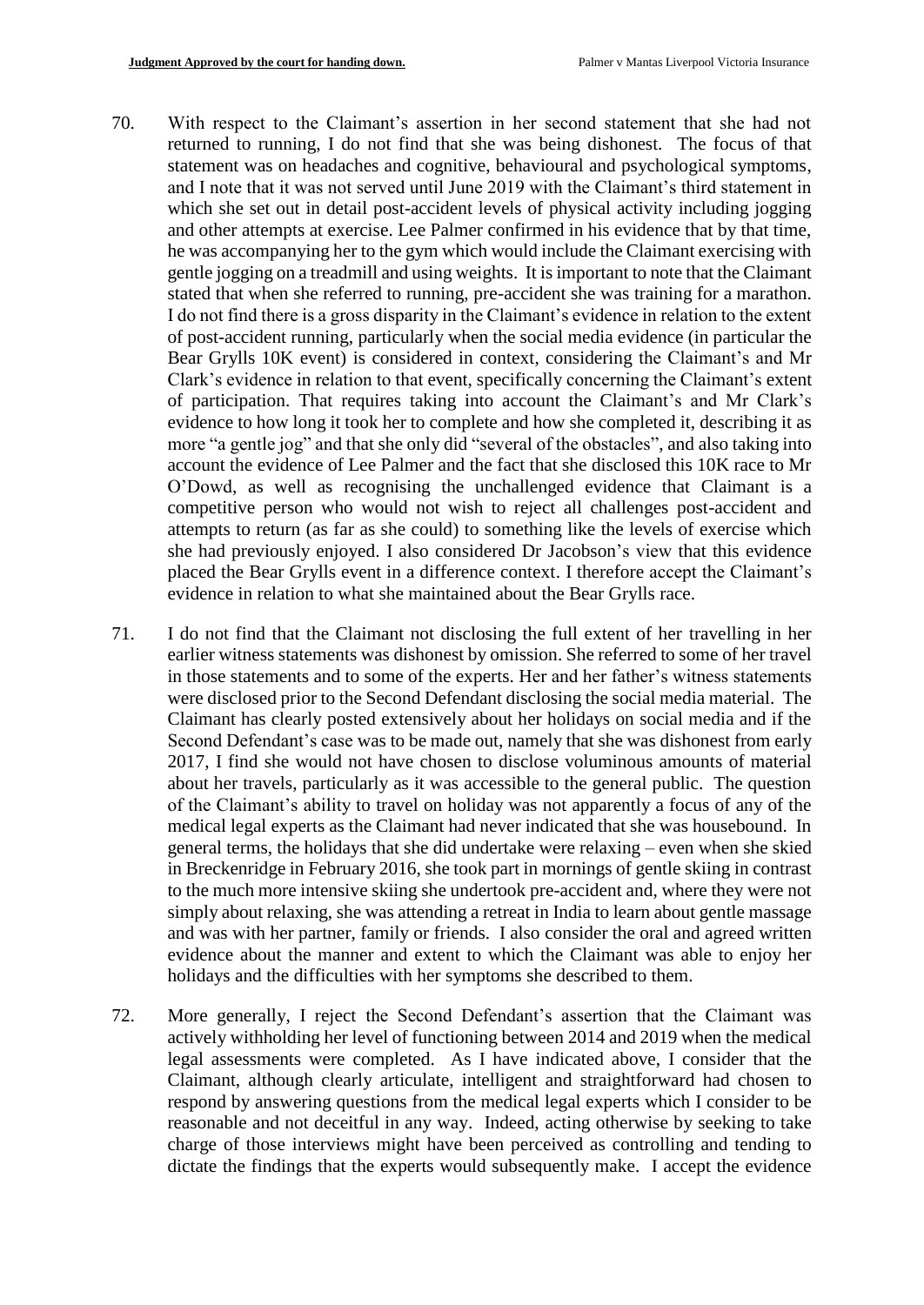from her family that she is reserved and tends to keep her emotions in check, save for the one incident with Dr Miller, and that she considered that approach was both respectful and appropriate. The extent that the Claimant expressed distress during those assessments and indeed in her evidence before the Court, I find was genuine and not artificially constructed. I find that the reporting of her pain and dysfunction was also honest and reflected her state of mind at the time when she was being examined. It is clear from the evidence of many of the experts, in particular Drs Munglani and Agrawal that there were times she was suffering from chronic pain. SSD with predominant pain needs to be understood as a condition which fluctuates. Although Dr Jacobson considered the Claimant "uses language loosely", he put that down to personality and educational and considered she was not being deceitful. Dr Murphy and Dr Torrens agreed (as summarised above) that the Claimant was suffering from "very brittle" memory which I find is a substantial reason for the Claimant not volunteering further information about the progression of her symptoms in the context of not being asked specifically, which I do consider was not indicative of a deceitful and consciously withholding character on her part. In respect of the suggestion the Claimant lied about cycling arising from Dr Munglani recording the Claimant was "absolutely incapable" of riding a bike and that the Claimant "does not ride a bike", I accept the evidence from the Claimant corroborated by Dr Munglani that she was asked questions and answered in the present tense, and she was not lying or seeking to deceive him or indeed any of the other experts. Other experts confirmed that she was not cycling at present and social media confirmed that she had cycled fifty miles over three days in August 2015. I have already indicated that entries on social media need to be considered in appropriate context. Being disclosed publicly, they need not be indicative of dishonesty and in the context of this case, I do not find it they were, as the Claimant specifically referred to use of a bicycle post-accident in her second and third witness statements served before the social media evidence was disclosed when her integrity was not apparently an issue.

73. Arguably, the highest point of the Second Defendant's case on fundamental dishonesty arose from the disparity between Mrs Tavengwa's record of the Claimant's presentation in May 2018 and how the Claimant presented to all the experts and on the surveillance evidence. I agree that the description of the Claimant's dysfunction noted in the record is at variance with all other descriptions. Mrs Tavengwa's assessment report is of course hearsay and has not been verified as being accurate by the Claimant, who commissioned her to obtain practical case management. In oral submissions, Mr Woodhouse suggested that it was not open to the Defendant to call Mrs Tavengwa to prove the accuracy of its contents but respectfully I do not agree. Either party could have chosen to call Mrs Tavengwa as there is of course no property in a witness and although there is no suggestion from either party that Mrs Tavengwa's record was not accurate, it is simply impossible to be wholly sure one way or the other about it, particularly as the Claimant herself was unable to verify its accuracy. It is therefore important to consider her record with a degree of caution. I find that the Claimant's absence of memory may well be explicable by her psychological state at the time. The observations suggest she became very tired and questions had to be repeated, her mother had to assist and she broke down several times. Aside from arguably in the presence of Dr Torrens where the Claimant was also visibly distressed, I do not place too much reliance upon the Claimant providing somewhat coherent details to Mrs Tavengwa, who was clearly unable to successfully calm the Claimant down. I consider the unchallenged evidence of Sharon Palmer that Mrs Tavengwa had asked the Claimant for a description of her symptoms on her worst day, which I find gives a valid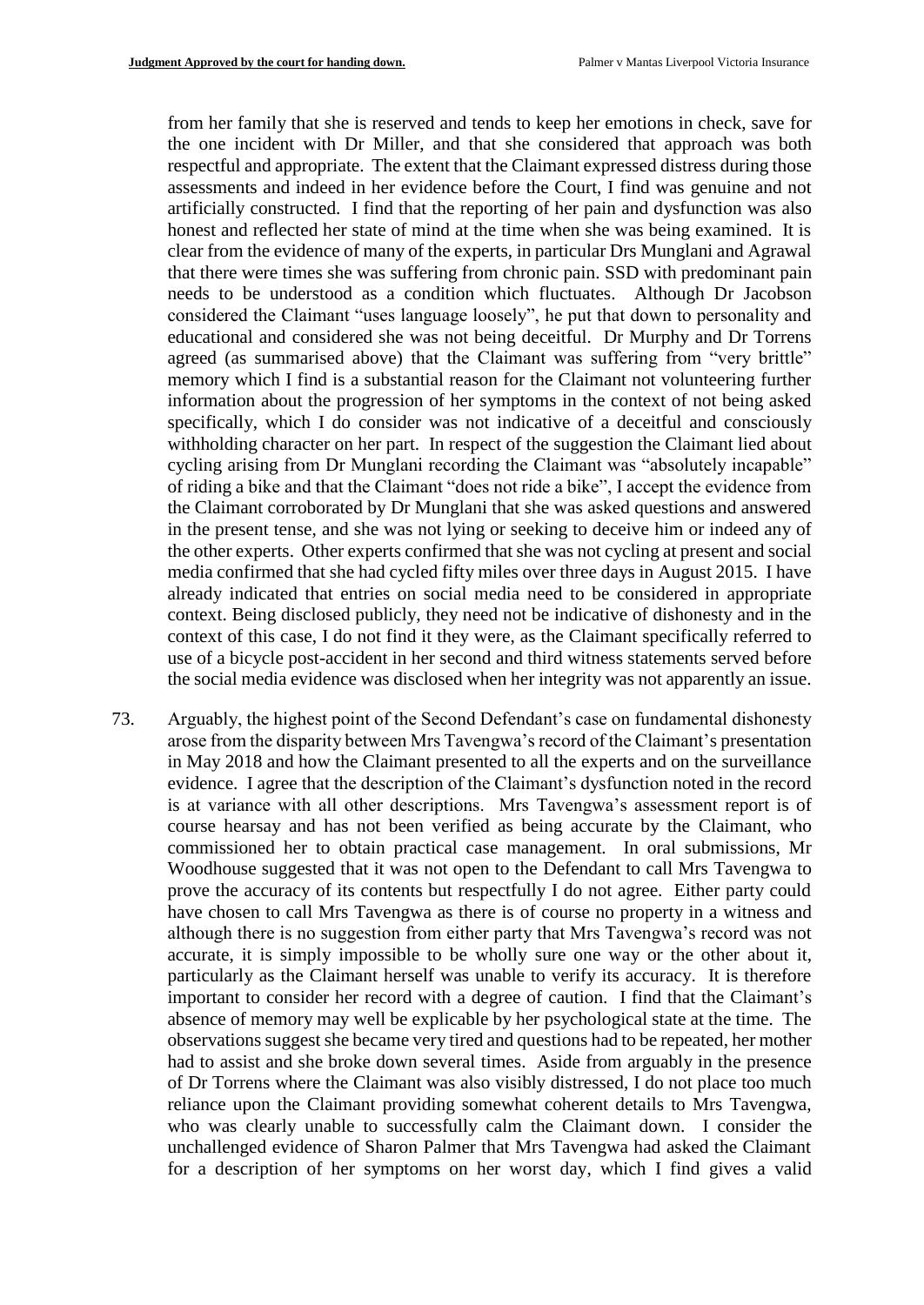explanation as to her description of level of dysfunction. Dr Jacobson helpfully agreed that "after thirty minutes [the Claimant] was effectively shutting down" and I find that, although it is markedly different to what the Claimant said in her witness statements and to all the medical legal experts, it does not support the contention of fundamental dishonesty on the Claimant's part, particularly bearing in mind that it was not part of the Claimant's pleaded case, it was disclosed in accordance with the Claimant's disclosure obligations, and the Defendant did not take the opportunity, as it could, to seek to call Mrs Tavengwa.

- 74. Similarly, I do not find how the Claimant completed the DWP Capability for Work questionnaire indicated dishonesty in respect of her answers, which I find was explicable by the Claimant describing how she felt at the time, particularly in relation to the answer about the walking of fifty metres. It needs to be understood that this questionnaire was merely a screening document before an assessment with a healthcare professional; it was significantly not suggested she exaggerated her history to that person.
- 75. Finally, and more generally, I do not find that the Claimant deliberately under-reported her pre-accident medical history. She served a substantial preliminary Schedule of Loss and I do not find that she deliberately withheld the information about her attendance at hospital following the Halloween party, of which I find she had no recollection at that time.
- 76. In all the circumstances, I find applying the relevant law from Section 57 of the Criminal Justice and Courts Act 2015 and the appropriate burden and standard of proof that the Second Defendant has failed to establish that the Claimant was fundamentally dishonest. For the reasons set out above, I do not consider she was dishonest with any of the medical legal experts, with her family and friends, with her GP and all other professionals that she involved herself with from early 2017 and in respect of her Preliminary (and subsequent) Schedules of Loss and her claim generally. I do not accept the Second Defendant's assertion that she was dishonest in respect of her witness statements as to the level of her disability with the purpose of maximising the level of compensation recoverable in the claim. I note in conclusion on this issue that a substantial part of the Second Defendant's case is essentially that the Claimant was dishonest by omission, i.e., chose only to answer questions asked by the medical legal experts and omitted to disclose her true level of function. I have already set out why I do not consider that as a fair approach to expect of the Claimant when being asked about the history and symptoms by all the medical legal experts. I am fortified in my view that that is a particularly difficult submission for the Second Defendant given that I was not provided with any reported authorities where a finding of fundamental dishonesty has been made in a personal injury claim because a Claimant had failed to volunteer information not asked of her during a medical legal assessment.
- 77. For all those reasons, I reject the Second Defendant's primary submission on fundamental dishonesty. I now turn to the assessment of quantum.

## **An assessment of the Medico-legal Experts**

78. I wish to record my considerable gratitude to most of the experts called on behalf of both parties. Many of the issues concerning the Claimant's symptoms and the complicated inter-play between the physical, neurological and psychological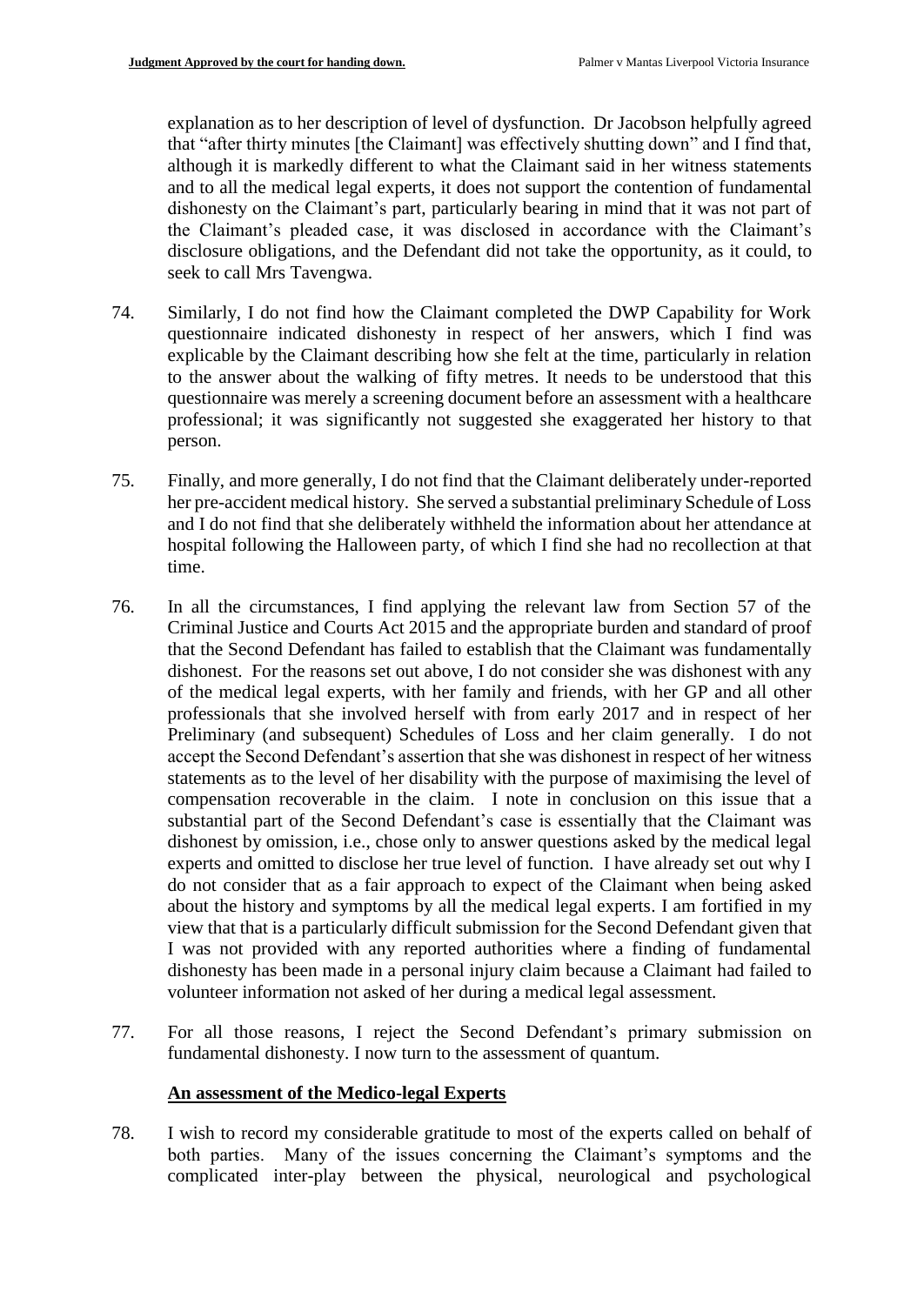consequences of the accident required sophisticated and at times cutting-edge expert evidence. The assistance obtained from six of the medical legal experts called live was of an extremely high standard and where appropriate, suitable concessions were made by those experts on behalf of the party calling them in accordance with their duties under Part 35 of the CPR.

79. It is however necessary to make specific reference to two experts called by the Second Defendant in more detail, as my findings in relation to how they gave their evidence is of significance in determining the extent of the Claimant's symptoms and why I preferred one expert over another within their relevant fields. I turn first to Dr Torrens. At the outset I wish to make clear that I found her to be a helpful witness who gave genuine and honest answers and who, it is important to observe, felt sympathetic towards the Claimant and accepted that she was genuine in describing her symptoms when she saw her and her mother for examination. However, I do agree with the criticism of her by Dr Murphy that her first report was "littered with judgemental and rather scathing comments". The references to the Claimant being "self-pitying" and "histrionic" (which she conceded in oral evidence is a term that she would not have used to describe a man), and the raising of "possible Social Services risk assessment" required to ensure the Claimant's unborn child was properly safeguarded, were unnecessary and inappropriate. I do accept what Dr Torrens says that she likes to use straightforward language, and the references in the report including what she described as an unhealthy over-reliance upon her mother was said out of genuine concern, but I do find that the way she expressed herself when criticising the Claimant, as previously and similarly observed about a different Claimant by Master Davison in Mustard v Flower and Direct Line HQ17P00164 1 November 2019 (unreported at Paragraph 3) went beyond language which is appropriate for an expert to employ and suggests a level of unconscious bias, even where there is a lack of belief in the Claimant's case, which she undoubtedly did find (and was entitled to do so), once she considered the Claimant's medical records and the social media evidence. I consider that Dr Torrens placed an over-reliance upon a single occasion in January 2011 in the medical records, in which the Claimant apparently drank a copious amount of wine, about which the Claimant was not able to respond, and where post-accident the Claimant had alcohol intolerance as one of her symptoms. I was surprised at the conclusion of her evidence that Dr Torrens relied upon a particular example of the Claimant failing to volunteer the fact that she may have been tired because she had been to Paris for the weekend shortly before her appointment as being an example of potential dishonesty. All the strident language she used may not necessarily be indicative of unconscious bias in circumstances where there were expressed criticisms of the Claimant. However, I find the over-reliance upon a small detail in the medical records and what the Claimant volunteered to her is concerning. When noting the absence of balance from Dr Torrens in her analysis of the Claimant's personnel record which demonstrated many positive aspects of her work record and the views of her colleagues, and also noting that it was not until she gave oral evidence did she confirm that she deferred to Dr Jacobson's analysis about the Claimant's pre-accident health and that she was presently very unwell and incapable of work, means that I found it difficult to safely rely upon her expertise where it differed from Dr Murphy because of what I perceived to be unconscious bias, as although I have found there was no intentionality in relation to the adverse conclusions and observations Dr Torrens made about the Claimant, where there were differences between her evidence and that of Dr Murphy, I preferred the evidence of the latter.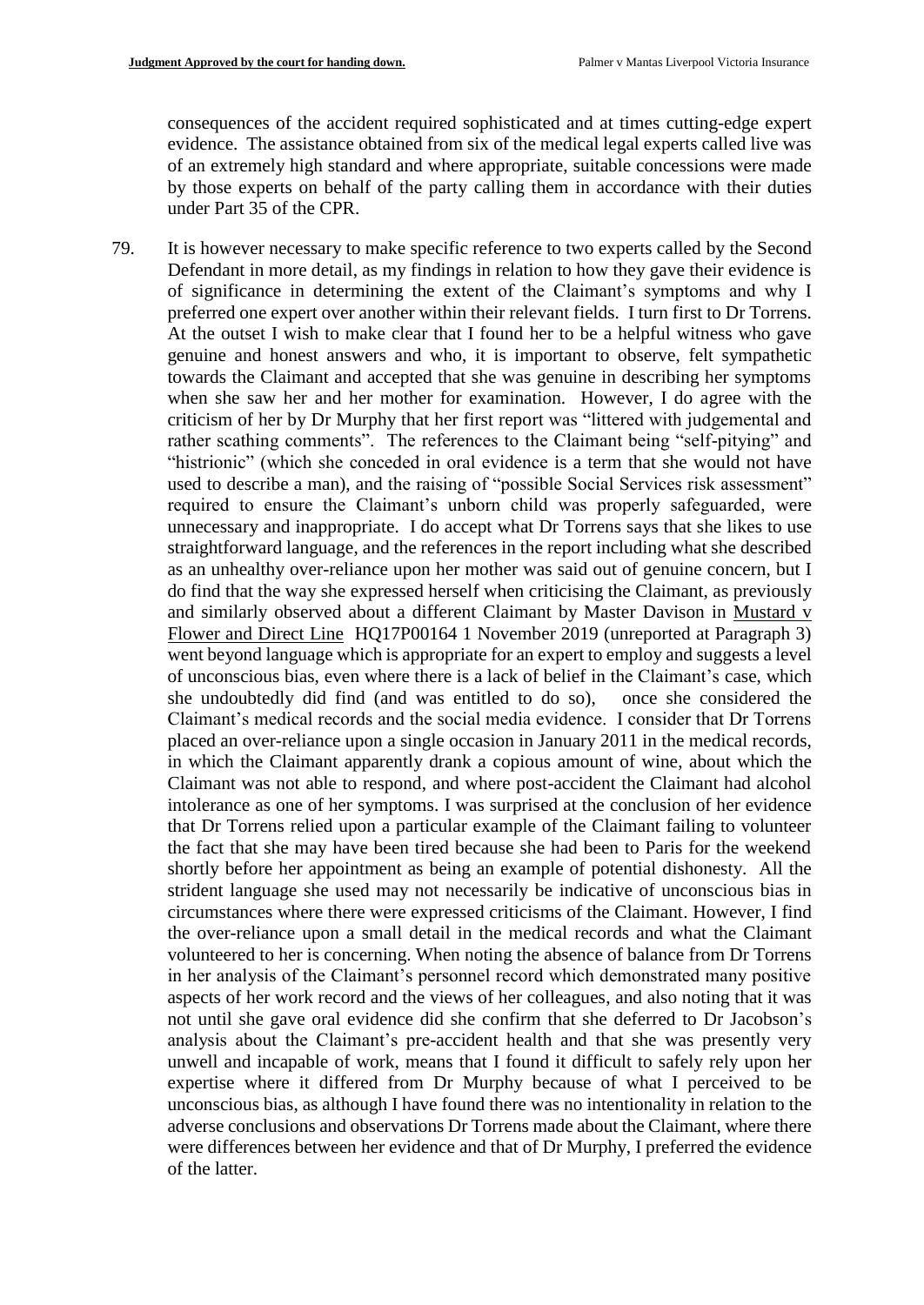- 80. I turn now to the evidence of Dr Miller. I note at the outset the powerful observation made by Mr Woodhouse that adverse criticism of him may have "career-damaging effect". I have absolutely no desire to do that and I hope the criticism which I consider it is necessary to make can be limited to the findings in this case. Wisely in my view, Mr Woodhouse accepted that he could place no reliance upon Dr Miller's evidence and candidly accepted that in respect of the pain experts, Dr Munglani who was called on behalf of the Claimant "was more impressive than Dr Miller", though he did made submissions in relation to whether there was satisfactory oral evidence from the former expert too. He also acknowledged in his closing written submissions that "the suggestion in the Claimant's opening statement that Dr Miller did not believe the Claimant from the outset is probably reasonable. Dr Miller's evidence may have been better if he had simply accepted that proposition". In his oral evidence, Dr Miller effectively accepted that proposition. Although the Second Defendant did not place any reliance upon Dr Miller's evidence at the conclusion of the trial, his evidence was clearly relied upon by the Second Defendant when the report was served. The duty of medico-legal experts under CPR 35 and the relevant practice direction cannot be overemphasised. It is essential that they understand that their duty is to assist the Court by providing their objective, unbiased opinion upon consideration of all material facts, including those which might detract from their opinion and are not in their best interests of the party who has instructed them see Liverpool Victoria Insurance Company Limited v Zafar [2019] EWCA Civ392. Whilst it is clearly open to an expert to disbelieve a Claimant presenting with symptoms in the context of their overall medical records and any other evidence then or subsequently available to the expert, there needs necessarily to be a strict and close adherence to their Part 35 duty which should not be departed from, either intentionally or recklessly. It is imperative that the Court can safely rely upon the expertise of the experts within their field in accordance with that duty.
- 81. In the course of his reports and oral evidence, Dr Miller accepted he was "over-zealous in his use of language from the outset … and when I re-read my reports in preparation, I winced and thought I could have been a little bit more reflective and kinder and provided a little bit more range of opinion". He agreed that he had been "probably slightly unfair" to describe the Claimant in a report commenting on surveillance evidence as being "more or less housebound". The Claimant had never asserted that, and it was never a part of the Second Defendant's case in any event. I have already indicated that the Second Defendant did not seek to rely upon the surveillance evidence at all in asserting the primary case of fundamental dishonesty. When confronted with this characterisation of the Claimant in cross-examination, Dr Miller sought to amend his assertion to "She was more housebound than most people of the Claimant's age", which conveys a completely different meaning.
- 82. Dr Miller made what I consider to be an unfair attack on Dr Allder, who had properly considered the pre-accident GP and hospital records regarding the Claimant's previous trauma and head injury which Dr Miller, to his credit, accepted, stating "This is my fault, I apologise to the Court". He further criticised Dr Allder by stating that he "Opined that all of [the Claimant's] ongoing complaints were resultant from the brain injury", which was incorrect and which he ought to have been aware of, as parts of Dr Allder's report were joined into his own report. Again, Dr Miller conceded an error and made an apology to the Court. Candidly, and again to his credit, he accepted "What I said about Dr Allder's report and how I reviewed it was simply not good enough". He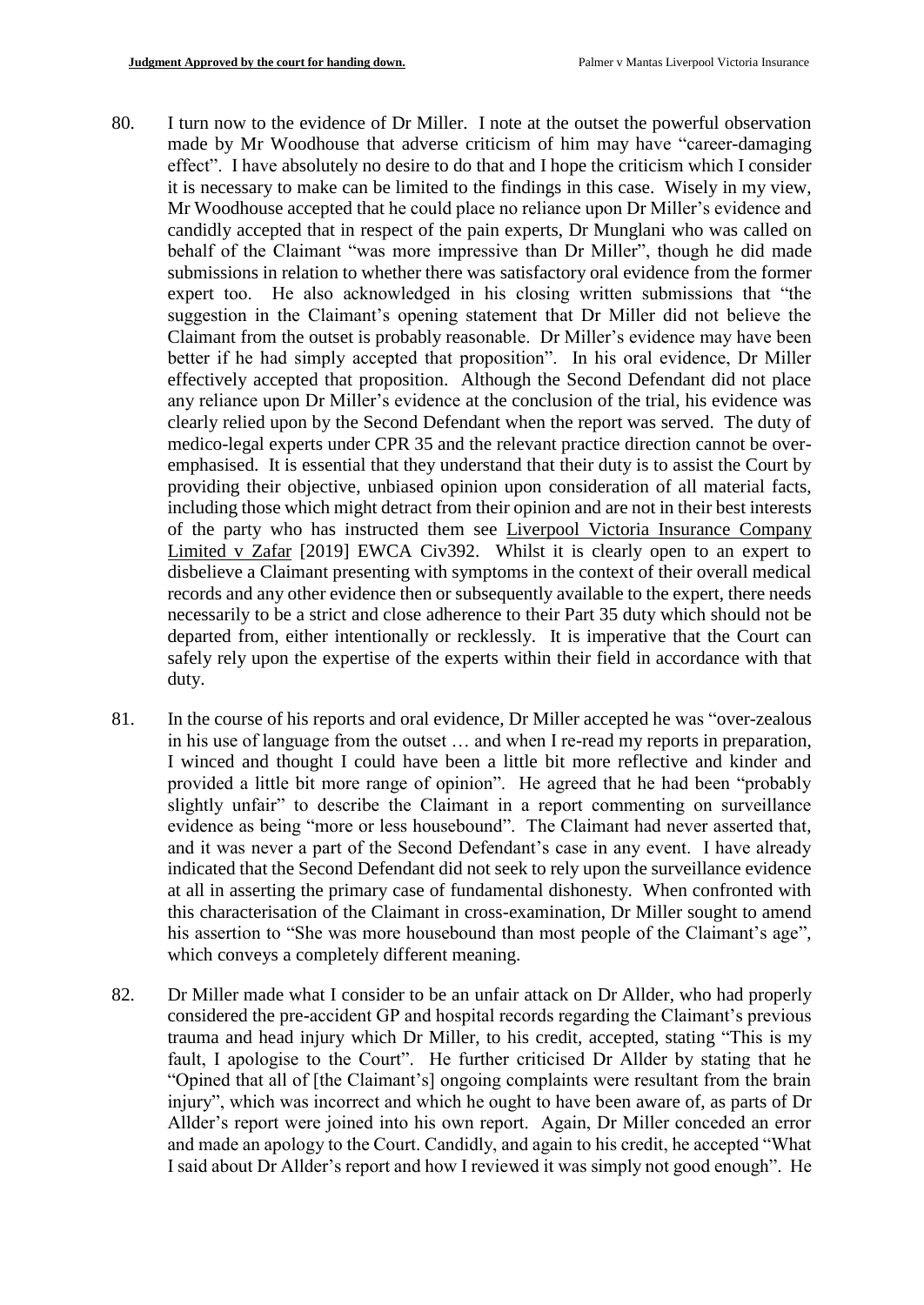also admitted he made an error in the joint pain statement with Dr Munglani, where he erroneously stated that "Dr Munglani appears to have predicated his opinion and prognosis around the severe traumatic diffuse axonal injury and the brain injury opinion of Dr Allder" whereas in fact Dr Munglani had advanced that opinion and prognosis with three alternatives which the brain injury was only one. He agreed in evidence that Dr Munglani's opinion "Was more complex".

- 83. As Dr Miller did not believe the Claimant from the outset, he did not consider the alternative case in respect of pain management, and it was only in oral evidence that he agreed with Dr Munglani's diagnosis that set out at paragraph 237 that the Claimant had "Somatic System Disorder with predominant pain". He therefore agreed there may have been amplification of the processing of the physical pain.
- 84. Dr Miller's approach to his reports is not to consider any of the Claimant's clinical records ahead of the assessment. Counsel disagreed as to whether this was common practice and I make no findings in respect of this method. What it does mean is that having taken a relatively short medical history from the Claimant in respect of her recollection and then reviewing the record and raising concerns about her honesty, there was no opportunity for the Claimant to comment on the contents of those records. Dr Miller agreed it was unlikely that she would have reviewed them before she saw him. His evident disbelief of the Claimant was reflected in his third report by using the words "Purporting to have chronic pain". There was no reference in Dr Miller's review of the social media (and surveillance evidence) of anything supportive of the Claimant's case, and there was an unfortunate, unchallenged assertion that the Claimant had made a complaint about Dr Miller's manner towards her, which she considered affected her ability to answer his questions and pointed out numerous factual inaccuracies in relation to her account. A small point of detail but indicative of such error is a reference of Dr Miller's that the Claimant attended the examination alone, whereas she in fact attended with her mother (as she did with other medical legal experts), which the Second Defendant through Mr Woodhouse accepted was an error on Dr Miller's part.
- 85. Overall, for the reasons set out above, I was troubled by the extent of departure of Dr Miller from his Part 35 duty, and I considered that it lacked the appropriate necessary balance, probably as a result of his initial views of the Claimant's credibility. In the circumstances, on matters of variance where his opinion departed from Dr Munglani's, I preferred the latter expert's evidence. Mr Woodhouse did not seek to contend otherwise.

## **Ascertaining the Claimant's injury caused by the accident**

- 86. I have set out above the ambit of agreement on the physical and psychological injuries caused by the accident both before and at the conclusion of the trial and need not refer to that further until determining the question of quantum.
- 87. One of the principal areas of disagreement between the parties is whether the Claimant sustained a significant traumatic brain injury ("TBI") and, if so, the severity. The question of severity is of limited assistance, in that it is largely academic, as both Dr Agrawal and Professor Schapira agreed that classification bears only a limited relationship to outcome.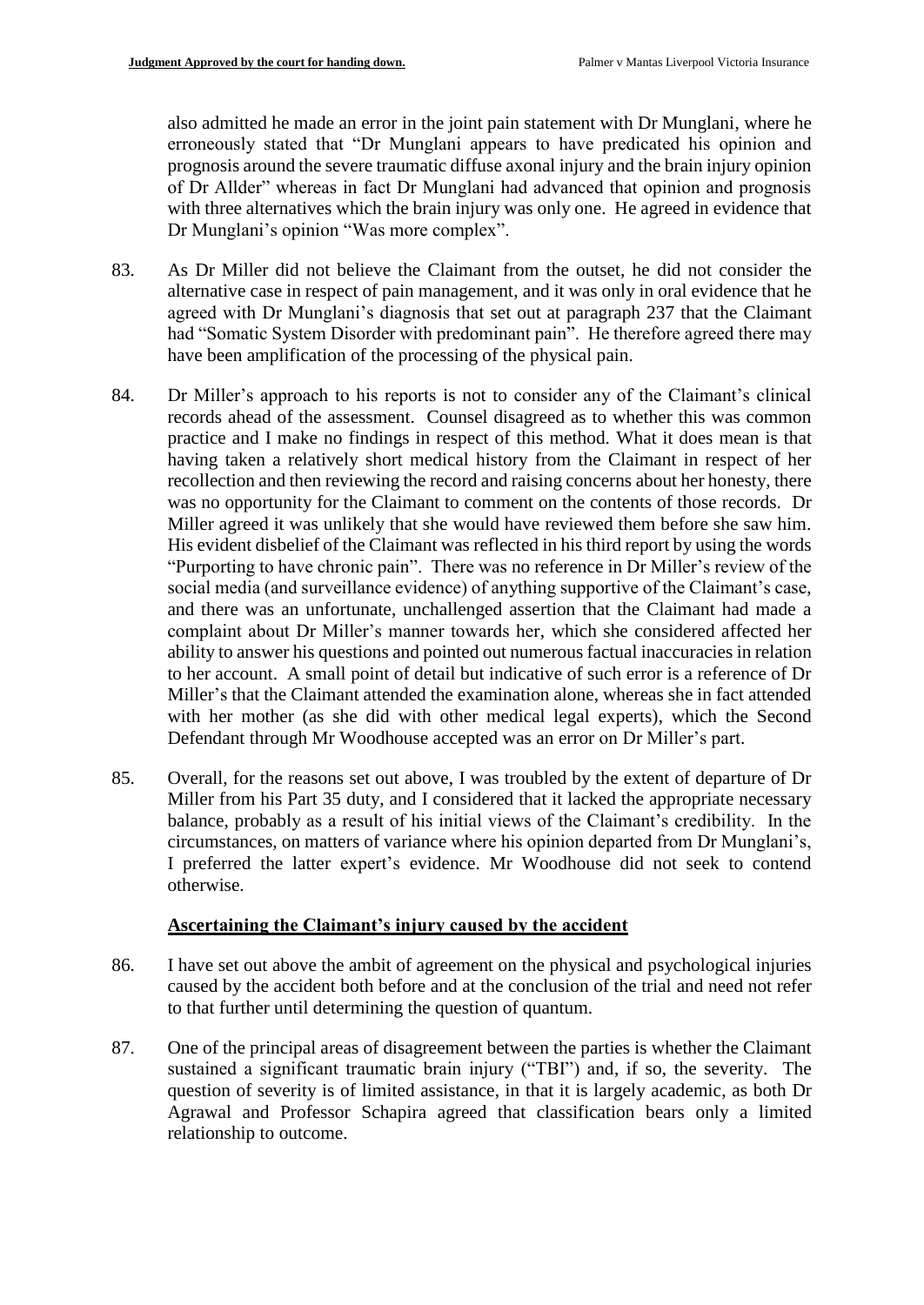- 88. Dr Agrawal considered that there was a "probably mild to moderate TBI" based on the Russell Criteria or a mTBI based on the Mayo classification. Dr Allder suggested that the Claimant suffered a moderate-severe (definite) TBI based on the Mayo classification as he considered the Claimant's post-traumatic amnesia lasted over twenty-four hours. Dr Jacobson considered the head injury fulfilled the criteria for a "symptomatic possible TBI" and "possibly though improbably" a "mild probable TBI" on the Mayo classification and considered that the concussive head injury suffered by the Claimant was no more than a "symptomatic possible TBI" although he accepted "possibly, though improbably" a "mild probable TBI" on the Mayo classification. There was an important question as to whether the cognitive, behavioural, and psychological symptoms of the Claimant's in the aftermath were caused by a brain injury, or a combined brain and psychiatry injury, or whether some or all of those symptoms merged later which would suggest they were purely psychiatric injuries unconnected to the accident.
- 89. I found the latter question in respect of severity on the assumption that the Claimant had suffered a TBI easier to resolve. It was only Dr Allder who suggested that the Claimant suffered a moderate-severe (definite) TBI of the six neurological experts who gave live evidence before me. Although I found Dr Allder's evidence generally to be of considerable and detailed assistance, the aspects of which I shall refer to below, I was not persuaded by his evidence on severity, although I acknowledge that from the history he ascertained, I could see how he formed the view that the Claimant was suffering symptoms for more than twenty-four hours. I note that the traditional markers of TBI, namely no or momentary loss of consciousness, no external signs of head injury, a Glasgow Coma Score of 15, and no neuro-radiological findings which are suggestive of the Claimant suffering a less serious TBI. Dr Allder accepted that it was in the minority (25%) of victims of TBI might present with Post-Traumatic Amnesia with no disorientation, although I do find that the Claimant's presentation was unusual, taking in account that she did have some detailed memory and although I shall address the thesis advanced by the Claimant of the neuro-metabolic cascade below, I conclude that if the Claimant suffered a TBI, it was not at the higher level of moderate severity. However, as I have indicated above, that is only of limited assistance in relation to the question of outcome.
- 90. In determining the inter-relationship between the variety and constellation of symptoms, it is important to note that the neuropsychologists agreed that part of the Claimant's mental illness is characterised by "catastrophic thinking" that resulted in her dwelling on the negative outcomes, for which she underwent successful treatment. Also, significantly, although there were differences between Dr Agrawal and Dr Jacobson in respect of the appropriate classification to describe the overlap injury between neurology and neuropsychiatry and this can impact on the recommended treatment pathway and prognosis, they agreed that the Claimant's ongoing pain represents an SSD, and that she suffered PTSD with an initial full recovery of around 2.5-3 years and that she is now suffering again from psychiatric injury. The question of the constellation of the Claimant's symptoms and whether it was all part of concussion caused by the accident was difficult to determine. I was recommended to read a paper by Professor David Sharp entitled "Concussion is Confusing Us All", upon which the Claimant placed reliance; I read this and found it to be extremely illuminating.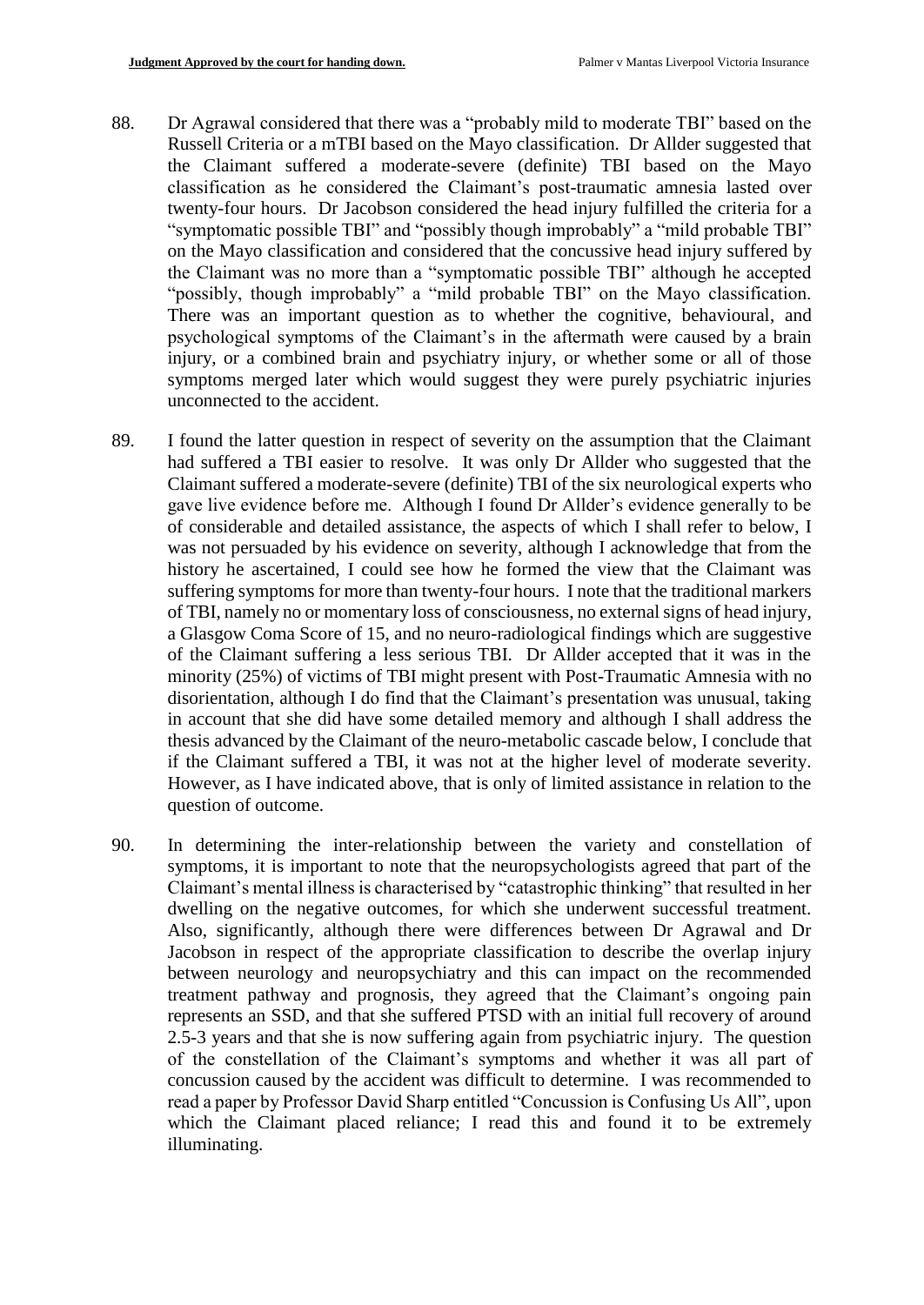- 91. The paper suggested the use of the term 'Concussion' should be 'retired' and there was an explanation of the breakdown for the Mayo classification system. In respect of mild TBI, which is often considered relatively harmless, 90% of head injuries come within that category and although neurological dysfunction is often short-lived, long-term effects can be surprisingly common. There is a reference to a constellation of symptoms including headaches, dizziness, fatigue, irritability, reduced concentration, sleep disturbance, memory impairment, anxiety, sensitivity to noise and light, blurred vision and depression, and a significant minority of up to a third report symptoms persisting beyond six months. The Claimant had several factors which unfortunately increased the likelihood of persistent symptoms. She had pre-existing psychological problems, is female and had a previous head injury. Interestingly, a significant factor in perpetuating symptoms is "involvement in a compensation claim". Psychiatric symptoms were regarded as common after TBI. Pre-existing mental health disorders increased the risk of developing a psychiatric disorder after injury and depression is particularly common as is anxiety; even PTSD is also possible. The head injuries often produce a headache, and experimental mild TBI shows similar biochemical changes as that seen in migraines, suggesting a possible pathogenic mechanism to explain the high incidence of post-traumatic headaches. It is surprisingly common for headaches to persist for many months after mild TBI and in a particular study of more than two hundred patients, there was a one-year accumulative incidence of 91% with migraine present in 50% of participants. Migrainous type headaches sometimes occurred newly. Dizziness affected up to 80% of patients in the first few days following a head injury and a fifth of patients were still symptomatic five years later. Sleep disturbance was also very common after TBI, and the conclusion was that it was important to recognise that mild TBI is not always a benign condition and patients failed to recover from what may appear to be innocuous injuries. Significantly in the context of this case, in seeking to end descriptions of concussion and Post-Concussive Syndrome, in arriving at such a diagnosis, which is described as a "lazy diagnostic approach", patients with migrainous headaches may be labelled as having concussion and denied more accurate diagnosis and treatment.
- 92. In the present case, the Claimant maintained that her focus after the accident was on her physical symptoms. In Sharon Palmer's witness statement referring to the Claimant's headaches, she stated "the hospital has told us with concussion she could get headaches". I find that this is illustrative of the essential theme identified in the Sharp paper, namely that the hospital believed the headaches were all part of a concussion which it was presumed would resolve speedily. Mrs Palmer attributed the Claimant's clumsiness after the accident (which was new) not simply to the Claimant's musculoskeletal problems but also "the light sensitivity and impaired balance to the migraines". I have already referred to how the Claimant sought to deal with her symptoms, her general approach to life and her working life, and her attempts to return to pre-accident levels which unfortunately were largely unsuccessful. The focus by the Claimant on her physical symptoms is consistent with her belief expressed to both Drs Jacobson and Torrens that she thought "she was going mad". The other lay witness evidence supports the Claimant's account of the extent of her pain and discomfort, increasing migrainous headaches, and the difficulties she was having coping with work until she chose to resign. I do not accept the Defendant's assertion that the Claimant continued to function well and largely normally until migraines developed in early 2016. Having considered the experts' evidence with care and the fact there were areas of amnesia in the Claimant's memory for a period of up to twenty-four hours after the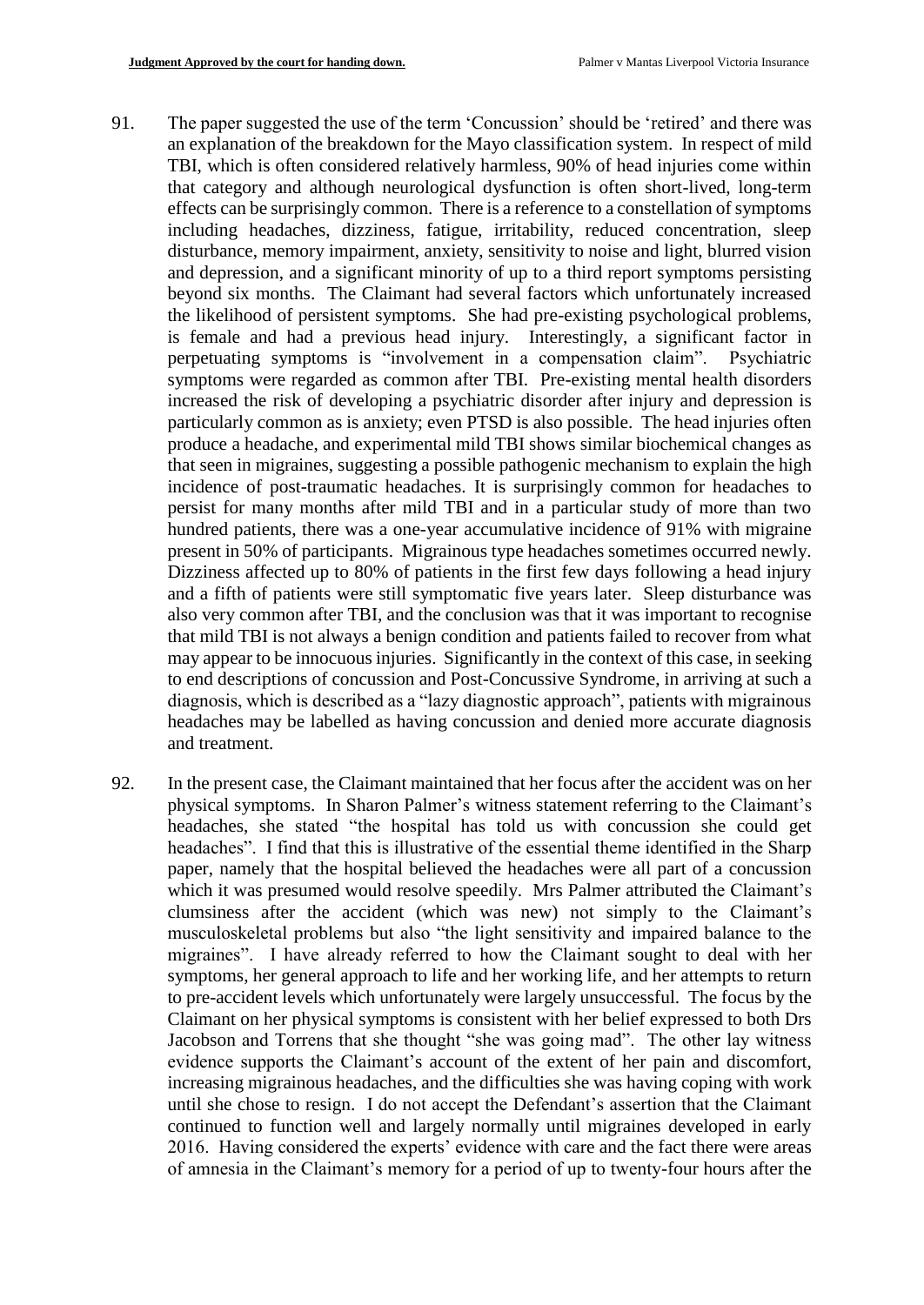accident, albeit that she does have some detailed memory, I prefer the evidence adduced on behalf of the Claimant that she suffered from a neuro-metabolic cascade, and a mild to moderate TBI together with other psychiatric injuries directly caused by the accident and that the cluster of cognitive and behavioural symptoms arose from it, and there was not a delayed presentation of them. I note that the Second Defendant did not provide an alternative mechanism which would have suggested a reason, once the fundamental dishonesty had been resolved in the Claimant's favour.

- 93. In finding that the Claimant has suffered a brain injury caused by the collision, I note that the neurological experts agree the mechanism of injury which can cause a brain injury as opined by Professor Schapira, which was not challenged: the suggestion that acceleration or deceleration mechanism injuries create rotational forces that are maximal within the long axonal tract deep within the midline structures of the mid brain, the fornix and the corpus callosum. I was assisted by the evidence of Dr Allder in respect of the mechanism of the injury where he identified the 'cone of vulnerability'. In addition, the neurological experts agree that before brain injury could be excluded in the Claimant's case, a retrospective post-traumatic amnesia history, applying the 'Rivermead Protocol' needed to be administered, which had not been carried out by Mr Hekster, which meant that his clinical history of events could not be used as a posttraumatic amnesia history.
- 94. I considered the Second Defendant's description from Professor Schapira and Dr Jacobson of the Claimant's "fine-grained, detailed memories immediately after the accident", but on balance I consider that the Claimant had suffered post-traumatic amnesia in the first twenty-four hours post-accident as claimed. She undoubtedly had a number of instances of impact memory loss in a period of around thirty minutes after impact, her previous memory being only of the impact of the headlights of the First Defendant's vehicle approaching.
- 95. I find that there was a break in the Claimant's consciousness amounting to posttraumatic amnesia for an unknown but relatively short period of less than twenty-four hours. Importantly, the experts agreed that once there has been a loss of consciousness for a short period, which could even be seconds or a minute, that is sufficient to amount to a short period of post-traumatic amnesia. This was confirmed by Professor Schapira, and Drs Jacobson and Torrens referred to a very short period. In the joint statement, Dr Jacobson described "nil to seconds, possibly a minute". Dr Murphy described it as a period of "a couple of minutes".
- 96. In the circumstances, I find that the Claimant suffered a mild traumatic brain injury in accordance with the middle criterion, namely B2 of the Mayo criteria, namely a posttraumatic anterograde amnesia momentarily to less than twenty-four hours.
- 97. This agreed position by the experts upon application of the Mayo criteria is consistent with the recent decisions in respect of mild TBI in Stansfield v BBC [2021] EWHC 2638 and Long v Elegant Resorts Limited [2021] EWHC 1330. There were similarities in the present case to both those Claimants, who suffered from episodic post-traumatic migraine, and there were also overlapping symptoms from mild TBI, chronic pain and neuropsychiatric diagnoses. Those Claimants had enduring symptoms on the interaction of the various injuries, and it was noted there was also normal neuroradiology with CT and MRI scans which again was the position in the present claim.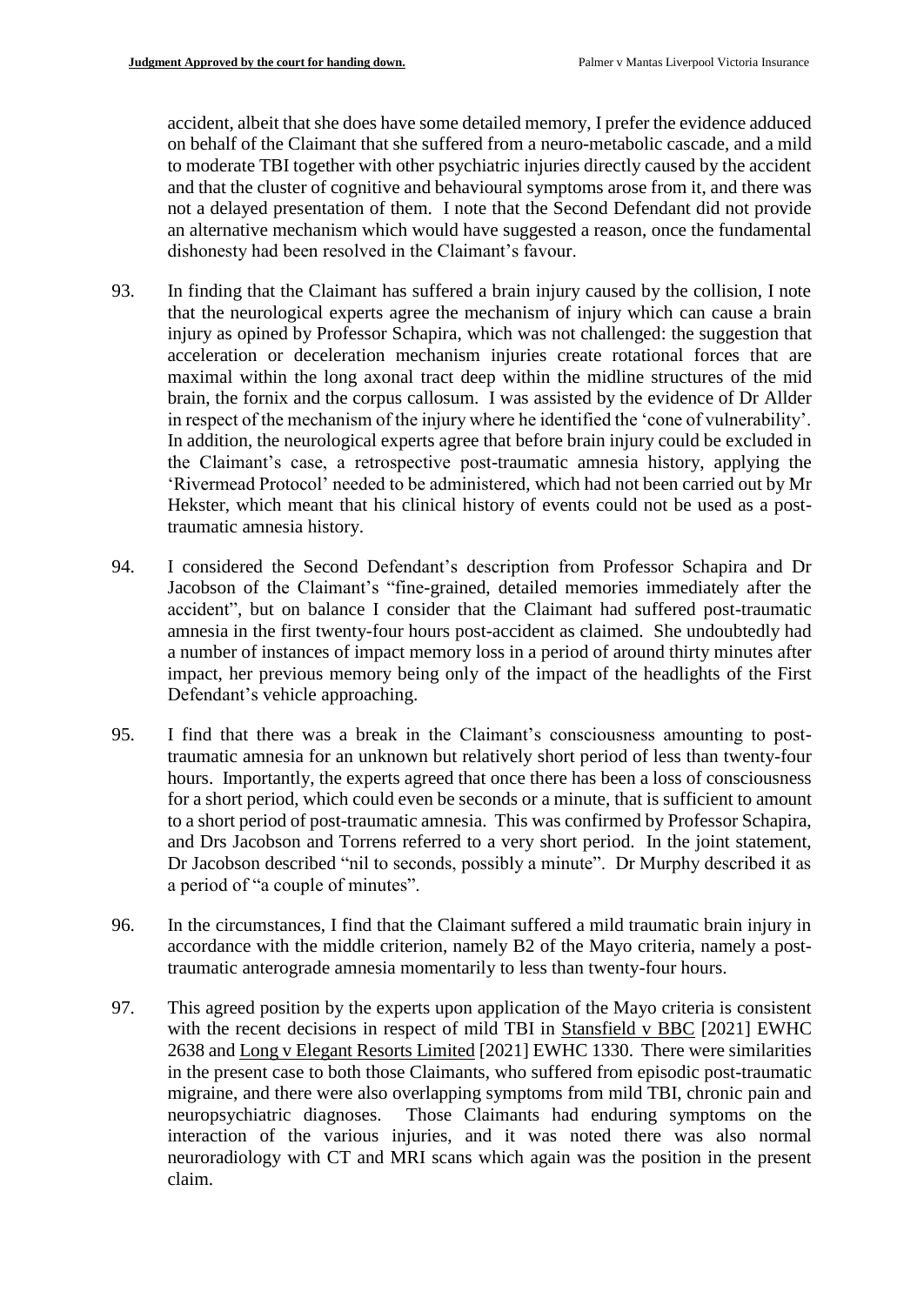#### 98. HHJ Pierce QC stated in Long at Paragraph 146:

*"In my Judgment, so long as genuine PTA is found to have a reason, neither the length of the PTA nor the lack of other symptoms excludes the possibility of a diagnosis of mTBI… the Mayo classification makes clear that the accepted thinking (which was not disputed by any of the Defendant's experts) is that even momentarily PTA, so long as genuine, is a sufficient symptom to justify the diagnosis of mTBI".*

- 99. Relevant academic papers were referred to by the experts, including in their joint neurological statement, and significantly, they accept that there is "a small proportion of patients who suffer mild traumatic brain injury who have a poor outcome for various reasons and that is a significant concern in the medical profession and that this patient cohort invariably have overlapping injuries outside the field of neurology and that mild Traumatic Brain Injury is the most challenging area of brain injury for the medical profession". Having found that the Claimant suffered from amnesia for a short period after the collision, I consider that that was explicable by the mild PTA that she suffered, which was the preferred view of Drs Allder, Agrawal and Murphy, whose evidence I prefer over the Second Defendant's experts expressed primarily through Dr Jacobson, and initially Professor Schapira before he gave oral evidence when he described dissociative/fear-like symptoms. The analysis is best explained by Dr Allder's reference to a neurometabolic cascade, which can explain delayed onset of some import neurogenic symptoms including nausea, vomiting and headaches. Dr Murphy essentially rejected the dissociative symptom explanation stating that: "Psychogenic amnesia is very rare… I am reading more about the neuro-physiological consequence of a high-speed impact. I think it more consistent with the evolution of this neurometabolic cascade that comes on after a high-speed impact". The Claimant's experts did not agree with Dr Jacobson that the fact that the Claimant had in his words "fine-grained details", that would be consistent with a diagnosis of a PTA, which was rejected by both Drs Agrawal and Murphy and was not expressly put to Dr Allder. Further, the evidence of Drs Allder and Murphy that it is possible for the Claimant to have suffered both a mild TBI and Post-Traumatic Stress Disorder was not challenged. In the circumstances, I find that the Claimant did suffer a mild traumatic brain injury which meant that unfortunately she had a poor outcome in respect of the initial head injury. That would have been the position had she not suffered that injury.
- 100. In respect of the Claimant's chronic pain, I have already indicated that I prefer the evidence of Dr Munglani over Dr Miller and I find that the Claimant suffered chronic pain as a complication of her mild traumatic brain injury and that unfortunately the Claimant does fall within the minority of those suffering that type of injury for which there are ongoing symptoms and difficulties with the Claimant's functioning, which I shall address further when making reference to the Claimant's future treatment and prognosis.
- 101. In respect of the neuropsychology, the joint statements demonstrate that Dr Torrens' views became closer to those of Dr Murphy and then narrowed further once she gave oral evidence. For the reasons set out above, to the extent that there remained a difference between the experts, I preferred the evidence of Dr Murphy over that of Dr Torrens for the reasons set out above, and I therefore find in summary that the Claimant suffered a mild TBI which, due to the development of SSD, the symptoms did not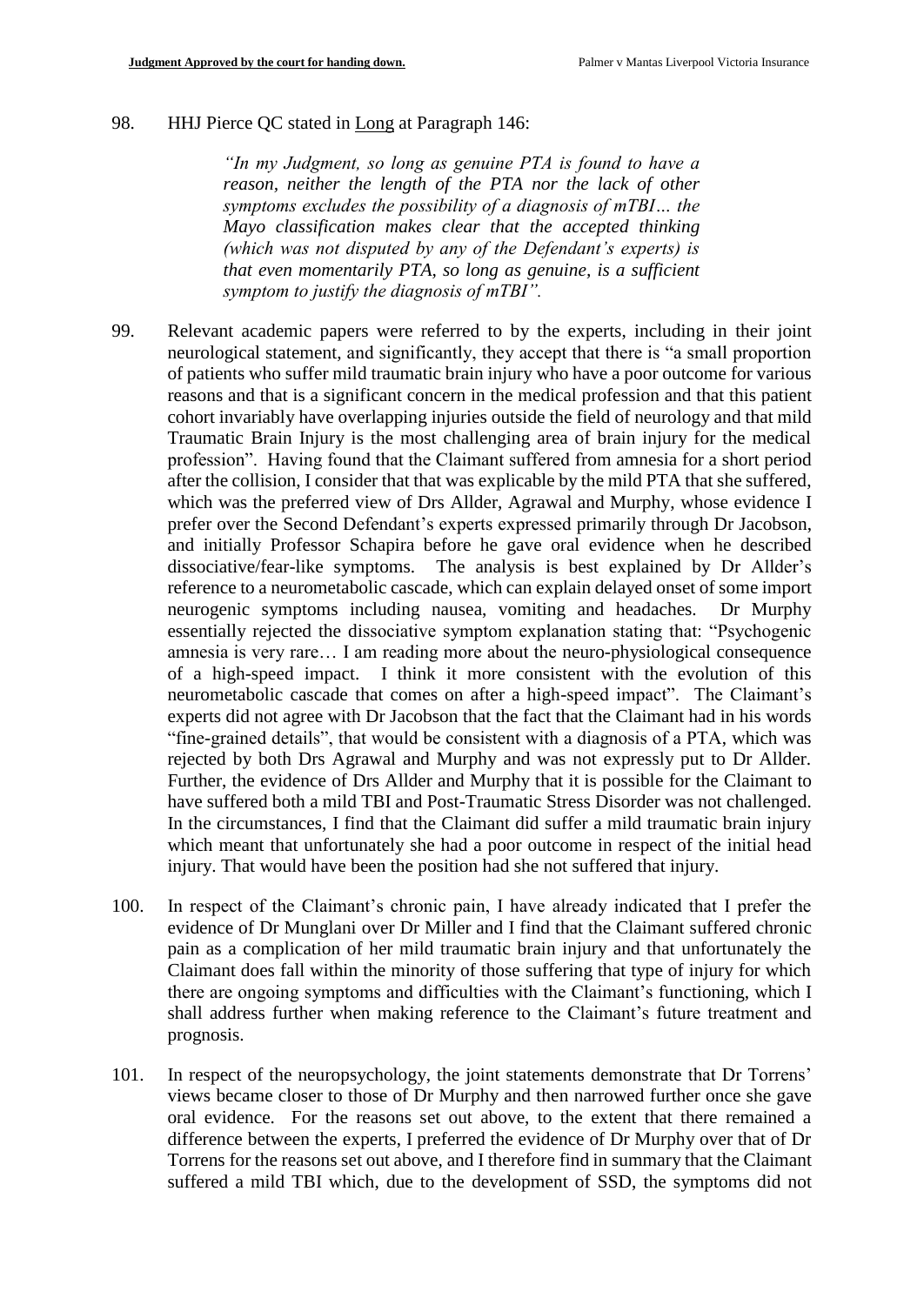resolve when otherwise they would have been expected to within a relatively short period after the accident; migrainous headaches which have been continuing and worsening, and which amount to the most severe symptom that the Claimant is presently suffering from; PTSD, which initially resolved after a period of around 2.5 - 3 years but unfortunately has reoccurred. I also find that the Claimant became unable to continue with her work in 2017 and was forced to give it up as a result of her continuing symptoms.

## 102. **Future treatment and prognosis**

The Claimant's case in relation to recommended further treatment is set out at Paragraphs 29 to 34 of her Updated Schedule of Loss and her prognosis, residual earning capacity and disabled status is set out at Paragraphs 29 to 32. The Defendant's position is set out in general terms under the General Damages table, both in its Counter -Schedule of Loss and Closing Submissions in respect of both of its primary case (which I have rejected) and its secondary case on the basis that the case of fundamental dishonesty is dismissed. It seems clear that the Claimant would now benefit from a coordinated, multi-disciplinary treatment involving a neurologist, chronic pain specialist, audio vestibular physician, neuropsychologist and neuropsychiatrist with overall case coordination. The treatment programme would need to be led by a clinical psychologist, which would seek to reduce her substantial dependency upon those around her, primarily her mother, and increase her level of independence. It is clear that the ongoing migraines will require further treatment than that received from the National Migraine Centre. By the conclusion of the trial, it was clear and accepted that the migraines were attributable to the accident and that they had no substantial overlap between the whiplash injuries caused by the accident and the triggering of the mild TBI. In continuing to treat the Claimant, there was recognition that she has particularly vulnerability primarily in relation to relapses in her mental health as reflected in the recent return of PTSD, which is likely to have to make the prognosis less good than would otherwise be the position. Necessarily, there will need to be a guarded prognosis in relation to the Claimant's prospects of ever returning to work full-time, but there was at least a level of optimism in relation to her prospects of a considerably improved position through focussed multi-disciplinary treatment.

## **Quantum**

## **Pain, suffering and loss of amenity**

103. In respect of the Claimant's brain damage, I place it within Section (A) (c) (iii) which has a range of £36,740 to £77,410. For her psychiatric damage, I place it within the moderately severe category of Section (A) (b) which has a range of £16,270 to £46,780. For her Post-Traumatic Stress Disorder, I place it within Section (B) (c) moderate award which has a range of £6,980 to £19,750 and in respect of her chronic pain, I consider it is best categorised within Chapter 8 (b)(ii) in the range of £17,970 to £32,840, all of which need to have a 10% uplift applied, but importantly, a deduction needs to be made to represent the multiple injury nature of the Claimant's claim, specifically taking into account that the first three of those identified injuries are psychiatric in nature. I consider the appropriate award to be the sum of **£65,000**, analogous to the award made in the Stansfield case, bearing in mind that the Claimant is around eighteen years younger than that Claimant. Interest upon general damages will therefore be the sum of **£5,200.**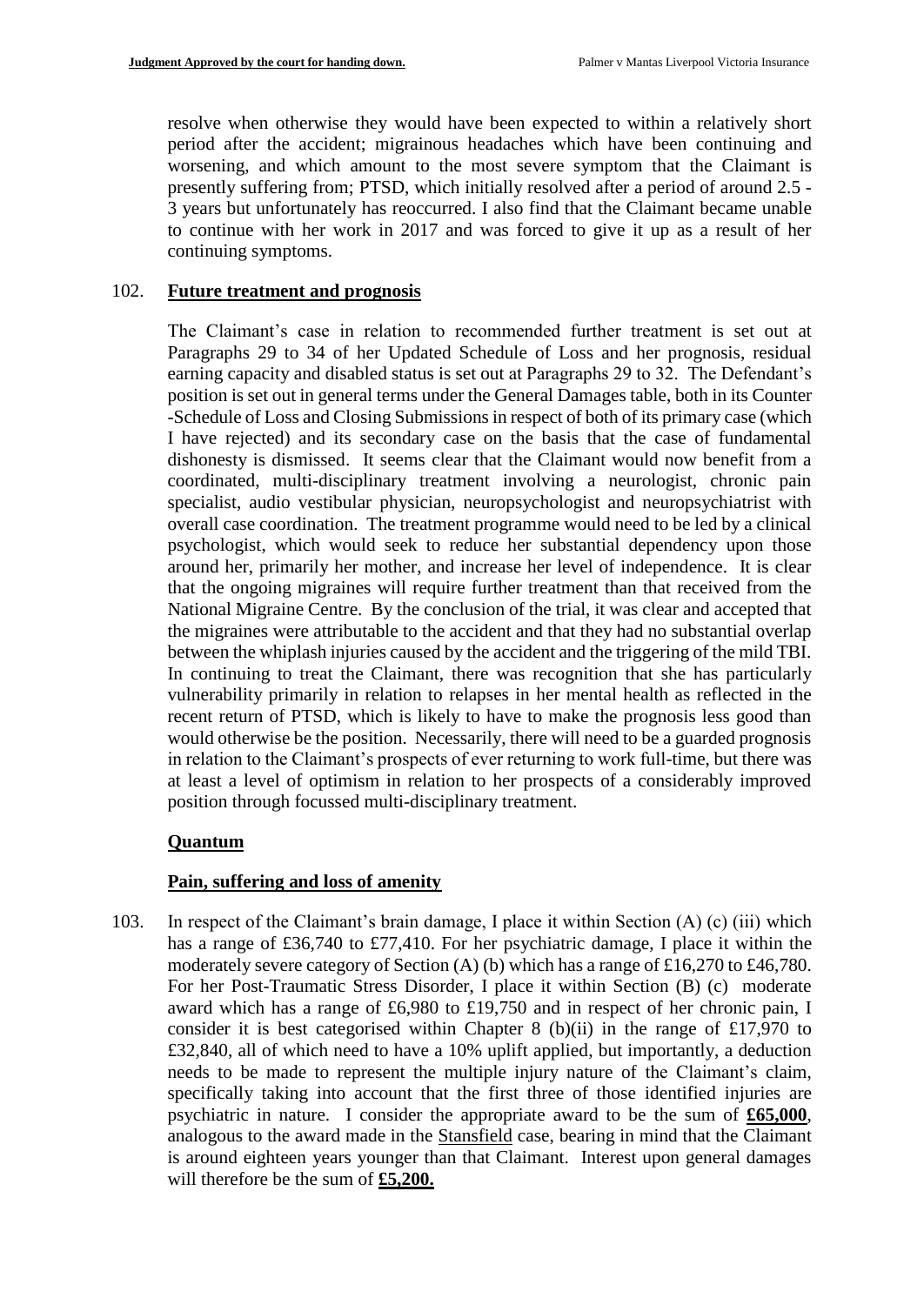#### **Past Losses**

#### **Earnings**

- 104. I have concluded that the Claimant's decision to stop work was caused directly by the accident which resulted in a marked deterioration in her health by 2017. The Second Defendant accepted that the Claimant's net annual earnings were £33,881 per annum when she left Conversocial, and there is therefore a concession in respect of the period between the date when she left on 11 May 2017 to 4 October 2019, the date of birth of her first daughter, Arabella, which equates to £81,879 less credit for 3 months in the sum of £2,890, equating to £78,989. The Claimant maintains that had it not been for the accident, she would have had a salary increase to at least £50,000 gross per annum equating to £37,538 by the date of completion of the Updated Schedule of Loss in March 2020 when the Claimant was aged thirty-two. Of course, there is now a further period of some 21 months since the accident which is around 7.4 years in total. There is clearly a level of uncertainty as to how the Claimant's career path would have progressed, and the Claimant accepts a discount of 15% reflecting the chance that she may not have achieved the promotions and salary increases claimed.
- 105. In the circumstances, I consider that it was realistic that she would be expected to be earning at least £50,000 gross per annum equating to £37,538 net. As set out at Paragraph 51 of the Claimant's Updated Schedule of Loss, the Claimant, in my view realistically, recognises the fact that she has had two children over the period of 7.4 years since the accident and would have been likely to have taken advantage of maternity pay, as well as some contraction in her earning power caused by the Covid pandemic. The Claimant has therefore deducted two years off her past loss of earnings claim and has chosen a figure mid-way between the £28,441 net which she was earning at the date of the accident and £37,664, namely £33,052.50 which I consider is realistically what she would have been earning by the date of trial, which equates to a sum of £178,806. Deducting what the Claimant has earned since the accident, namely the sum of £83,403 would result in a sum of £95,403. I was initially attracted by the Second Defendant's assertion that any past loss of earnings should be deducted by 15% to allow for the saving in travel and other costs of work: see Eagle v Chambers (2) [2004] EWCA Civ 1033, but given the Claimant's realistic deduction of a period of two years in respect of her past loss of earnings claim, I consider it would not be appropriate to make an additional discount for those savings and accordingly I consider the past loss of earnings claim to be the sum of **£95,403**.

## **Past Care and Assistance and Loss of Services**

106. The Claimant has set out the past care part of her claim at Paragraph 78 to 85 of her Updated Schedule of Loss. It is accepted that it is necessarily a rough and ready estimate, which comprises 10 hours per week over the period between the accident and when she gave up work in November 2017, and 25 hours per week since then. The Claimant has relied heavily upon her family, in particular her mother, since the accident and in particular since she gave up work. Given that she is still suffering with serious migraines, that has impacted substantially on her ability to care for her young daughters. The Second Defendant conceded that there would need to be some limited care for a period of 6 weeks after the accident but maintained that the level of care of 25 hours per week since she gave up work is inconsistent with the level of activity indicated in her social media posts and on surveillance. Having rejected the Second Defendant's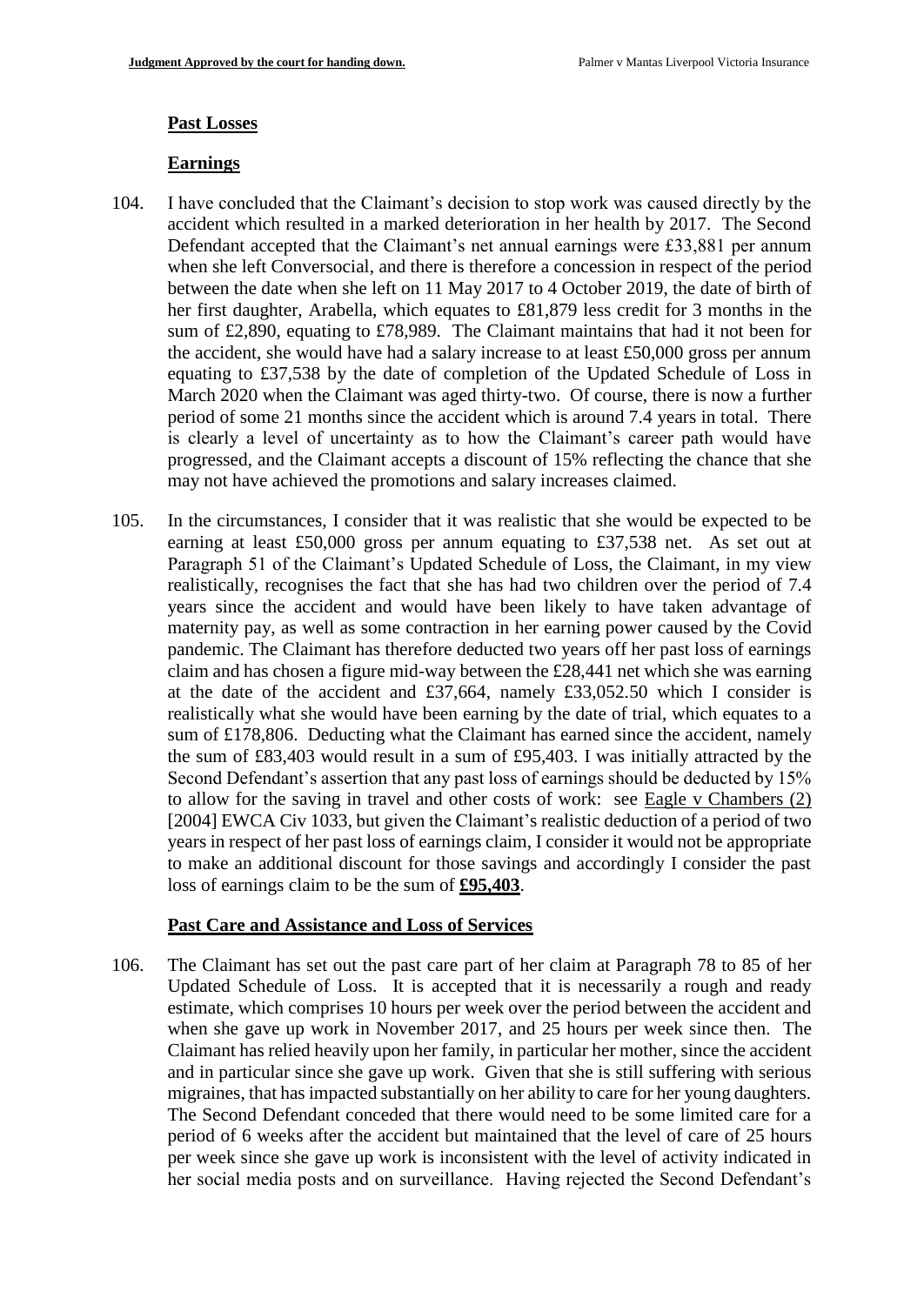case in relation to conscious exaggeration, I do not consider the Claimant's estimate to be unrealistic or unreasonable. The parties agree that any award for gratuitous provision of care should be subject to a 25% discount, and I therefore award the sum claimed by the Claimant of **£58,304** as set out at Paragraph 85 of the Updated Schedule of Loss.

#### **Miscellaneous out of pocket expenses**

- 107. The Claimant claims the sum of £38,718 as particularised in the spreadsheet exhibited at Appendix 1. The Second Defendant concedes the sum of £19,218 but denies that the other claims as set out at Paragraph 4 of table of its Closing Submissions. Although there was no cross-examination upon the detail of Appendix 1, I consider some of the items as not being directly attributable to the accident, but given the level of chronic pain, I shall exclude only the dental treatment (£55), books (£56), East of Eden (£125), Sustenance (£85), Croatia (£190), PI Trust (£600) and Case Management (£7,996), which I do not understand as being separately recoverable on top of the Pain Management Programme which I shall allow. I therefore exclude the sum of £9,107 and award the Claimant the sum of **£29,611**.
- 108. The total sum in respect of past expenses is therefore **£183,318**.
- 109. Interest on past losses is claimed at half the special rate account from the date of the accident to the date of trial which is 1.49% which results in the sum of **£2,731**.

## **Future Losses**

## **Future Loss of Earnings**

- 110. The Claimant submitted that it is appropriate to use a multiplier and multiplicand approach and suggests at Paragraph 55 of the Updated Schedule of Loss that the Claimant would have worked to the age of 70 over the next 36 years and claims an earnings multiplier of 36.68 under Table 14 multiplied by 0.84 under Table C Level 2 equating to 30.18 years and sets out a calculation using variable multipliers applying a 15% discount.
- 111. The Second Defendant denies that the Claimant should be awarded Loss of Earnings on a multiplier/ multiplicand basis as it is contended that would lead to an unrealistic result relying upon Billett v Ministry of Defence [2015] EWCA Civ 772 and Murphy v Ministry of Defence [2016] EWHC 03 (QB).
- 112. In Aderemi v London and South Eastern Railway Ltd [2013] ICR 591, Langstaff J stated at Paragraph 14:

"*Because the effect is adverse, the focus of a Tribunal must necessarily be upon that which a Claimant maintains he cannot do as a result of his physical or mental impairment. Once he has established that there is an effect, that it is adverse, that it is an effect upon his ability, that is to carry out normal day-to-day activities, a Tribunal has then to assess whether that is or is not substantial. Here, however, it has to bear in mind the definitions of substantial which is contained in Section 212(1) of the Act. It means more than minor or trivial. In other words, the Act itself*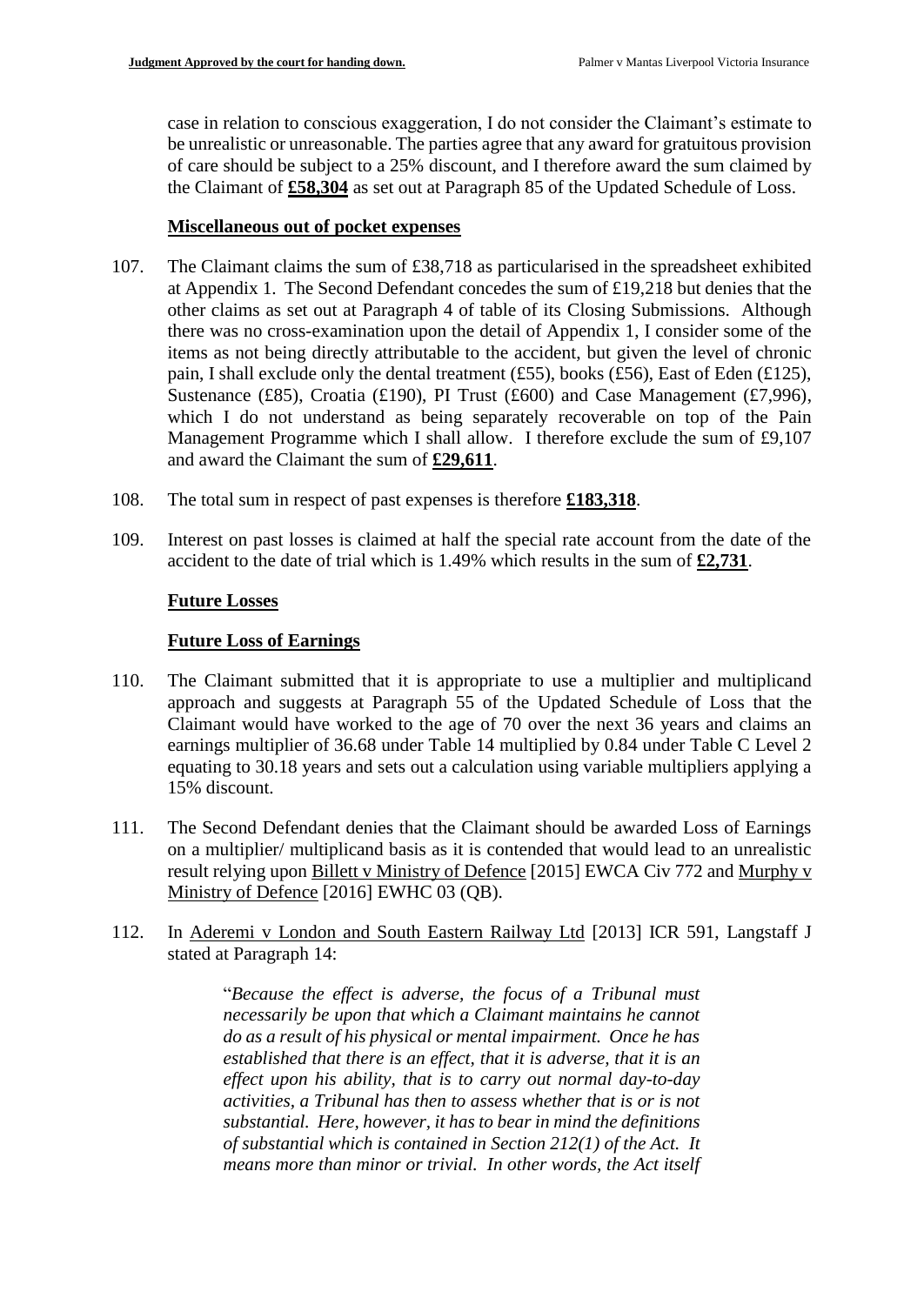*does not create a spectrum running smoothly from those matters which are clearly or substantially effect to those matters which are clearly trivial but provides for verification: Unless a matter can be classified as within the heading "trivial" or "insubstantial", it must be treated as substantial. There is therefore little room for any form of sliding scale between one and the other.*"

- 113. In Billet, reliance was placed upon that citation at Paragraphs 86 and 87 in respect of the definition of what constitutes a "substantial adverse effect" on a person's "ability to carry out normal day-to-day activities" to determine whether the Claimant suffers a disability within the definition set out in the Ogden Tables. In Murphy, HHJ Coe QC, sitting as a Judge of the High Court found that the Claimant had suffered a modest disability within the definition as set out above at Paragraph 211 that "a sufficient adjustment to the disabled multiplier is too contrived an exercise …" and relying upon Billet made "use of the tables without significant adjustment produces an unrealistic figure for the Claimant".
- 114. On the facts of the Murphy case, HHJ Judge Coe QC found that a Smith v Manchester award would fit the facts better. However, in respect of that Claimant, he was in work and had been since he left the army, his employment was secure and he was handicapped on the labour market, but it was a limited handicap and meant simply that he was more limited in his choice of employment.
- 115. Mr Grant referred me to Inglis v Ministry of Defence [2019] EWHC 1153 where Peter Marquand, sitting as a Deputy High Court Judge, considered whether the award should be on the basis of Smith v Manchester referring to Billet and the earlier decision of Connor v Bradman [2007] EWHC 2789 before reaching the following conclusions at Paragraphs 213 to 214:

"*I derive the following principle from the authorities. The multiplier / multiplicand method is the convention method of calculating future loss of earnings and should normally be used. However, where a Claimant has a handicap in the labour market a Smith v Manchester award will be appropriate where there are many uncertainties which mean the multiplier/multiplicand method cannot be used and the matter is one for a broad judgment. Such a circumstance will be where the Claimant has a disability within the meaning of the Ogden Tables, but it is one with a minimal impact on the Claimant's ability to carry out his employment. In such a case, any adjustment to the Reduction Factors (RF) would be a matter of broad judgment.*

*The RF may be adjusted where evidence is available, and the broad judgment is not required. The RFs are averages based on population data and may be adjusted upwards or downwards from the starting point derived from Tables A to D, if there is evidence to point to such changes for the particular Claimant.*"

116. In respect of the present case, I find that the Claimant is disabled and, given the extent of her present disabilities, I do not find this is analogous to the position of the Claimants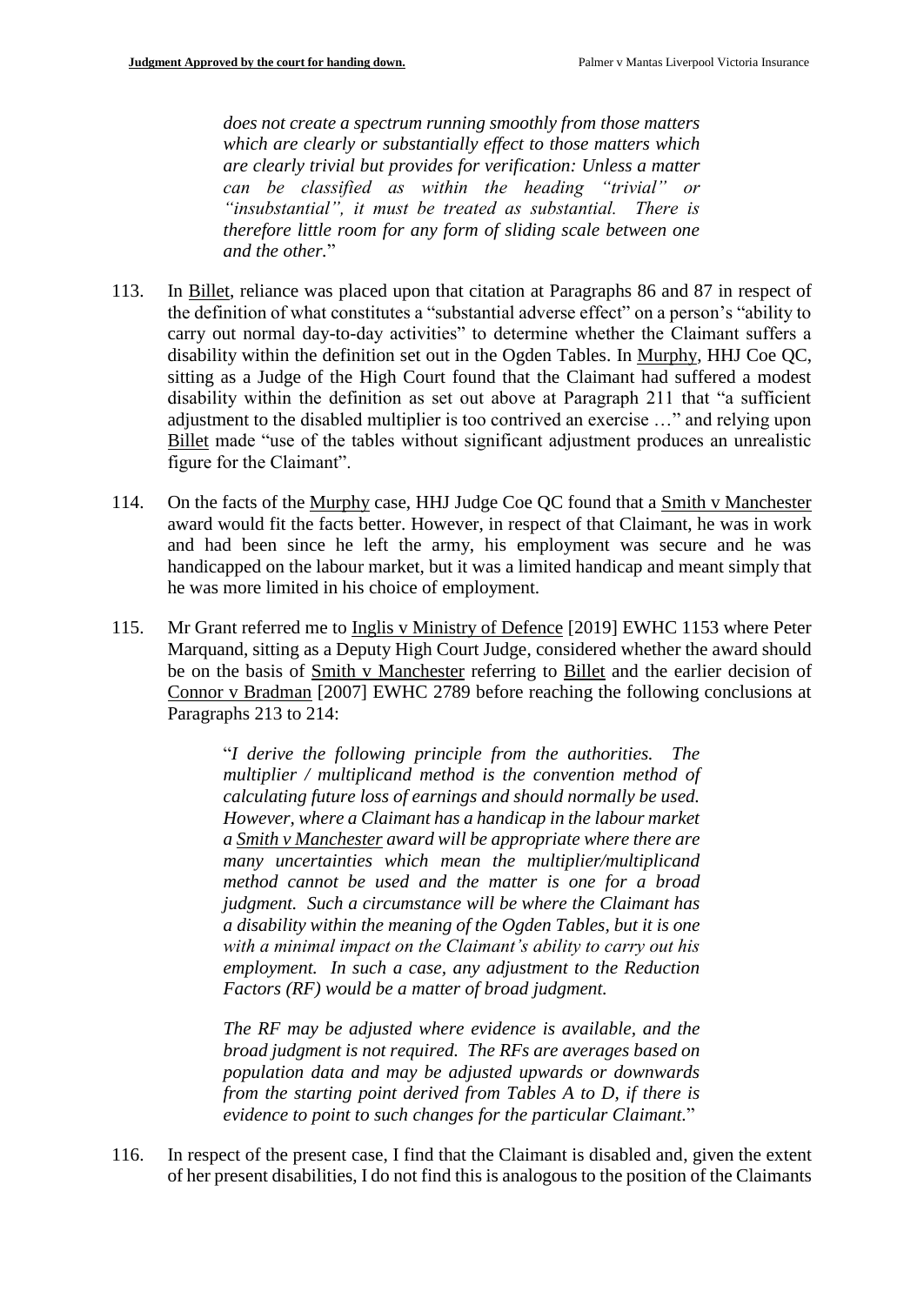in Billet and Murphy, in which they were able to continue with their chosen careers with virtually no hindrance from their disabilities and where the decision to award damages for Future Loss of Earnings on a multiplier/multiplicand basis would have resulted in a disproportionately large award. At Paragraph 96 of Billet, there is reference to the trial Judge confirming that the Claimant was able to pursue "His chosen career as a lorry driver with virtually no hindrance from his disability. He secured employment with Framptons within one week of leaving the army". As indicated above, a similar finding was made in Murphy in respect of the Claimant's continuing army career, in which there was a finding at Paragraph 207 that his disability was "modest only". In the present case, as was held in Inglis at Paragraph 215, that not only is the Claimant disabled within the definition of the Ogden Tables, but her disability has a particular impact on her ability to carry out her day-to-day work. I therefore determine that this is not a case which it would be appropriate to make a Smith v Manchester award as I do not consider the Claimant would recover a disproportionate award for future loss of earnings. I therefore do so on the conventional multiplier/multiplicand basis with appropriate adjustment for the RF.

- 117. I determine that the appropriate multiplier for Future Loss of Earnings to a pension age of 68 under Table 12 is 34.67. Although the Claimant has claimed that the retirement age by the time she would have retired would be raised to 70, I consider that the multiplier should be on the basis of the present retirement age for a female as set out at Table 12. She is presently 34 years old.
- 118. Under Table C for Loss of Earnings to pensions under 60 if the Claimant was not disabled, the earnings discount factor would be 0.84, to take into account contingencies other than mortality, whereas under Table D it would be 0.42 for a disabled female. I note the flexibility referred to in Connor v Bradman in recognising a situation where the Claimant does come within the definition of disabled; this recognises there is an inherent flexibility as to the extent of her disability and it is undoubtedly the position that she can realistically expect to make at least a partial recovery, albeit accepting the concern as to the extent of her recovery. I note the Second Defendant considers she will make a full recovery with the multidisciplinary treatment, whereas the Claimant maintains it would be at most partial recovery.
- 119. I consider that that flexibility takes into account that there will undoubtedly be recovery by the Claimant through the multidisciplinary intensive treatment, but that she still has vulnerability to psychiatric relapse and the risk of further migraines. I consider the appropriate discount factor to take this into account to be a figure mid-point between those under Tables C and D, namely 0.58. The earnings multiplier is therefore 34.67 x 0.84 which equates to **29.12** years.
- 120. The Claimant has suggested three variable multiplicands to reflect her different likely earnings at different ages. It is broken down to 3 years from her present age at her projected £37,604.64 net per annum, an increase as set out at Paragraph 52 of the Updated Schedule of Loss when she would expect to become a marketing manager within the next 3 years for a period of 5 years to £49,293 net per annum and thereafter a further increase to the sum of £76,193 net per annum as a chief marketing officer for what is claimed to be 28 years to a projected retirement age of 70 years old.
- 121. The Claimant makes an allowance of a 15% discount in respect of her not achieving promotion on the career ladder at the timeframe with all the salary levels stipulated and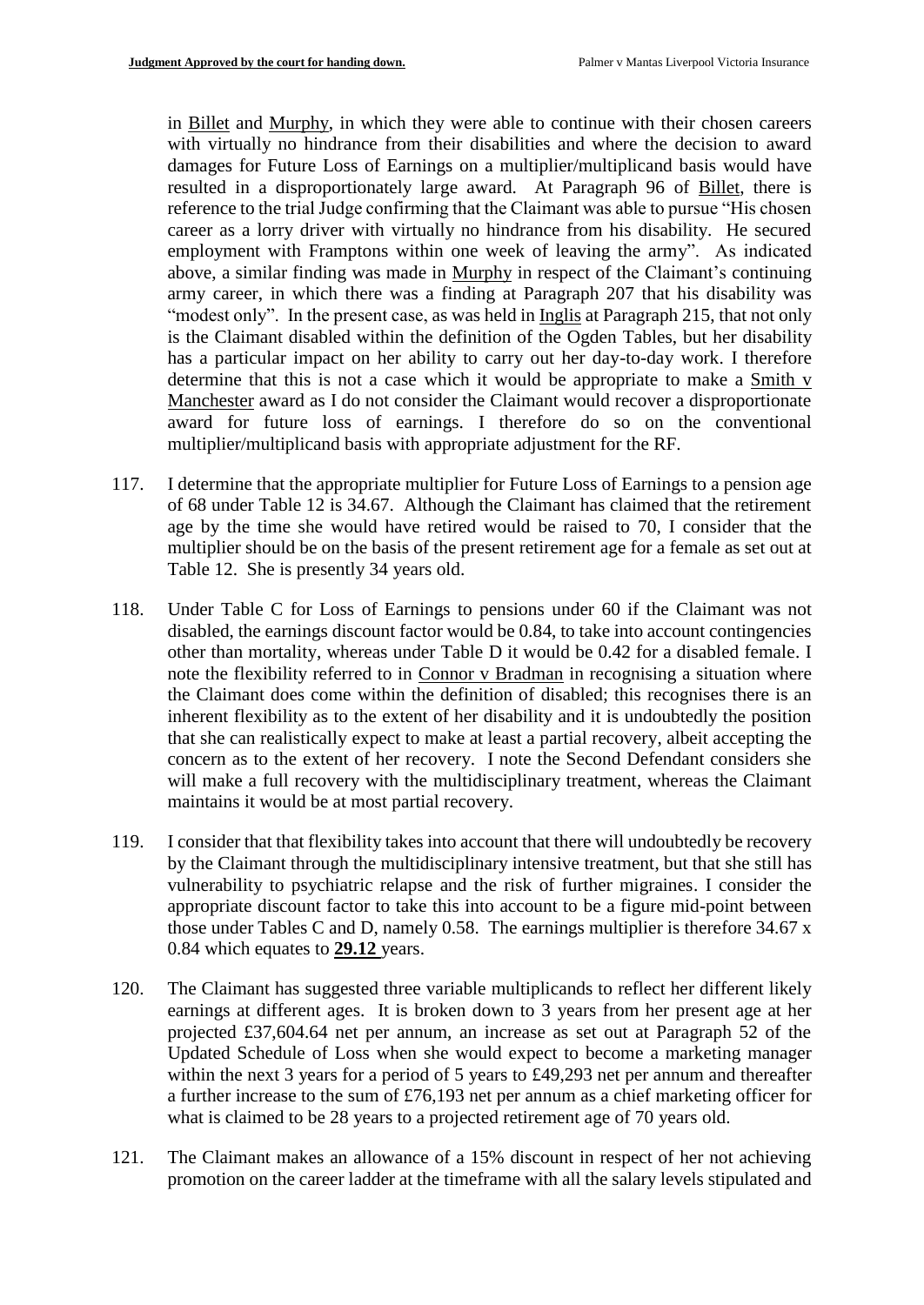recognises that she would be likely within around 2 years to be able to work part-time. She concedes a notional residual earning capacity of 24 hours per week at £15 per hour combined with an Ogden 8 multiplier which again was claimed to the age of 70 of 34.51 years in accordance with Table 14 which equates to 32.52 years under Table 12 for a retirement age of 68. A further discount by Table D discount factor of 0.28 is made which is 9.66 years equating to £158,366, as set out at Paragraph 96 of the Claimant's Updated Schedule of Loss.

- 122. As far as the variable multipliers are concerned, I accept the first two periods of loss of earnings claimed, comprising the next 3 years at the net annual earnings of £37,664 and the following 5 years in which she would have received an increase to £49,293 net per annum. In respect of the following 26 years (to the age of 68), I would expect the period for which she would be earning that salary for a further 8 years until she is the age of 50 and then award her a period of increased salary as a chief marketing officer for 18 years at £76,193 net per annum. There is clearly a level of uncertainty whether and at what time she would be appointed as a chief marketing officer although as that appears to be the next level of promotion, I do consider it realistic that, given her overall generally impressive work record, she would achieve that promotion. I award that sum but for a lesser period which I consider avoids the risk of the Claimant being overcompensated under this head.
- 123. In the circumstances, I consider the Claimant should receive a Loss of Earnings for 3 years at her presumed salary of £37,664 per annum which when applied with the percentage of the Table 36 term certain multiplier for a period of 34 years and uses the relevant percentage of discounted multiplier for those three years which is 2.48 equating to £93,407; for the next 13 years at £49,293 for 10.92 years equating to £538,280 and for the next 18 years at £76,193 for 15.72 years equating to £806,884 which totals £1,829,441 following a deduction of 15% which provides a net sum of **£1,555,025**. Making a deduction for likely residual earning capacity, recognising that the Claimant is likely to work for 24 hours per week, although I consider it should be at £20 per hour (not £15 per hour as claimed at Paragraph 96 of the Claimant's Updated Schedule of Loss) equalling £20,637 net per year with an Ogden 8 multiplier to the age of 68 years of 32.52, combined with a Connor v Bradman reduction factor applying to residual earning capacity of 0.76 {(Table C, Unemployed, level 20 plus a discount factor of 0.28 (Table D, Unemployed, level 2)/2} equates to 16.91 years, which equates to £348,972, which results in an award in the sum of **£1,206,053**.

# **Future Treatment Costs**

The Claimant claims the sum of £43,214 as set at Paragraph 86 (a small error has crept into the summary claim at Paragraph 103) whereas the Second Defendant concedes the sum of £10,140. There is an element of speculation in relation to the claim under this head as to the number of sessions the Claimant will receive although I consider the Second Defendant's estimation to be too low. Applying a necessary estimation, I award the Claimant the sum of **£35,000** under this head.

# **Future Care and Loss of Services**

124. The Claimant sets out her claim under Paragraphs 87 to 90 of the Updated Schedule of Loss and claims gratuitous care and domestic assistance for 5 hours per week for 58.04 years, as well as the sum of £1,500 representing DIY, home maintenance, painting and